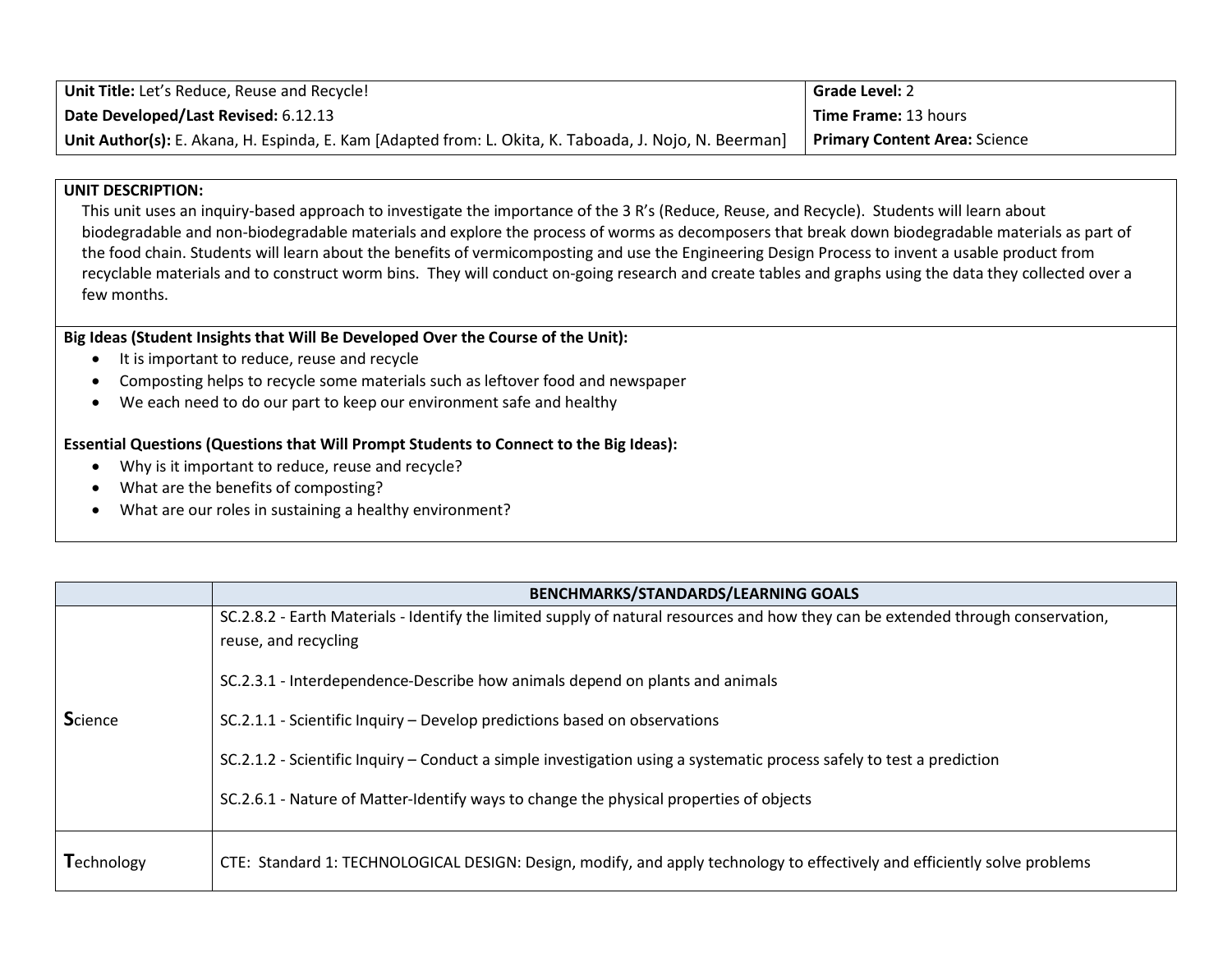| <b>Engineering</b>                 | CTE: Standard 1: TECHNOLOGICAL DESIGN: Design, modify, and apply technology to effectively and efficiently solve problems                                                                                                                                                                        |  |  |
|------------------------------------|--------------------------------------------------------------------------------------------------------------------------------------------------------------------------------------------------------------------------------------------------------------------------------------------------|--|--|
|                                    | CCSS.Math.Content.2.MD.A.1 - Measure the length of an object by selecting and using appropriate tools such as rulers, yardsticks,<br>meter sticks, and measuring tapes.                                                                                                                          |  |  |
| <b>Mathematics</b>                 | CCSS.Math.Content.2.MD.A.4 - Measure to determine how much longer one object is than another, expressing the length difference<br>in terms of a standard length unit                                                                                                                             |  |  |
|                                    | CCSS.Math.Content.2.MD.D.10 - Draw a picture graph and bar graph (with single-unit scale) to represent a data set with up to four<br>categories. Solve simple put-together, take-apart, and compare problems using information presented in a bar graph                                          |  |  |
| English Language                   | CCSS.ELA-Literacy.SL.2.1* - Participate in collaborative conversations with diverse partners about grade 2 topics and texts with peers<br>and adults in small and larger groups.                                                                                                                 |  |  |
| Arts and Literacy                  | *This is intended as a supporting standard. Collaborative Conversations Checklist - a student self- and peer-evaluation checklist that can<br>be used to formatively assess this standard-is attached to this unit overview.                                                                     |  |  |
|                                    | Indicator 2.4: Analyzes conflict and applies methods of cooperative resolution                                                                                                                                                                                                                   |  |  |
|                                    | An effective community contributor who is STEM literate will                                                                                                                                                                                                                                     |  |  |
|                                    | Recognize problems, provide appropriate input, and help the group resolve conflicts when working on scientific,<br>$\bullet$<br>mathematical, and engineering investigations together                                                                                                            |  |  |
| <b>STEM</b><br><b>Competencies</b> | Indicator 3.3: Generates new and creative ideas and approaches to developing solutions                                                                                                                                                                                                           |  |  |
|                                    | A Complex Thinker who is STEM literate:                                                                                                                                                                                                                                                          |  |  |
|                                    | Raises questions about the world and seeks information through careful observations, investigations, and experiments<br>$\bullet$<br>Uses creativity to generate new and innovative solutions<br>$\bullet$<br>Validates conclusions and/or generalizations with accurate data based<br>$\bullet$ |  |  |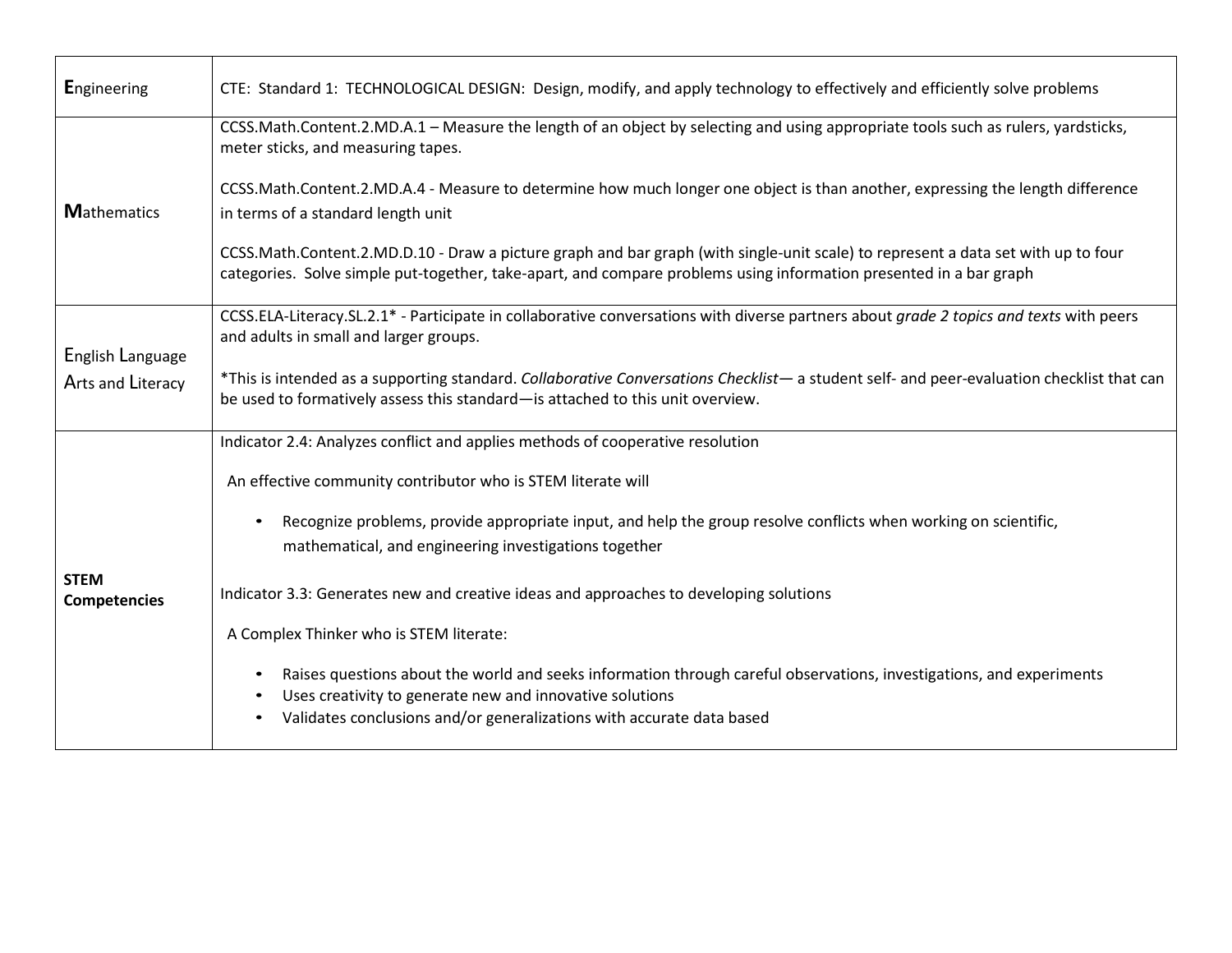# **LESSON SEQUENCE**

|                | Lesson                                                  | <b>Learning Targets</b>                                                                                                                                                                                                                                                                                                                                                                                                                                                                                                                                                          | <b>Assessments</b>                                                                                                                                                                                                                                                                                                                                                                                                                | <b>Time Frame</b>                                                                                                                                                                                                                |
|----------------|---------------------------------------------------------|----------------------------------------------------------------------------------------------------------------------------------------------------------------------------------------------------------------------------------------------------------------------------------------------------------------------------------------------------------------------------------------------------------------------------------------------------------------------------------------------------------------------------------------------------------------------------------|-----------------------------------------------------------------------------------------------------------------------------------------------------------------------------------------------------------------------------------------------------------------------------------------------------------------------------------------------------------------------------------------------------------------------------------|----------------------------------------------------------------------------------------------------------------------------------------------------------------------------------------------------------------------------------|
|                | <b>Title/Description</b>                                | (What Students Will Know and Be Able to Do)                                                                                                                                                                                                                                                                                                                                                                                                                                                                                                                                      |                                                                                                                                                                                                                                                                                                                                                                                                                                   |                                                                                                                                                                                                                                  |
| 1              | Introduction to the 3 Rs<br>(Reduce, Reuse,<br>Recycle) | Students will understand that there are natural resources on Earth<br>that are limited in supply and will not last forever.<br>Students will be introduced to the 3Rs - Reduce, Reuse, Recycle -                                                                                                                                                                                                                                                                                                                                                                                 | Formative:<br>Group discussions<br>$\bullet$<br><b>Class Charts: Identifying</b><br>3Rs- Cause and Effect                                                                                                                                                                                                                                                                                                                         | 1 hour                                                                                                                                                                                                                           |
| $\overline{2}$ | <b>Scientific Inquiry:</b><br><b>Plant Life Cycles</b>  | and understand the importance of conservation on planet earth.<br>Students will use the scientific inquiry process to make<br>predictions, collect data, share results and reach conclusions<br>about what a plant needs to live.<br>Students will learn how scientists set up valid experiments and<br>collect data over a period of time.<br>Students will learn about the life cycle of a plant.<br>Students will be able to compare the measurement of their plant's<br>length to another student's plant's length and then determine the<br>difference, using cm or inches. | Formative:<br>Group discussions<br>$\bullet$<br>Graphic organizer to record<br>$\bullet$<br>what plants need to grow<br>Student worksheet:<br>$\bullet$<br>Scientific Inquiry: Plant<br>Investigation<br><b>Summative: The student</b><br>illustrates the stages of the<br>life cycles (e.g.,<br>germination/birth, growth,<br>reproduction and death) of<br>a plant, pointing out some<br>details that distinguish each<br>stage | 1 hour for discussion<br>1 hour to set up and<br>begin the<br>investigation<br>15-30 minutes for<br>observations and<br>scientific sketches to<br>track the plant's<br>growth (this can be<br>done daily or every<br>other day.) |
| 3              | Introduction to<br><b>Food Chains</b>                   | Students will explain how some animals depend on other<br>plants and animals.<br>Students will describe how a simple food chain works<br>(sun, producer, consumer, decomposer).                                                                                                                                                                                                                                                                                                                                                                                                  | <b>Formative:</b><br>Teacher pre-assessment of<br>content, inquiry and<br>process skills<br>Group discussions<br>$\bullet$<br>Student worksheets:<br>$\bullet$<br><b>What Do Animals</b><br>$\circ$<br>Need?<br>The Food Chain Game<br>$\Omega$<br>Summative: The student<br>describes how different<br>animals use plants and/or<br>animals (e.g., for food, for<br>building nests)                                              | 1 hour for initial<br>discussion and more<br>time for follow-up<br>activities                                                                                                                                                    |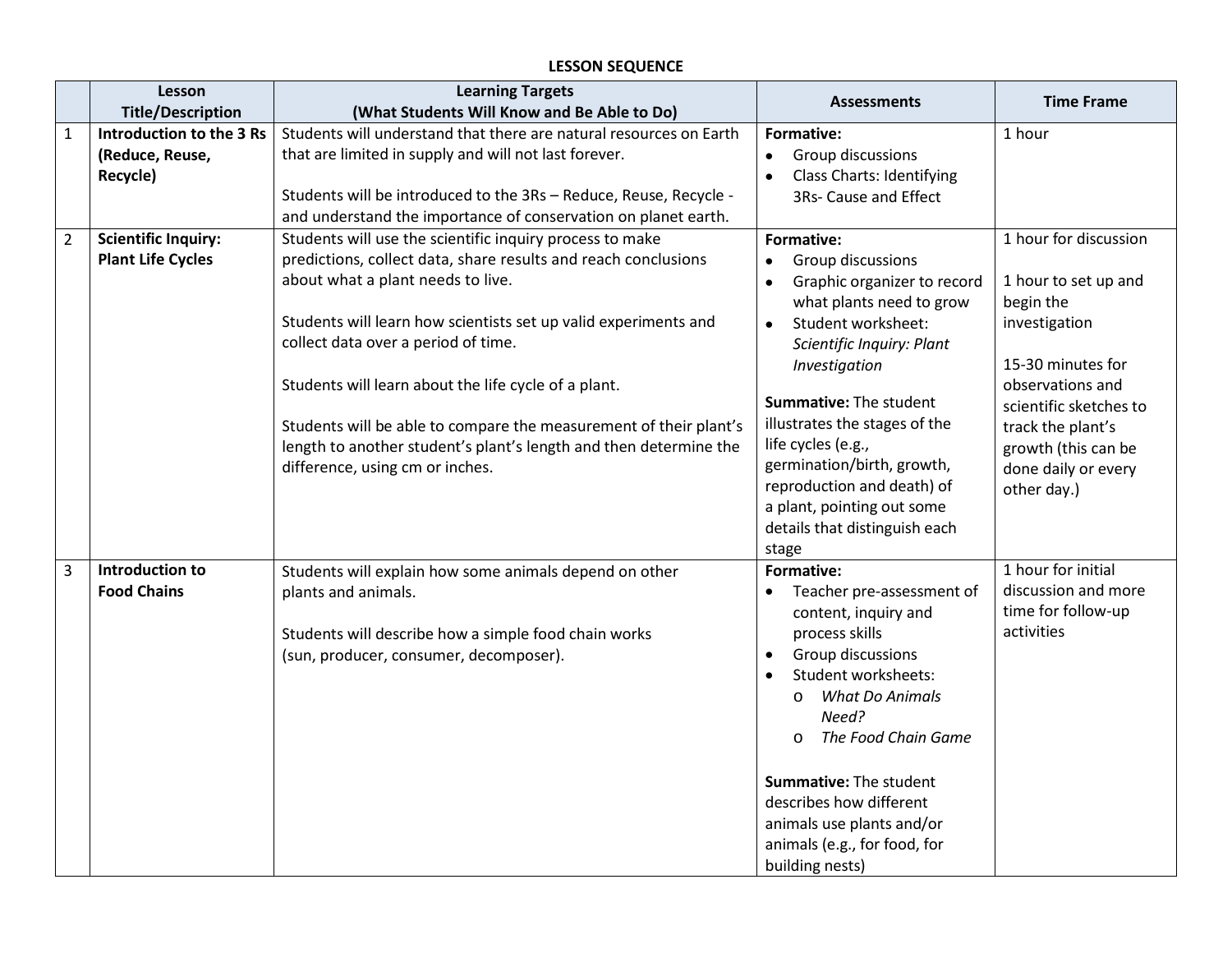| $\overline{4}$ | <b>Natural Resources:</b>                  | Students will be able to identify the various natural resources on                                                                                                      | Formative:                                                                                                    | 1 hour for initial                             |
|----------------|--------------------------------------------|-------------------------------------------------------------------------------------------------------------------------------------------------------------------------|---------------------------------------------------------------------------------------------------------------|------------------------------------------------|
|                | <b>Where Does Our Trash</b>                | planet earth.                                                                                                                                                           | Class discussions<br>$\bullet$                                                                                | discussion and more                            |
|                | Go?                                        | Students will recognize land as a limited, natural resource.                                                                                                            | Science journals<br>$\bullet$<br><b>Student Worksheet:</b><br>$\bullet$                                       | time for follow-up<br>activities               |
|                |                                            | Students will understand how reusing and/or recycling various<br>objects can help to conserve natural resources.                                                        | Conservation, Reuse and<br><b>Recycling Vocabulary</b><br>Review worksheet                                    |                                                |
| 5              | <b>Engineering a</b><br><b>New Product</b> | Students will construct a bar graph using the physical properties of<br>recyclable items.                                                                               | Formative:<br>Bar graph<br>$\bullet$<br><b>Class Discussions</b><br>$\bullet$                                 | 2 hours for steps 1-4<br>2 hours for steps 5-6 |
|                |                                            | Students will use the bar graph to solve problems.                                                                                                                      | Science Journals<br>$\bullet$                                                                                 | 30 minutes for step 7                          |
|                |                                            | Students will use the Engineering Design Process to design a<br>functional item that solves a problem using recyclable materials.                                       |                                                                                                               |                                                |
| 6              | <b>Composting With</b>                     | Students will observe and understand the relationship between                                                                                                           | Formative:                                                                                                    | $1-2$ days                                     |
|                | <b>Worms</b>                               | resources and the output of the ecosystem.                                                                                                                              | Group discussions<br>$\bullet$                                                                                |                                                |
|                |                                            | Students will ask and research questions about the most effective<br>design for worm bins.<br>Students will determine the components that a worm bin should<br>include. | Observations and data<br>collection<br><b>Class Charts: Identifying</b><br>$\bullet$<br>3Rs- Cause and Effect |                                                |
|                |                                            | Students will illustrate their thinking in detailed blueprints with all<br>parts appropriately described and labeled.                                                   |                                                                                                               |                                                |
|                |                                            | Students will create an ecosystem for their worms and live and<br>thrive in.                                                                                            |                                                                                                               |                                                |
|                |                                            | Students will compare designs, determine which is most effective,<br>and modify their bins to produce better results.                                                   |                                                                                                               |                                                |
|                |                                            | Students will measure the design effectiveness based on the overall<br>health of the worms. (e.g., size, amount, activity level, etc.)                                  |                                                                                                               |                                                |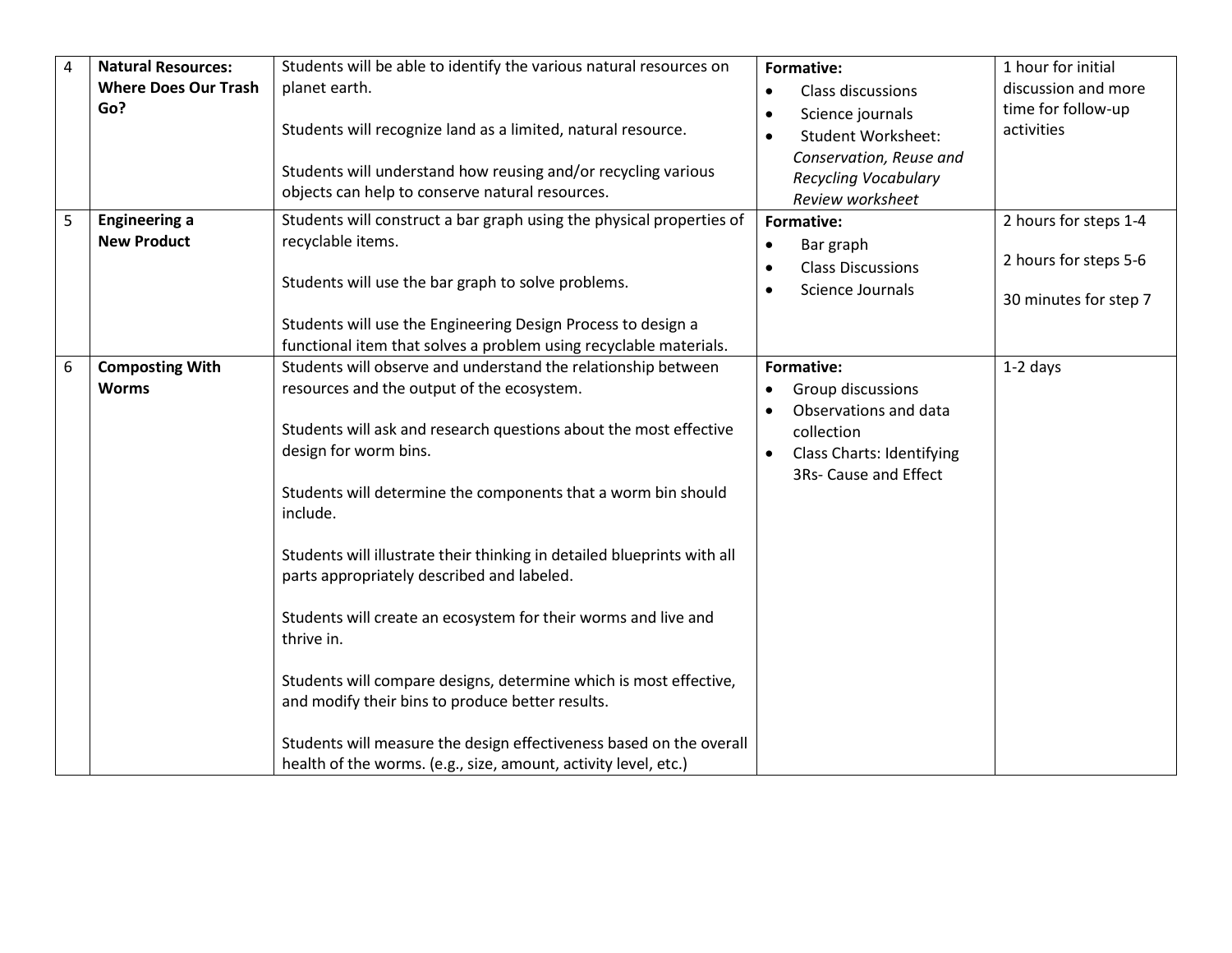#### **COLLABORATIVE CONVERSATIONS CHECKLIST**

| <b>CRITERIA</b>                                                                                        | MET - $\odot$ |      | NOT MET - $\oplus$ |      |
|--------------------------------------------------------------------------------------------------------|---------------|------|--------------------|------|
| Name of Student:<br>Name of Peer:                                                                      | Student       | Peer | Student            | Peer |
| I participated in collaborative conversations with<br>my teacher, class and/or partners.               |               |      |                    |      |
| I spoke respectfully (no interrupting), took turns<br>when speaking, and listened to others with care. |               |      |                    |      |
| I used comments made by others to link my ideas<br>to theirs.                                          |               |      |                    |      |
| I asked for clarification or explanation when I was<br>confused or didn't understand.                  |               |      |                    |      |

**Note:** This checklist may be used with any or all of the lessons in this unit, as the teacher chooses.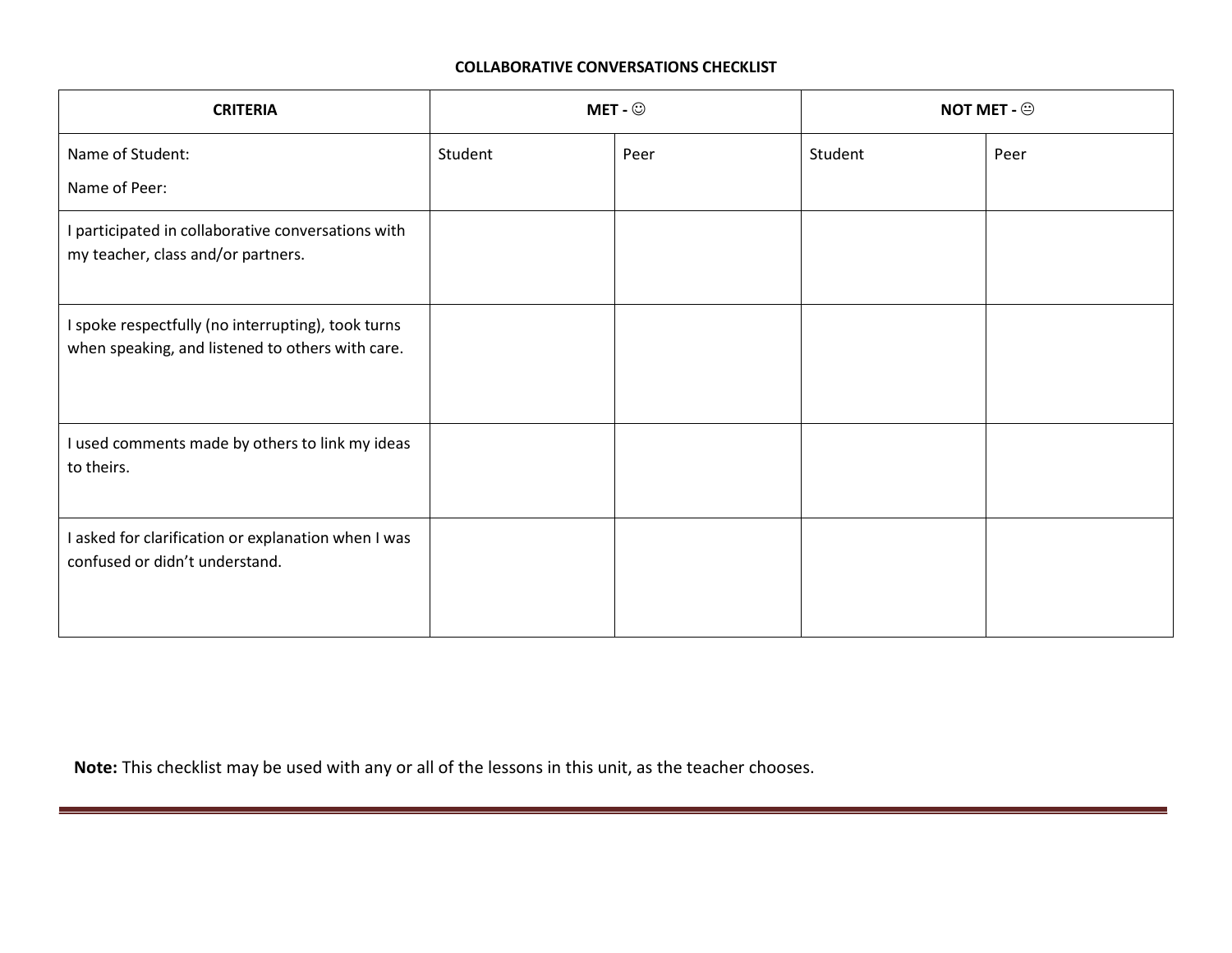#### **Related Websites**

<http://themes.pppst.com/greenplanet.html>

• Links to free presentations for kids and teachers in PPT format

<http://www.wartgames.com/themes/science/reduce-reuse-recycle.html>

- Reduce Reuse Recycle for Kids: Free Games & Activities
- Links to Waste & Garbage Games

<http://www.ollierecycles.com/uk/html/explore.html>

- Join Ollie and his friends to learn more about the 3Rs
- A quiz is provided at the end of each section

#### <http://www.epa.gov/recyclecity/>

- Scenario: You are Dumptown's new City Manager! When you begin, you'll see Dumptown at its worst it's littered, polluted, and nothing is being recycled or reused.
- You have 10 programs to work with. Each time you try out a new one, you can see immediately how the Dumptown landscape changes. You also see how much waste you are saving from going into the landfill.

#### <http://www.howtocompost.org/>

• A hub for all composting information, including articles and links covering all topics about composting and organic gardening.

#### <http://www.sciencemuseum.org.uk/onlinestuff/games/wasted.aspx>

• Scenario: Stop the rubbish from taking over your life! Your bedroom's under threat. The local landfill site has shut down. From now on all your plastics junk stays in your room, unless you recycle it or give it away. Can you keep your pile from reaching the ceiling? Decide: should you recycle it OR sell/give it away?

<http://www.worm-farming.com/save-the-planet.html>

• Informational articles, including "*Worms Can Save the Planet"*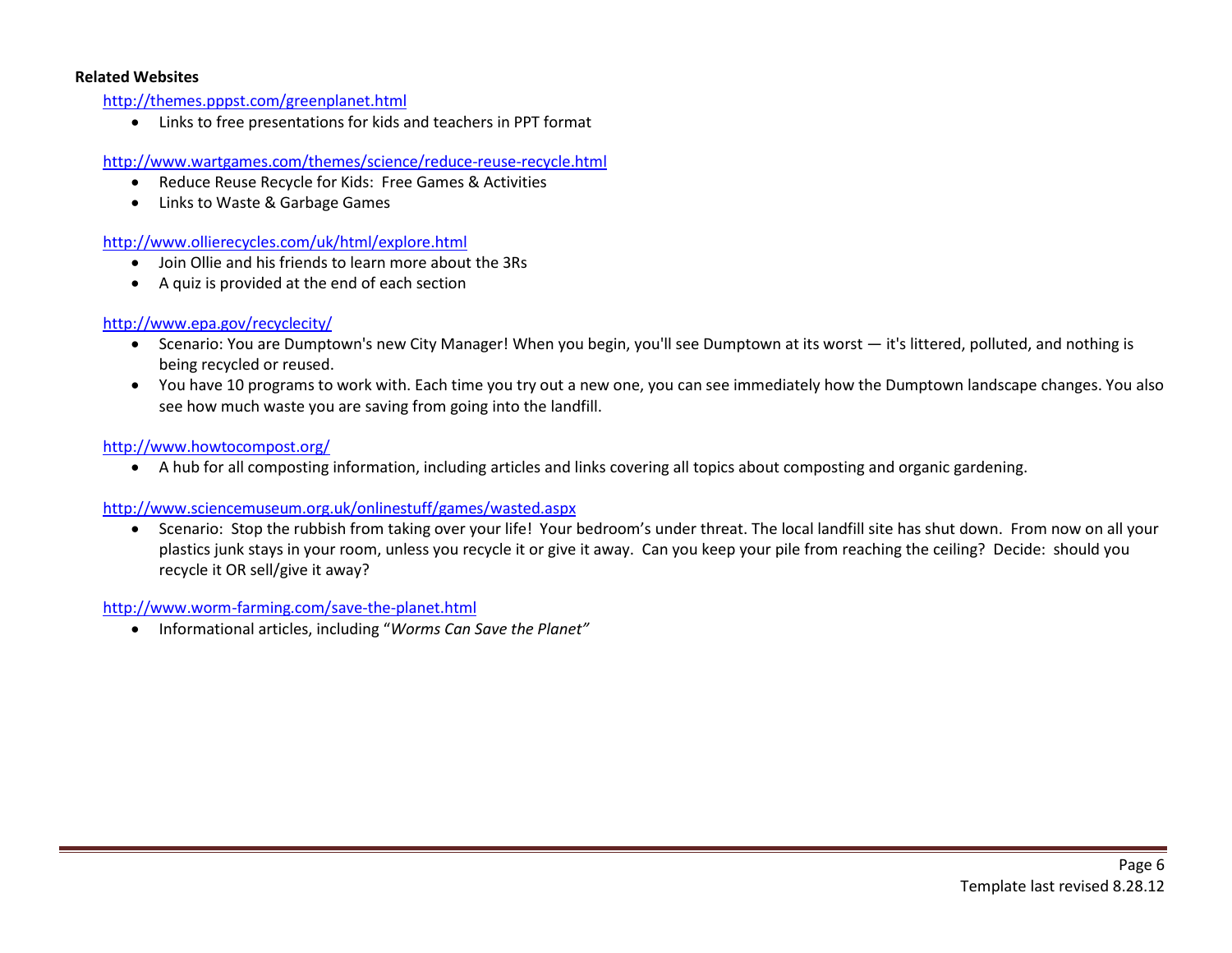**Unit Title:** Let's Reduce, Reuse and Recycle! **Lesson Title:** Introduction to the 3Rs (Reduce, Reuse, Recycle) **Date Developed/Last Revised:** 6.12.13 **Unit Author(s):** E. Akana, H. Espinda, E. Kam

**Lesson #:** 1 **Grade Level:** 2 **Primary Content Area:** Science **Time Frame:** 1 hour

# **PLANNING (Steps 1, 2, & 3)**

# **1. Standards/Benchmarks and Process Skills Assessed in this Lesson:**

SC.2.8.2 – Earth Materials – Identify the limited supply of natural resources and how they can be extended through conservation, reuse and recycling.

# **2A. Criteria- What Students Should Know and Be Able to Do:**

Students will:

- Understand that there are natural resources on Earth that are limited in supply and will not last forever.
- Be introduced to the 3Rs Reduce, Reuse, Recycle and understand the importance of conservation on planet earth.

# **2B. Assessment Tools/Evidence:**

#### **Formative:**

- Group discussions
- Class Charts: Identifying 3Rs Cause and Effect

# **3. Learning Experiences (Lesson Plan)**

#### **Driving Questions:**

- What are the 3Rs?
- Why are they important?
- What can we do to make a difference?

#### **Materials:**

• Chart paper, markers

# **Handouts/Other Resources:**

• Website: [http://www3.canisius.edu/~grandem/reducereuserecycle/Digital\\_Book\\_2011.html](http://www3.canisius.edu/~grandem/reducereuserecycle/Digital_Book_2011.html)

#### **Procedure:**

1. Have students look around the classroom and make observations. Ask: Do you see anything in this room that is natural? Who made it? A human? Nature? So, was it made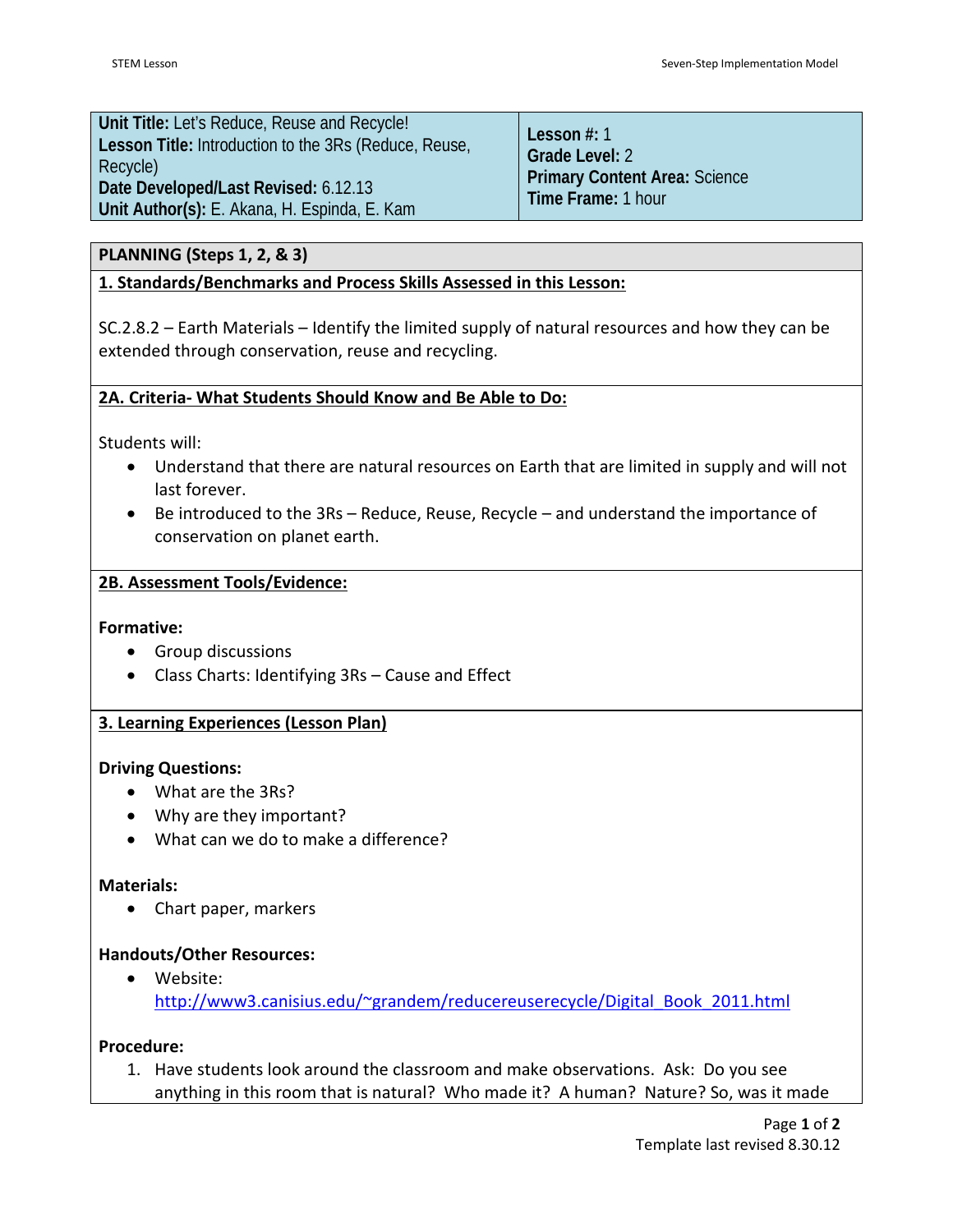naturally or was it invented?

- 2. Discuss how many of the objects were invented/created/designed/engineered to help humans – to make things faster, better, stronger, safe, etc.
- 3. Ask: So what *does* exist on planet earth that was not engineered by a human?
- 4. List students' suggestions on a chart paper to post, update and use throughout the unit.
- 5. Discuss: How long will these natural objects last? What happens to all of these inventions around us once it's old and broken? Where does it go if we don't want it anymore?
- 6. Continue discussion: What can we do to help? Can we make a difference?
- 7. Introduce the 3Rs or lead a discussion toward the 3Rs: What are the 3Rs? Has anyone heard of them? Make a KWL chart (or use another type of graphic organizer).
- 8. Create a Cause and Effect Chart: What would happen if no one reduced, reused or recycled anything?
- 9. Use this site to further explain and show the students what might happen to earth if no one reduced, reused or recycled. It includes 17 kid-friendly pages and videos about the 3Rs. Great resource to introduce or review the 3Rs with your students.

[http://www3.canisius.edu/~grandem/reducereuserecycle/Digital\\_Book\\_2011.html](http://www3.canisius.edu/~grandem/reducereuserecycle/Digital_Book_2011.html)

**TEACHING & ASSESSMENT (Steps 4, 5, 6, &7)**

**Completed by teacher after instruction has taken place**

**4. Teaching and Collecting of Evidence of Student Learning:**

Teacher Notes:

**5. Analysis of Student Products/Performances - Formative:**

Teacher Notes:

**6. Evaluation of Student Products/Performances – Summative (Not necessary for every lesson):** Teacher Notes:

**7. Teacher Reflection: Replanning, Reteaching, Next Steps:**

Teacher Notes: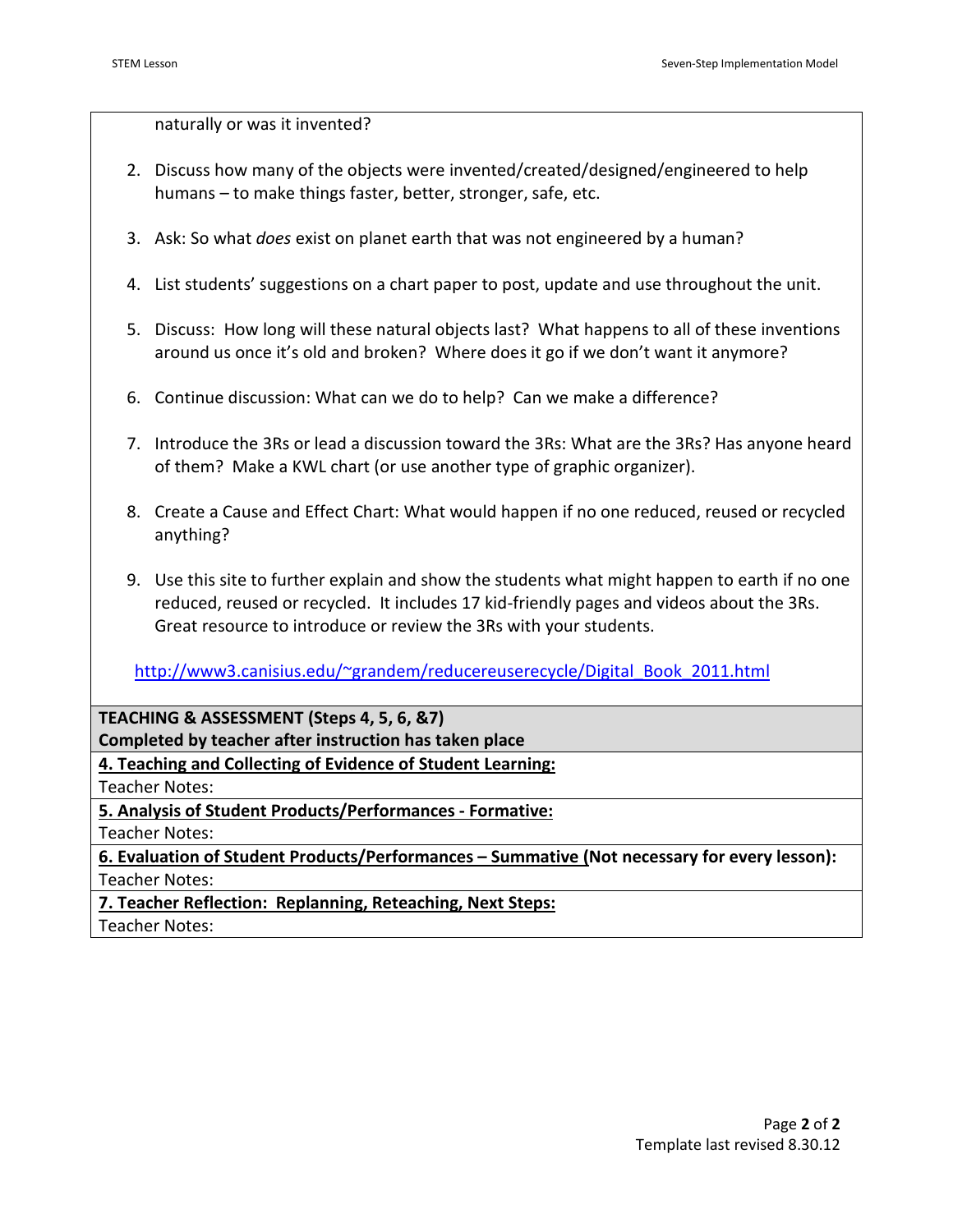| Unit Title: Let's Reduce, Reuse and Recycle!<br>Lesson Title: Scientific Inquiry: Plant Life Cycles<br>Date Developed/Last Revised: 6.12.13<br>Unit Author(s): E. Akana, H. Espinda, E. Kam | Lesson $#: 2$<br>Grade Level: 2<br><b>Primary Content Area: Science</b><br>Time Frame:<br>1 hour for discussion<br>1 hour to set up and begin the investigation<br>15-30 minutes for observation and scientific<br>sketches to track the plant's growth (this can be<br>done daily or every other day) |
|---------------------------------------------------------------------------------------------------------------------------------------------------------------------------------------------|--------------------------------------------------------------------------------------------------------------------------------------------------------------------------------------------------------------------------------------------------------------------------------------------------------|
|---------------------------------------------------------------------------------------------------------------------------------------------------------------------------------------------|--------------------------------------------------------------------------------------------------------------------------------------------------------------------------------------------------------------------------------------------------------------------------------------------------------|

# **PLANNING (Steps 1, 2, & 3)**

# **1. Standards/Benchmarks and Process Skills Assessed in this Lesson:**

SC.2.1.1 – Develop predictions based on observations

SC.2.1.2 – Conduct a simple investigation using a systematic process safely to test a prediction

- SC.2.4.1 Explain how plants and animals go through life cycles
	- (Note: this lesson only focuses on plants)

CCSS.Math.Content.2.MD.A.4 – Measure to determine how much longer one object is than another, expressing the length difference in terms of a standard length unit.

# **2A. Criteria- What Students Should Know and Be Able to Do:**

Students will:

- Use the scientific inquiry process to make predictions, collect data, share results and reach conclusions about what a plant needs to live.
- Learn how scientists set up valid experiments and collect data over a period of time.
- Learn about the life cycles of a plant.
- Be able to compare the measurement of their plant's length to another student's plant's length and then determine the difference, using cm or inches.

# **2B. Assessment Tools/Evidence:**

# **Formative:**

- Group discussions
- Graphic organizer to record what plants need to grow
- Student worksheet: *Scientific Inquiry: Plant Investigation*

# **Summative:**

The student illustrates the stages of the life cycles (e.g., germination/birth, growth, reproduction and death) of a plant, pointing out some details that distinguish each stage.

| Advanced               | Proficient            | <b>Partially Proficient</b> | <b>Novice</b>         |
|------------------------|-----------------------|-----------------------------|-----------------------|
| Classify plants by the | Explain how plants go | Give an example of a        | Recall that plants go |
| details of their life  | through life cycles   | plant life cycle            | through life cycles   |
| cycles                 |                       |                             |                       |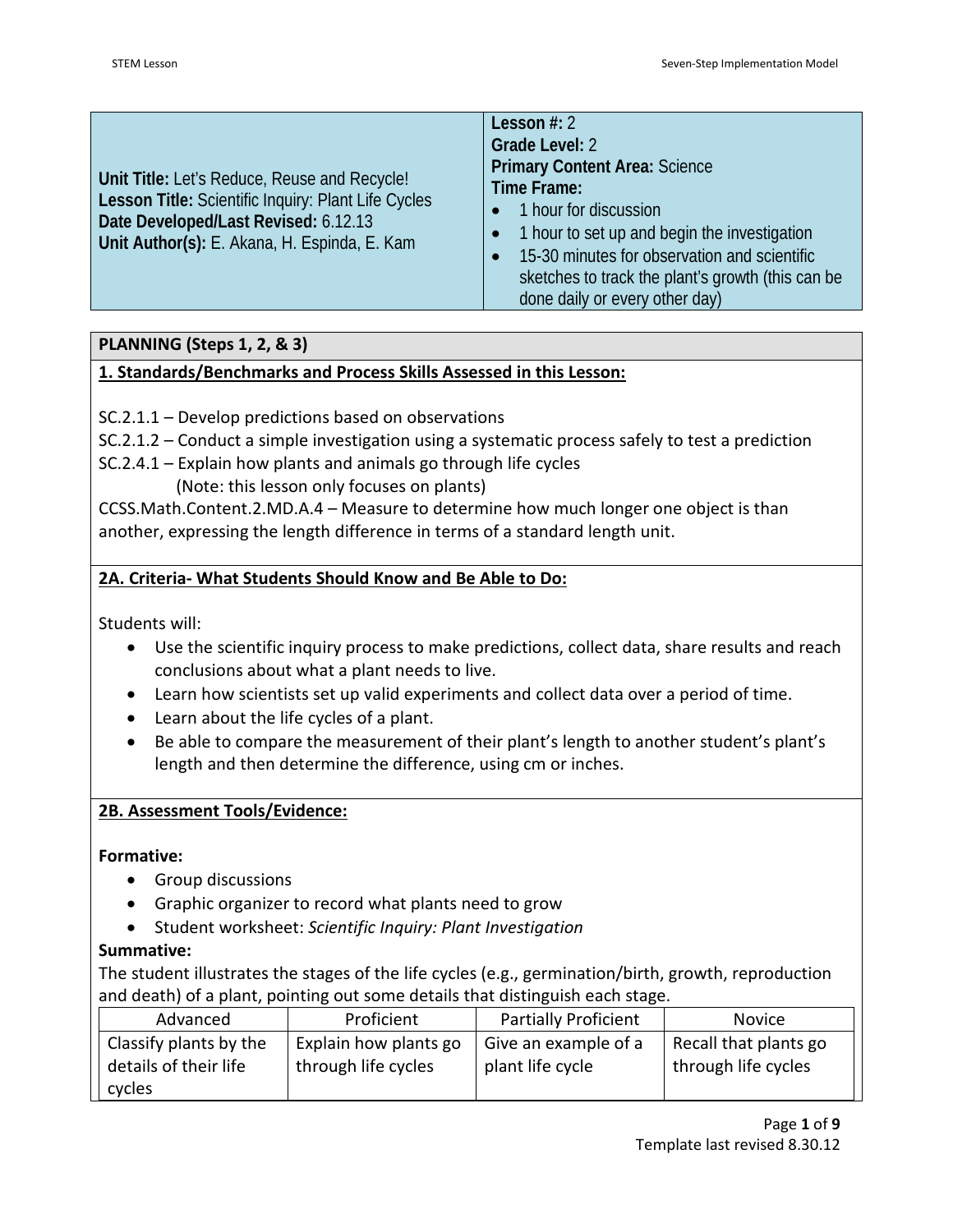#### **3. Learning Experiences (Lesson Plan)**

#### **Driving Questions:**

- What do scientists do?
- How can we set up a valid experiment to find out more about plants?
- What is the life cycle of a plant?

#### **Materials:**

• Seeds, soil, containers (1 per student) Suggestions for containers: foam cups with holes in the bottom to allow drainage

#### **Handouts/Other Resources:**

• Student worksheet: *Scientific Inquiry: Plant Investigation*

#### **Procedure:**

- 1. Ask: What do plants need to grow?
- 2. List questions that students have about plants. Option: Use a KWL chart or other graphic organizer.
- 3. Guide students toward a question that can be investigated. Option: Use a graphic organizer.
- 4. Ask questions to get your students thinking about what they want to investigate. Example questions can include (and will vary based on the chosen investigation):
	- What could we do that would cause the plant to grow taller?
	- What factors might affect how tall a plant grows?
- 5. Discuss: What makes a testable question?
	- Choose a question from the students' list that is testable and can be investigated via a class experiment.
- 6. Students need to have an understanding of a valid experiment. Ask and discuss the following questions to guide students toward this understanding.
	- What do scientists do when they are conducting an investigation and are trying to find an answer to a question?
	- What materials do we need? How should we collect our data?
	- Should we use the same seed? Why?
	- Should we use the same amount of soil? The same type of soil?
	- The same amount of water?
	- Where should we put the plants? In the class? Where in the class? Outside?
	- What tools will we use to measure/quantify the data?
	- If we want to compare the results from different teams, how do we make sure that the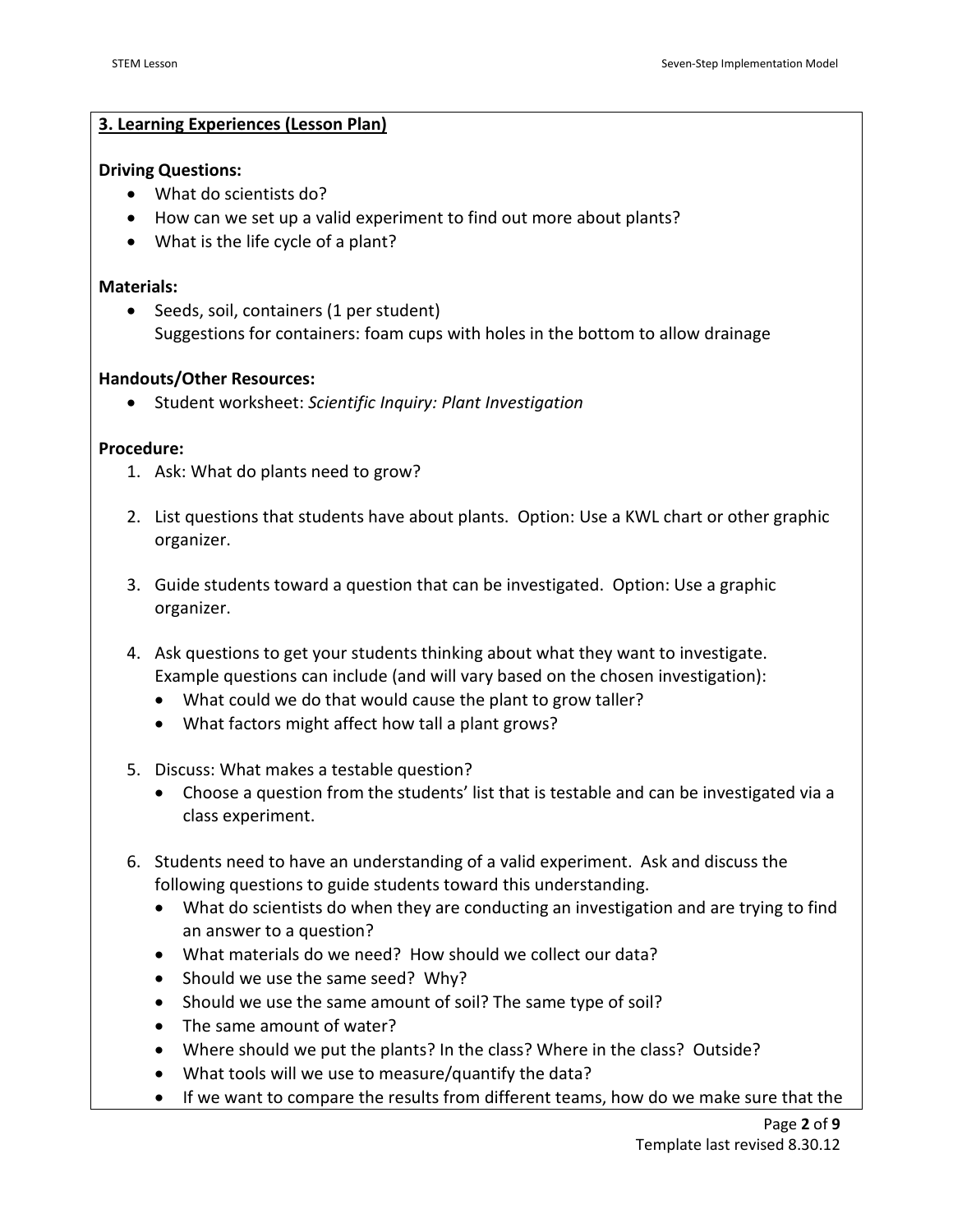comparisons are valid? (Each team should follow the same steps.) Emphasize: As scientists, we each need to control our investigations so that we can compare results accurately.

- 7. Pass out the Student worksheet: *Scientific Inquiry: Plant Investigation* and have students fill it out during the investigation. (Please feel free to edit and revise the worksheet at your discretion)
- 8. Set up the "Plant Life Cycles" experiment with your students. For example, if the class wants to investigate whether adding fertilizer makes plants grow taller, then half the class would add fertilizer to their plant and half the class wouldn't; keep the same amount of soil, light, water, etc. (you are changing only one variable).
- 9. Collect data over a period of time to allow students to see the complete life cycle of a plant.
	- Have students record their observations by using \*scientific sketches that include labels and standard units of measurement.
	- Compile the data from each student/group into a class chart. (This will vary depending on the investigation.)
	- Analyze the data during a class discussion.

\*Scientific Sketches: your students need to know that they are scientists and that scientist must draw what they see as accurately as possible. Example: if they cannot see the worm smiling, they should not be drawing a smiling worm or other unobserved details. An example of a Scientific Sketch Rubric is attached. Modify the rubric to fit the needs of your students. Option: have students take photos of their plants each day to record the plant's growth.

| Criteria:                                                        | Points Earned | Points Possible |
|------------------------------------------------------------------|---------------|-----------------|
| The drawing realistically and effectively depicts the specimen.  |               | 2               |
| The drawing includes only those features that were actually      |               | 2               |
| observed and not inferred.                                       |               |                 |
| Relevant details are included: size (length, width and height in |               | 4               |
| metric), colors, textures, and shapes.                           |               |                 |
| Perspective of drawing provides the most detail.                 |               | 2               |
| Each drawing is labeled by name.                                 |               | $\mathcal{P}$   |
| All the parts of the scientific drawing is/are clearly and       |               | 2               |
| accurately labeled.                                              |               |                 |
| The drawing is of an appropriate size and scale.                 |               | $\mathcal{P}$   |
| A very precise scale and proportion is used consistently. The    |               | $\overline{2}$  |
| scale is stated and uses the metric system.                      |               |                 |
| Total Points: 18 points/drawing                                  |               | 18              |
| Comments:                                                        |               |                 |

# Scientific Sketch Rubric: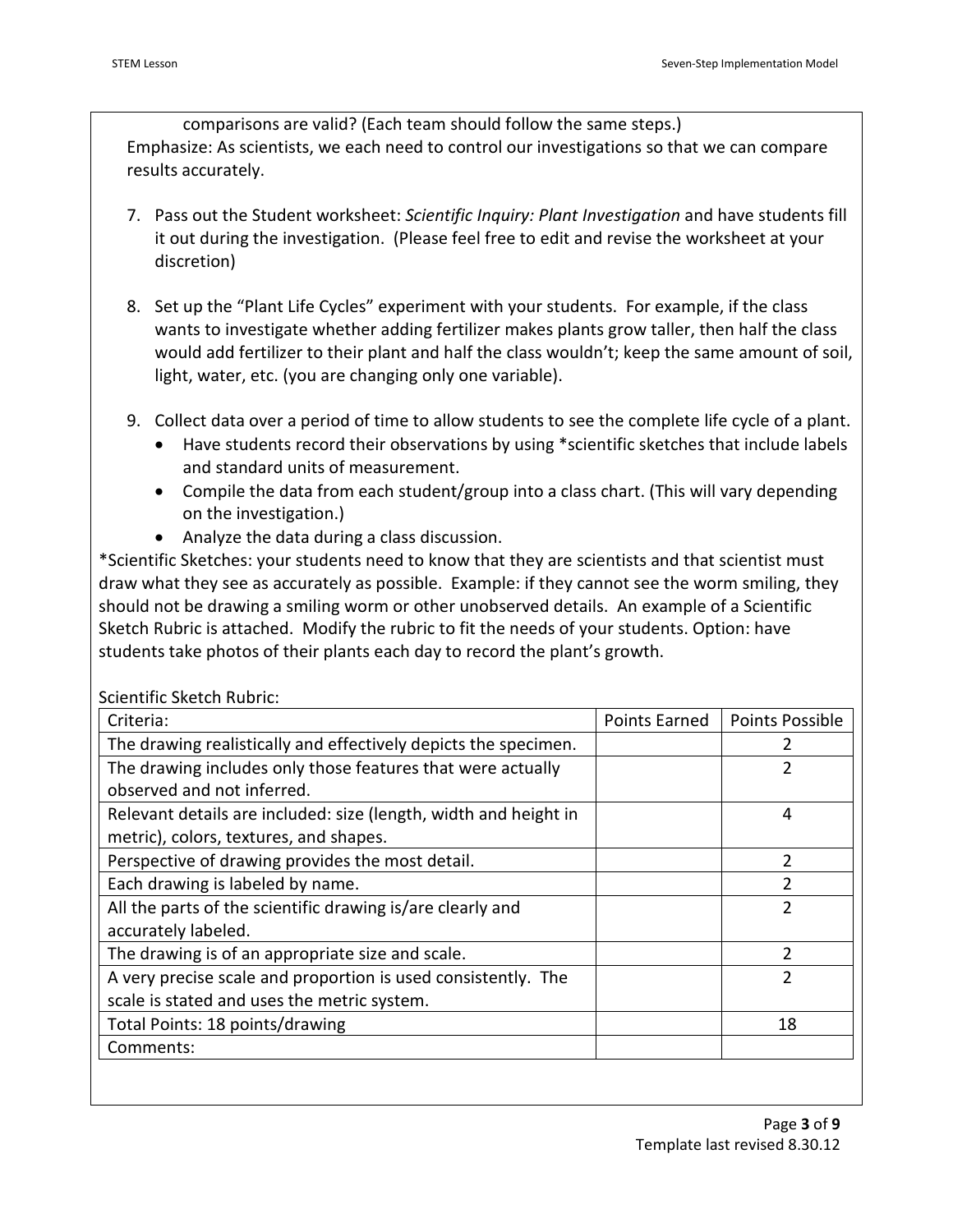10. Discuss: What happens when plants die? What do you see? Where did/does the plant go?

- 11. Students will reflect on what they learned in their science journals. Journal entries can include:
	- Scientific sketches with labels and measurements of the seed, the plant parts and the plant growth.
	- Describe what they see and make predictions on what will happen and why.
	- Illustrate the stages of the life cycle of a plant.

Note: Options for assigning partners for the Math Question on the Student worksheet: *Scientific Inquiry: Plant Investigation* include:

- 1. Assign a student from the control group with a student from the experimental group.
- 2. Assign a student from the control group with another student from the control group, and assign a student from the experimental group with another student from the experimental group.

Control group: plant is exposed to normal conditions.

Experimental group: plant is exposed to the same normal conditions as the control group except for the variable being tested (fertilizer, amount of water, type of soil, etc.)

**TEACHING & ASSESSMENT (Steps 4, 5, 6, &7)**

**Completed by teacher after instruction has taken place**

**4. Teaching and Collecting of Evidence of Student Learning:**

Teacher Notes:

**5. Analysis of Student Products/Performances - Formative:**

Teacher Notes:

**6. Evaluation of Student Products/Performances – Summative (Not necessary for every lesson):** Teacher Notes:

**7. Teacher Reflection: Replanning, Reteaching, Next Steps:**

Teacher Notes: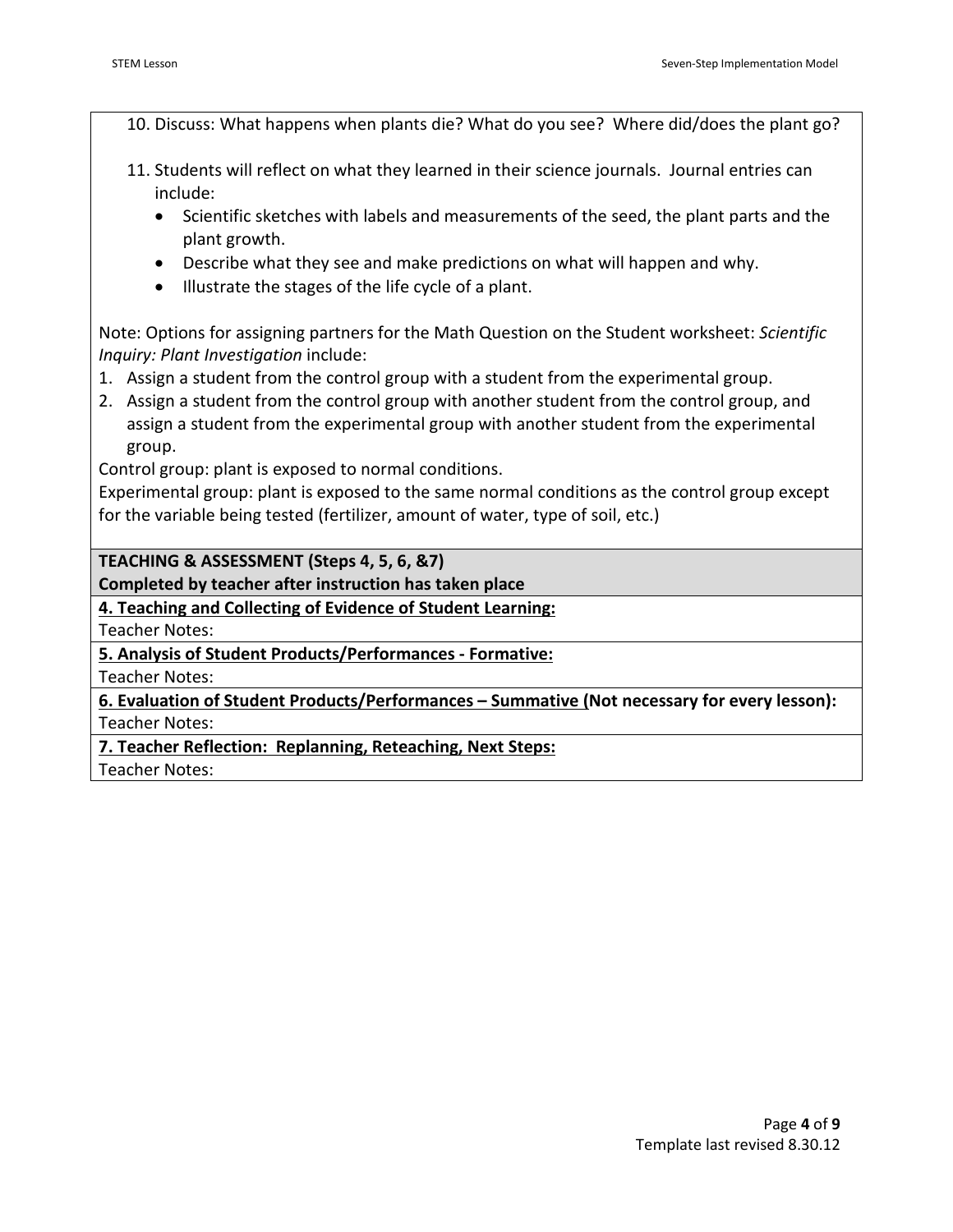| Scientific Inquiry: Plant Investigation |  |
|-----------------------------------------|--|
| <b>QUESTION:</b>                        |  |
|                                         |  |
|                                         |  |
| <b>HYPOTHESIS:</b>                      |  |
|                                         |  |
|                                         |  |
| <b>MATERIALS NEEDED:</b>                |  |
| <b>PROCEDURE:</b>                       |  |
|                                         |  |
|                                         |  |
|                                         |  |
|                                         |  |
|                                         |  |
|                                         |  |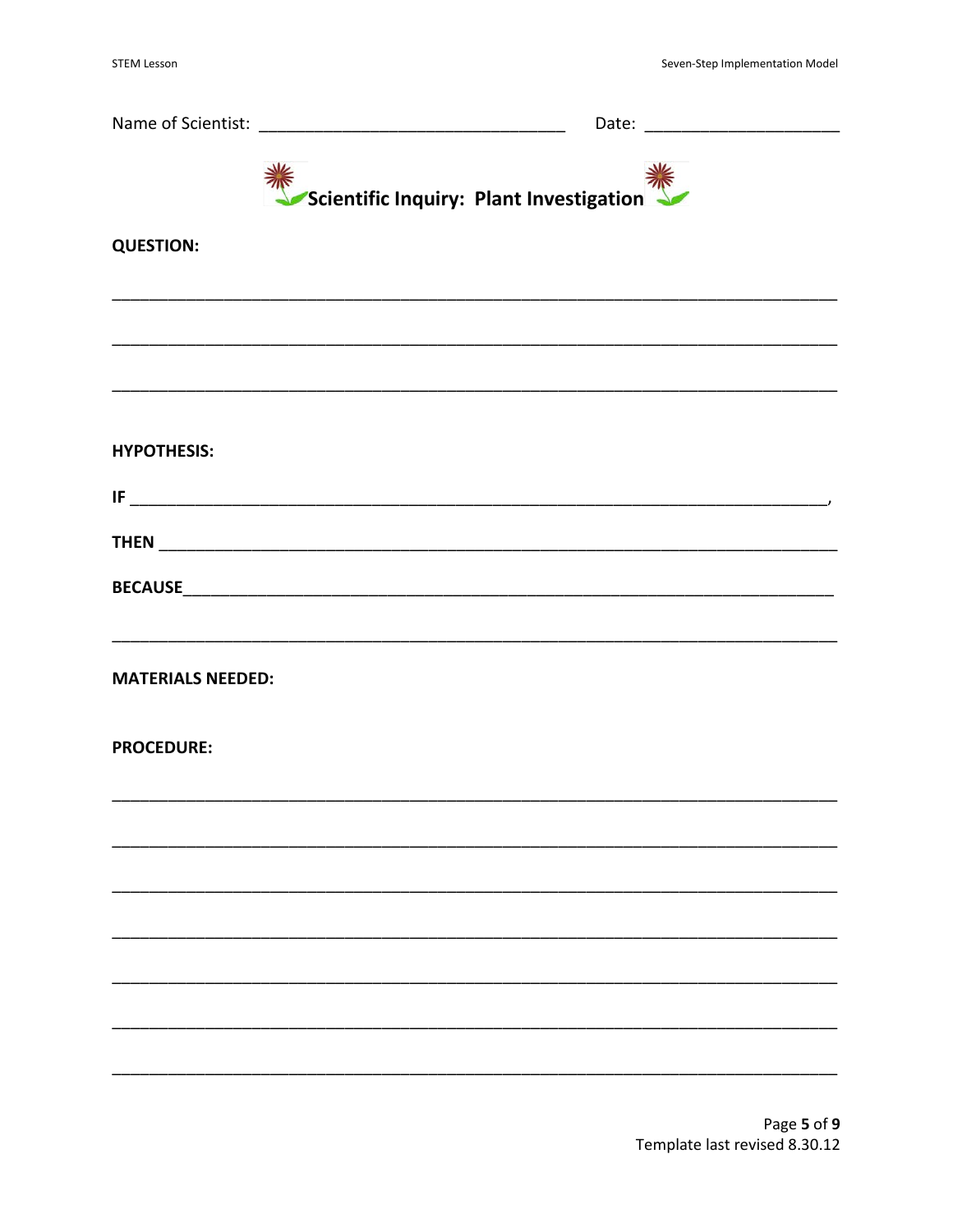#### **DATA:**

- Record your observations.What do you see?
- Draw a scientific sketch of what you see. Make it look like the actual object.
- Include labels and measurements.
- What are you now wondering about? Write at least two questions for each date.

| Date | <b>OBSERVATIONS</b>             | <b>SCIENTIFIC SKETCHES</b> | <b>QUESTIONS</b> |
|------|---------------------------------|----------------------------|------------------|
|      |                                 |                            |                  |
|      |                                 |                            |                  |
|      |                                 |                            |                  |
|      |                                 |                            |                  |
|      |                                 |                            |                  |
|      |                                 |                            |                  |
|      | Length of plant = _____         |                            |                  |
|      |                                 |                            |                  |
|      |                                 |                            |                  |
|      |                                 |                            |                  |
|      |                                 |                            |                  |
|      |                                 |                            |                  |
|      |                                 |                            |                  |
|      | Length of plant = $\frac{1}{2}$ |                            |                  |
|      |                                 |                            |                  |
|      |                                 |                            |                  |
|      |                                 |                            |                  |
|      |                                 |                            |                  |
|      |                                 |                            |                  |
|      |                                 |                            |                  |
|      | Length of plant = _____         |                            |                  |
|      |                                 |                            |                  |
|      |                                 |                            |                  |
|      |                                 |                            |                  |
|      |                                 |                            |                  |
|      |                                 |                            |                  |
|      |                                 |                            |                  |
|      | Length of plant = $\frac{ }{$   |                            |                  |
|      |                                 |                            |                  |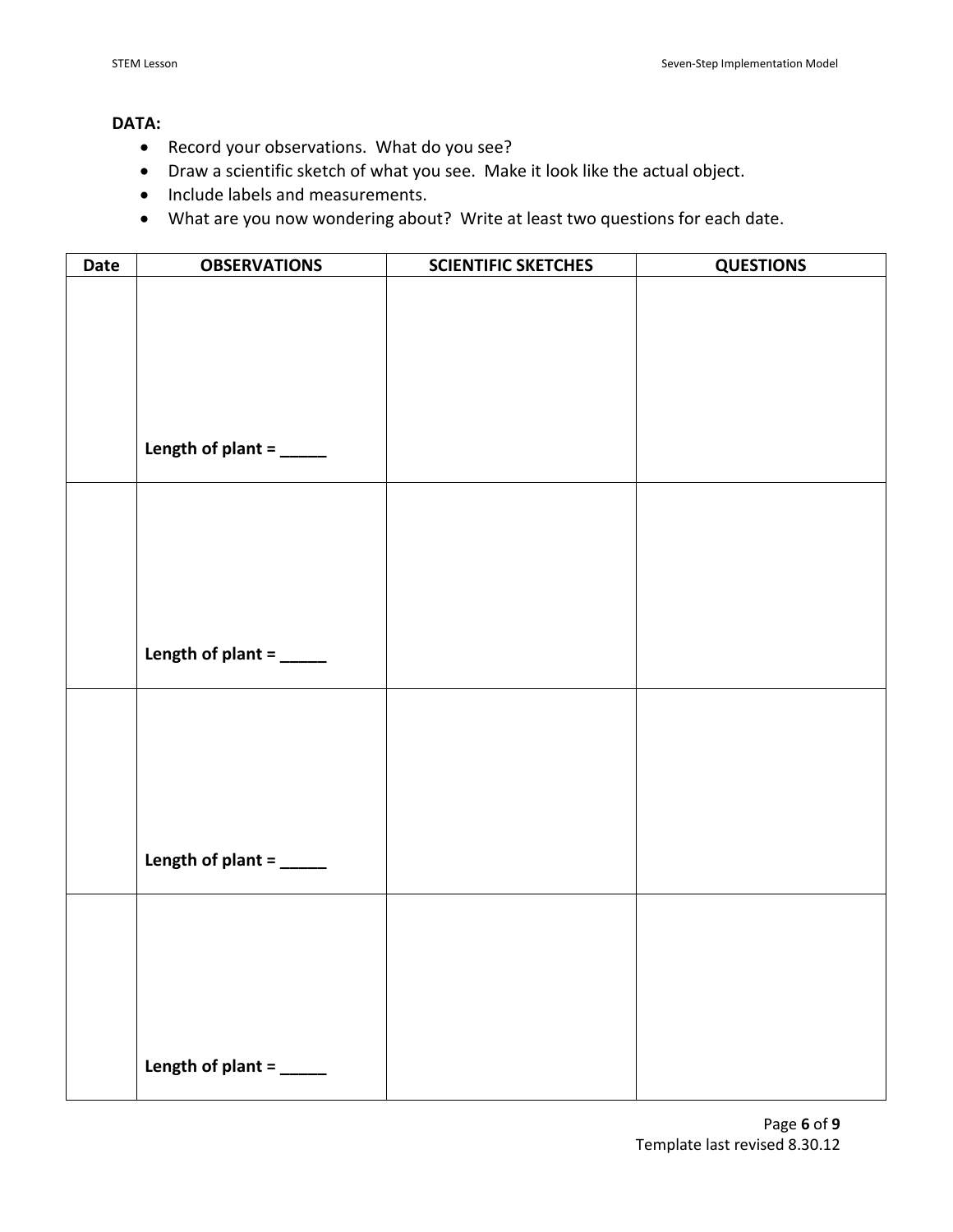| Date | <b>OBSERVATIONS</b>           | <b>SCIENTIFIC SKETCHES</b> | <b>QUESTIONS</b> |
|------|-------------------------------|----------------------------|------------------|
|      |                               |                            |                  |
|      |                               |                            |                  |
|      |                               |                            |                  |
|      |                               |                            |                  |
|      |                               |                            |                  |
|      |                               |                            |                  |
|      | Length of plant = _____       |                            |                  |
|      |                               |                            |                  |
|      |                               |                            |                  |
|      |                               |                            |                  |
|      |                               |                            |                  |
|      |                               |                            |                  |
|      |                               |                            |                  |
|      | Length of plant = $\frac{ }{$ |                            |                  |
|      |                               |                            |                  |
|      |                               |                            |                  |
|      |                               |                            |                  |
|      |                               |                            |                  |
|      |                               |                            |                  |
|      |                               |                            |                  |
|      | Length of plant = _____       |                            |                  |
|      |                               |                            |                  |
|      |                               |                            |                  |
|      |                               |                            |                  |
|      |                               |                            |                  |
|      |                               |                            |                  |
|      |                               |                            |                  |
|      | Length of plant = _____       |                            |                  |
|      |                               |                            |                  |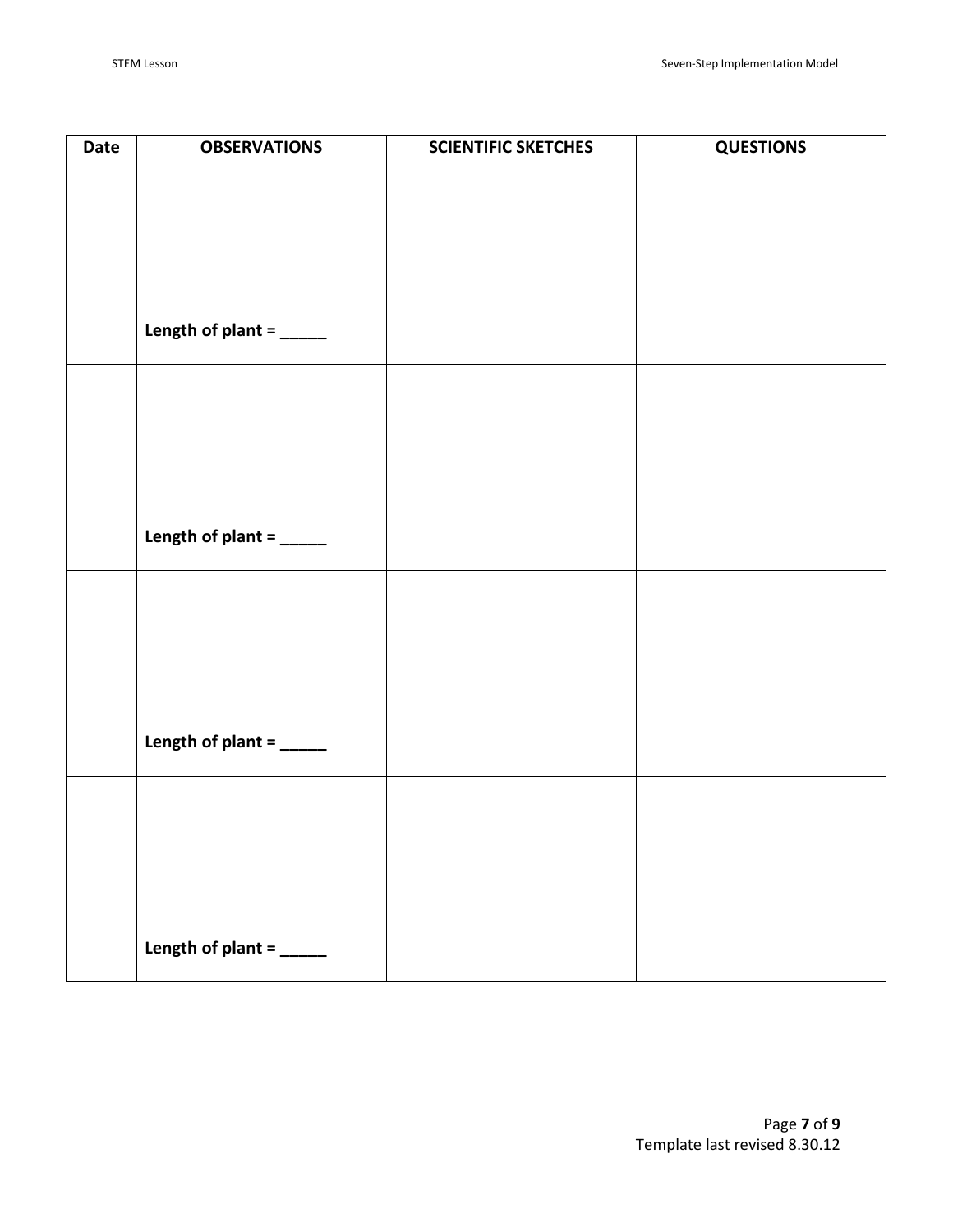#### **CONCLUSION:**

- Based on your data, what is your answer to the question?
- Was your hypothesis supported by data?
- Use evidence from your data to support your conclusion.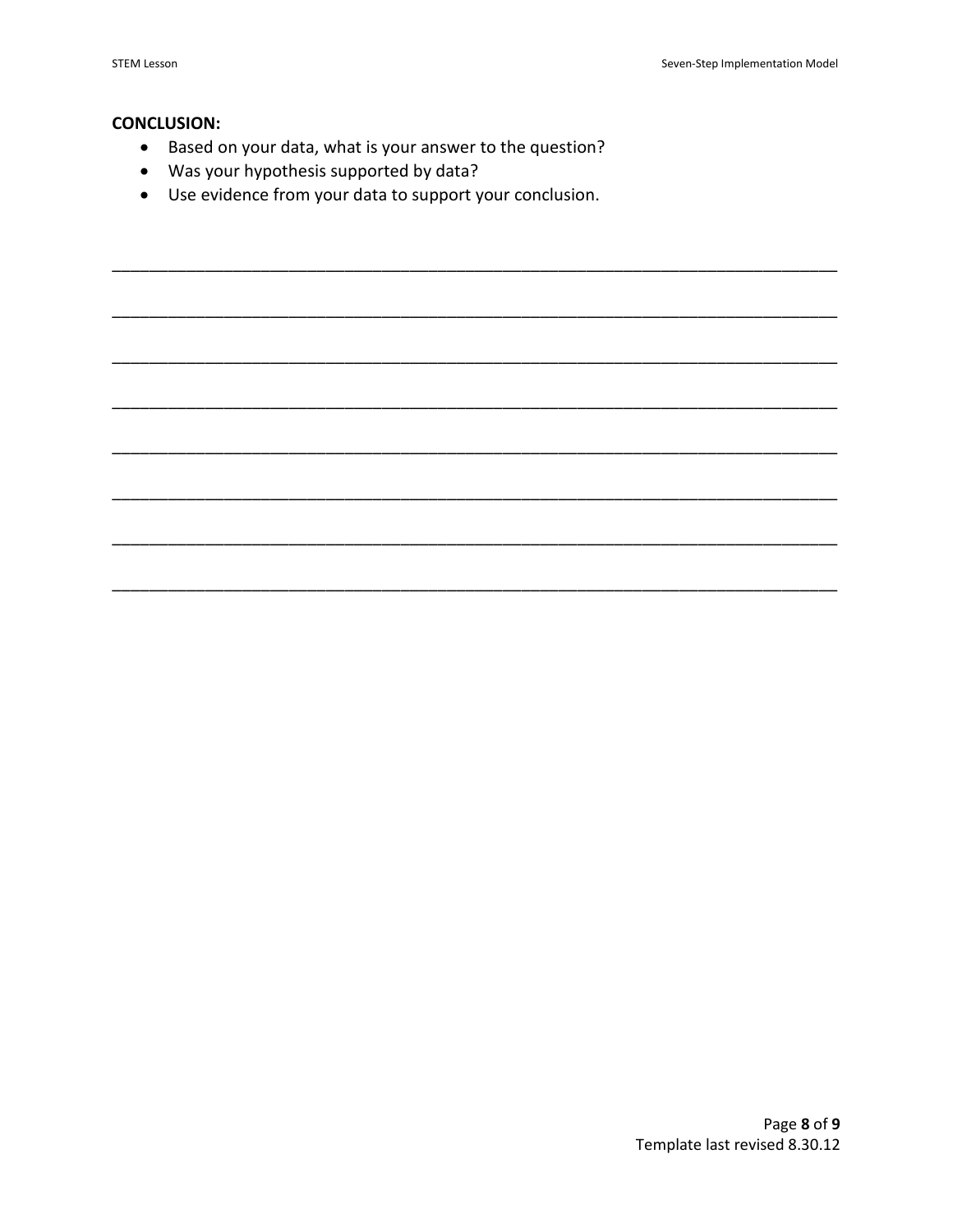**MATH QUESTION:** How does the length of your plant compare to the length of your partner's plant?

- 1. Input the needed data for your plant and your partner's plant.
- 2. Circle the plant that is longer.
- 3. Calculate the difference.

| <b>DATE</b> | My Plant's Length<br>(cm) | My Partner's Plant Length<br>(cm) | Difference in Length<br>(cm) |
|-------------|---------------------------|-----------------------------------|------------------------------|
|             |                           | <b>Partner's Name:</b>            |                              |
|             |                           |                                   |                              |
|             |                           |                                   |                              |
|             |                           |                                   |                              |
|             |                           |                                   |                              |
|             |                           |                                   |                              |
|             |                           |                                   |                              |
|             |                           |                                   |                              |
|             |                           |                                   |                              |
|             |                           |                                   |                              |
|             |                           |                                   |                              |

\_\_\_\_\_\_\_\_\_\_\_\_\_\_\_\_\_\_\_\_\_\_\_\_\_\_\_\_\_\_\_\_\_\_\_\_\_\_\_\_\_\_\_\_\_\_\_\_\_\_\_\_\_\_\_\_\_\_\_\_\_\_\_\_\_\_\_\_\_\_\_\_\_\_\_\_\_\_

\_\_\_\_\_\_\_\_\_\_\_\_\_\_\_\_\_\_\_\_\_\_\_\_\_\_\_\_\_\_\_\_\_\_\_\_\_\_\_\_\_\_\_\_\_\_\_\_\_\_\_\_\_\_\_\_\_\_\_\_\_\_\_\_\_\_\_\_\_\_\_\_\_\_\_\_\_\_

\_\_\_\_\_\_\_\_\_\_\_\_\_\_\_\_\_\_\_\_\_\_\_\_\_\_\_\_\_\_\_\_\_\_\_\_\_\_\_\_\_\_\_\_\_\_\_\_\_\_\_\_\_\_\_\_\_\_\_\_\_\_\_\_\_\_\_\_\_\_\_\_\_\_\_\_\_\_

Whose plant grew the most? \_\_\_\_\_\_\_\_\_\_\_\_\_\_\_\_\_\_\_\_\_\_\_\_\_\_\_\_\_\_\_\_\_\_\_\_\_\_\_\_\_\_\_\_\_\_\_\_\_\_\_\_\_

Why do you think one plant grew longer than the other plant?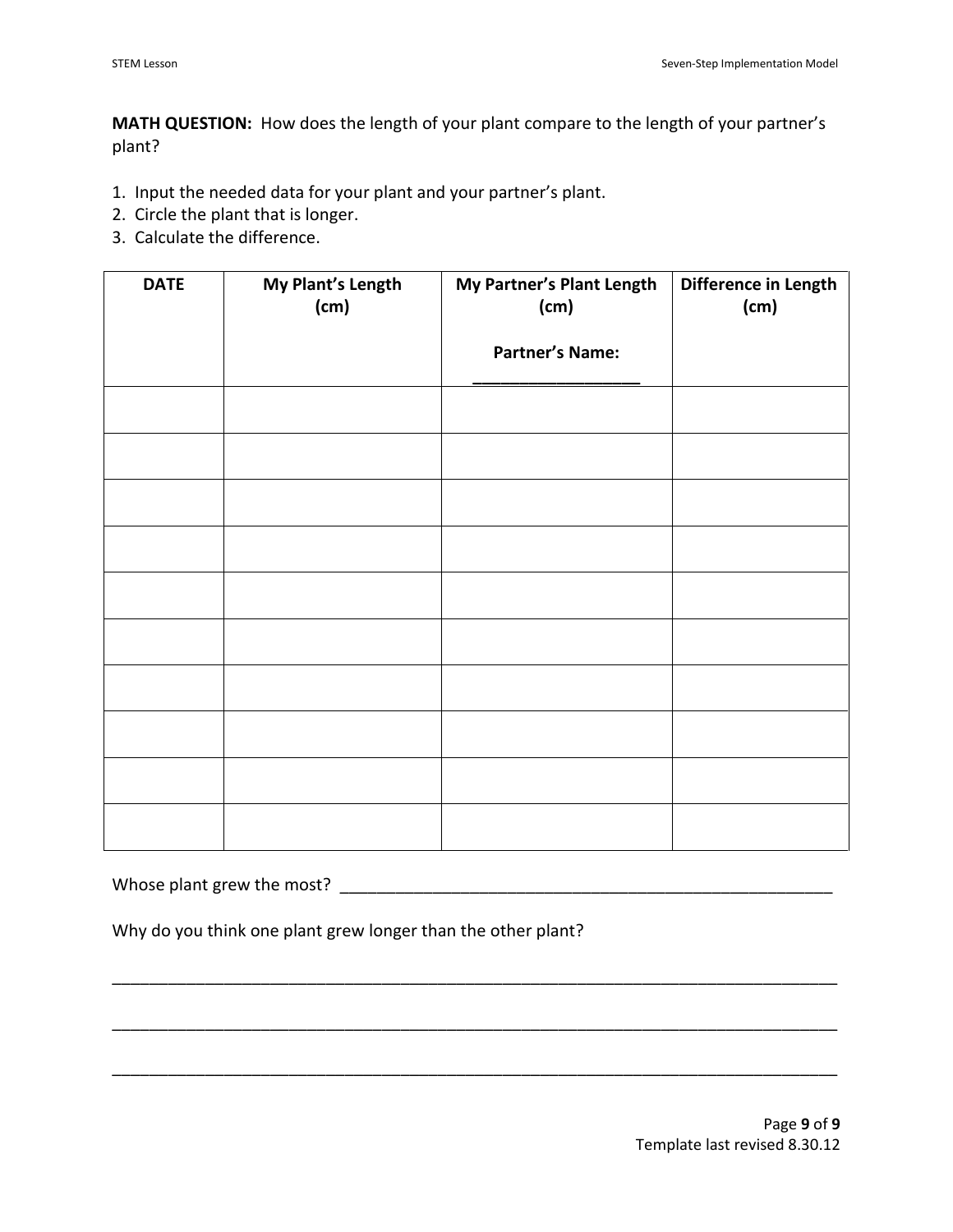|                                                  | Lesson $#: 3$                                 |
|--------------------------------------------------|-----------------------------------------------|
| Unit Title: Let's Reduce, Reuse and Recycle!     | Grade Level: 2                                |
| <b>Lesson Title: Introduction to Food Chains</b> | <b>Primary Content Area: Science</b>          |
| Date Developed/Last Revised: 6.12.13             | Time Frame: 1 hour for initial discussion and |
| Unit Author(s): E. Akana, H. Espinda, E. Kam     | additional time for follow-up activities      |

#### **PLANNING (Steps 1, 2, & 3)**

#### **1. Standards/Benchmarks and Process Skills Assessed in this Lesson:**

SC.2.3.1 – Interdependence – Describe how animals depend on plants and animals

#### **2A. Criteria- What Students Should Know and Be Able to Do:**

Students will:

- Explain how some animals
	- o depend on only plants for food (herbivores).
	- o depend on both plants and animals for food (omnivores).
	- o depend on only other animals for food (carnivores).
- Describe how a simple food chain works (sun, producer, consumer and decomposer).

#### **2B. Assessment Tools/Evidence:**

#### **Formative:**

- Group discussions
- Student worksheets
	- o *What Do Animals Need?*
	- o *The Food Chain Game*

#### **Summative:**

The student describes how different animals use plants and/or animals (e.g., for food, for building nests).

#### **3. Learning Experiences (Lesson Plan)**

#### **Driving Question:**

• How do animals depend on plants and other animals?

#### **Handouts:**

- Student worksheet: *What Do Animals Need?*
- Student worksheet: *The Food Chain Game*

#### **Procedure:**

1. Discuss the following questions to generate students' present understanding of plants and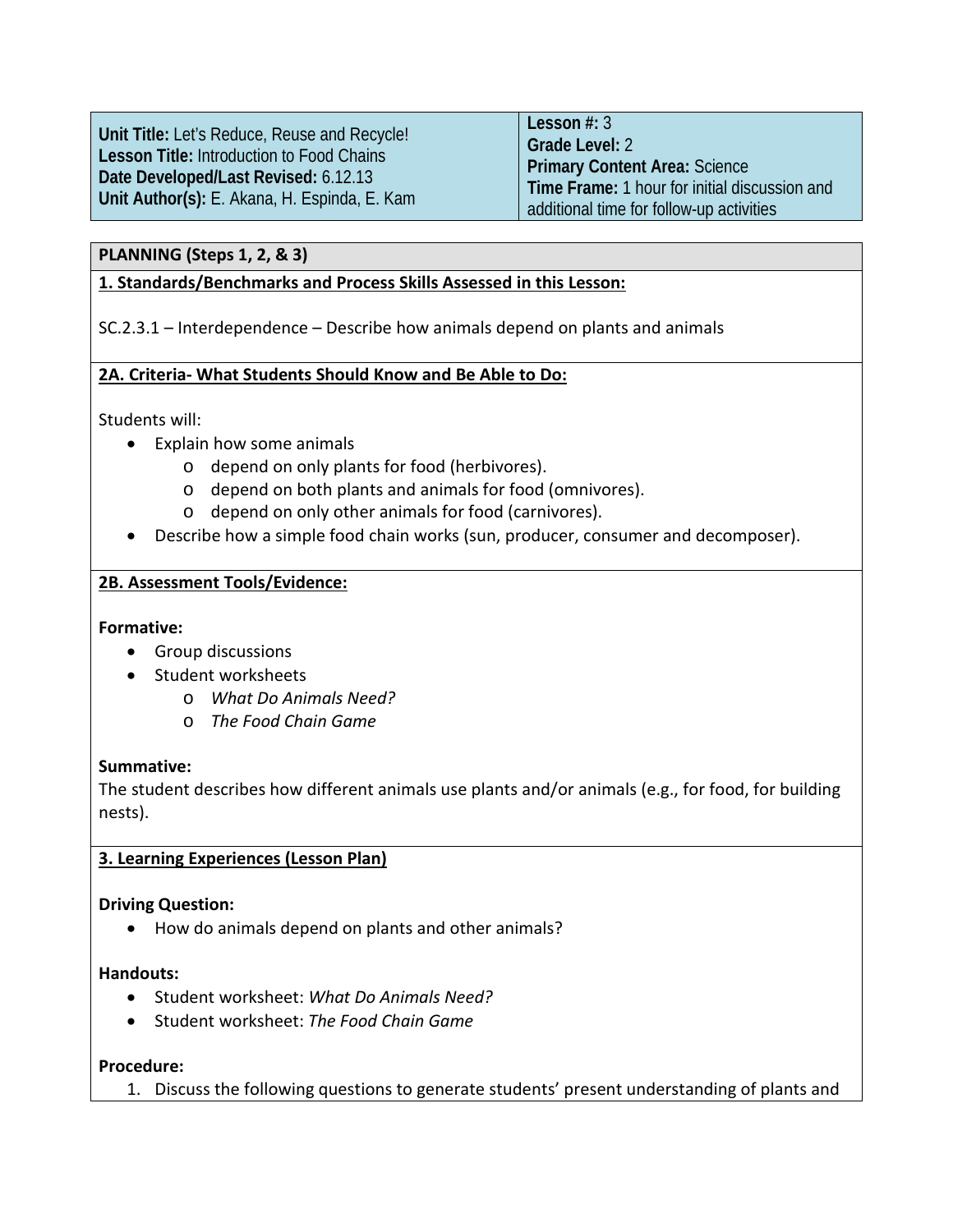animals. Use a KWL chart or a similar graphic organizer to document students' present understanding.

- Do plants usually grow in a container in the classroom like our plants?
- Where do plants usually live and grow?
- So, where do they live in nature? What lives around them?
- Who needs plants? Why?
- 2. Discuss: What did you learn in Lesson 2? Summarize the student's findings from Plant Life Cycles (lesson 2).
	- Example: We learned that plants need a certain amount of sunlight, water and soil/nutrients to grow. Some plants need more sun than others. Some plants need less water than others. Plants and other living organisms that live in different places need different things.
- 3. Discuss: What do animals need? Record students' answers on a class chart or have individual students fill in the attached worksheet, *What Do Animals Need?"*
- 4. Discuss the following questions:
	- Has anyone heard of a food chain?
	- What is a chain? Is anyone wearing a chain today? Have a student share their necklace with the class to show how the parts connect to make a whole.
	- So if this chain has connected parts, what might a food chain look like?
	- Use your students' plants to discuss which food chain it belongs to.
		- o If it were grown outdoors in nature, who would eat it? Who gets energy from eating it?
	- Use *The Food Chain Game* to show your students different examples of food chains. (You could choose to have a class discussion, assign teamwork or individual work).

*The Food Chain Game –* an interactive online game that allows you to drag the parts of the food chain to the correct place. When the chain is complete, it will come to life and you can watch the food chain in action!

<http://www.sheppardsoftware.com/content/animals/kidscorner/games/foodchaingame.htm>

*The Food Chain Game* includes the following food chains:

- It is shown in the correct order from producer > consumer > decomposer
- Only the two Full Chains contain a decomposer mushrooms and bacteria
- Simple Chain: flower, caterpillar, bird
- Bigger Chain: acorns, mouse, snake, mouse
- Marine Chain: algae, small fish, big fish, shark
- Mixed Chain: flower, insect, small fish, big fish, seagull
- Full Chain: plant, grasshopper, lizard, eagle, mushrooms
- Full Marine Chain: plankton, fish, jellyfish, turtle, shark, bacteria
- Chain with Human: plankton, mussel, small fish, big fish, human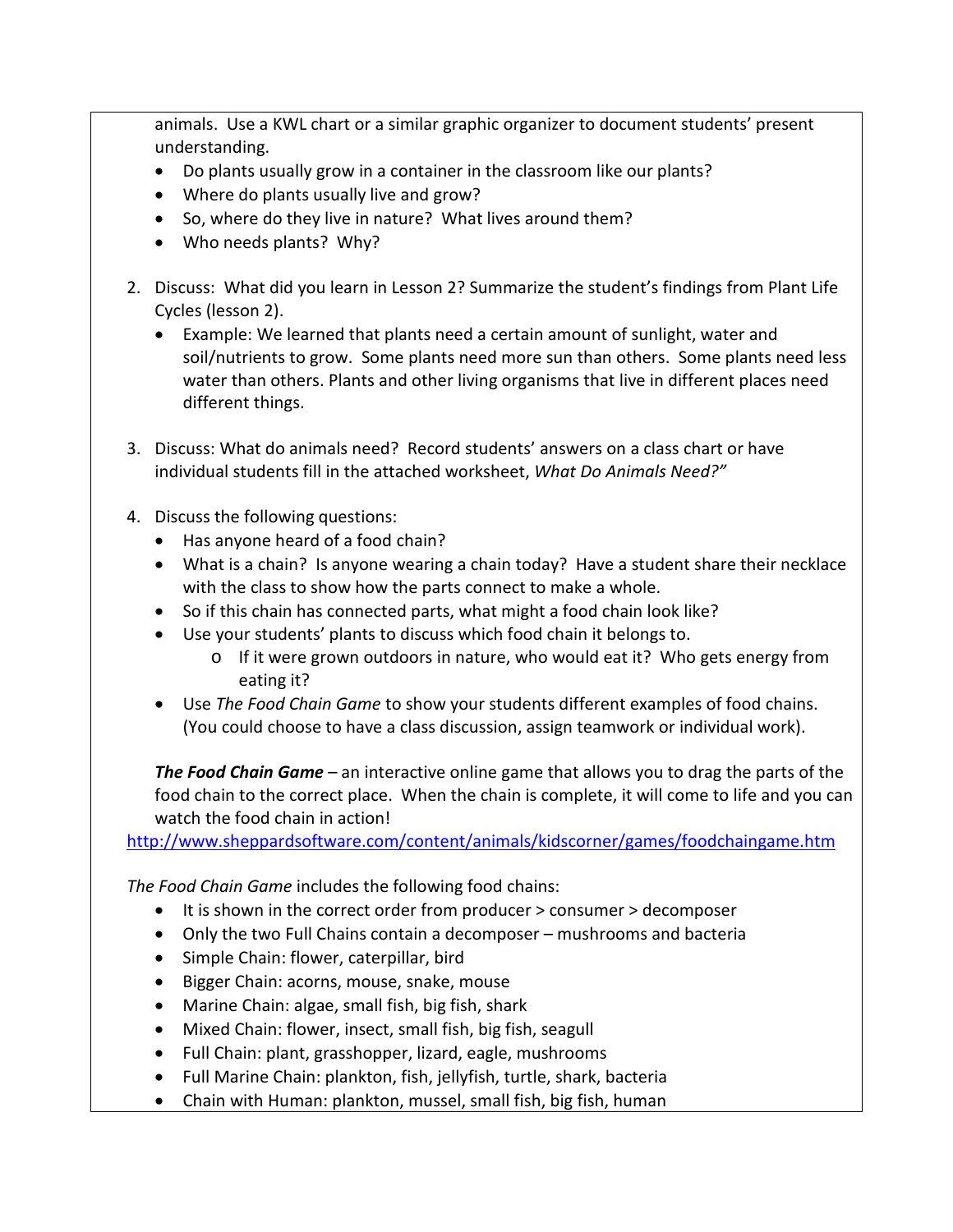- 5. Students complete *The Food Chain Game* worksheet
	- Worksheet includes the 7 food chains from the website.
	- Note: only the two Full Chains include decomposers.
	- Students will then create their own food chain and include worms (decomposers).
- 6. Students will reflect on what they learned in their science journals. Journal entries might include:
	- Describe how animals need different plants and animals to live and survive in their environment.
	- Make a personal connection to the food chain. What is your role in the food chain?
	- Cause and Effect: What would happen if one organism in the food chain became extinct (no longer lives)?

Optional Research Extension: Discuss Food Webs and Biomes/Habitats/Environments

- Which animals/organisms live in a  $\overline{?}$
- Choose a habitat (desert, forest, ocean...) that your students are at least familiar with.
- List the living organisms that students identify for the chosen habitat.
- Discuss what each organism needs to stay alive.
	- o What does the \_\_\_\_\_\_\_\_\_\_\_ eat? What eats the plant? Etc.
	- o How does the \_\_\_\_\_\_\_\_\_\_\_\_ capture its food? Do they help one another?
	- o Where does it get its water?
	- o Where does it live?

# **Other Resources:**

A. Food Chain Stacking Cup Activities

An excellent way for students to show and explain how different organisms get their needed nutrients.

<http://eisforexplore.blogspot.com/2012/10/food-chain-stacking-cups.html>

**Food Chain Stacking Cups** 







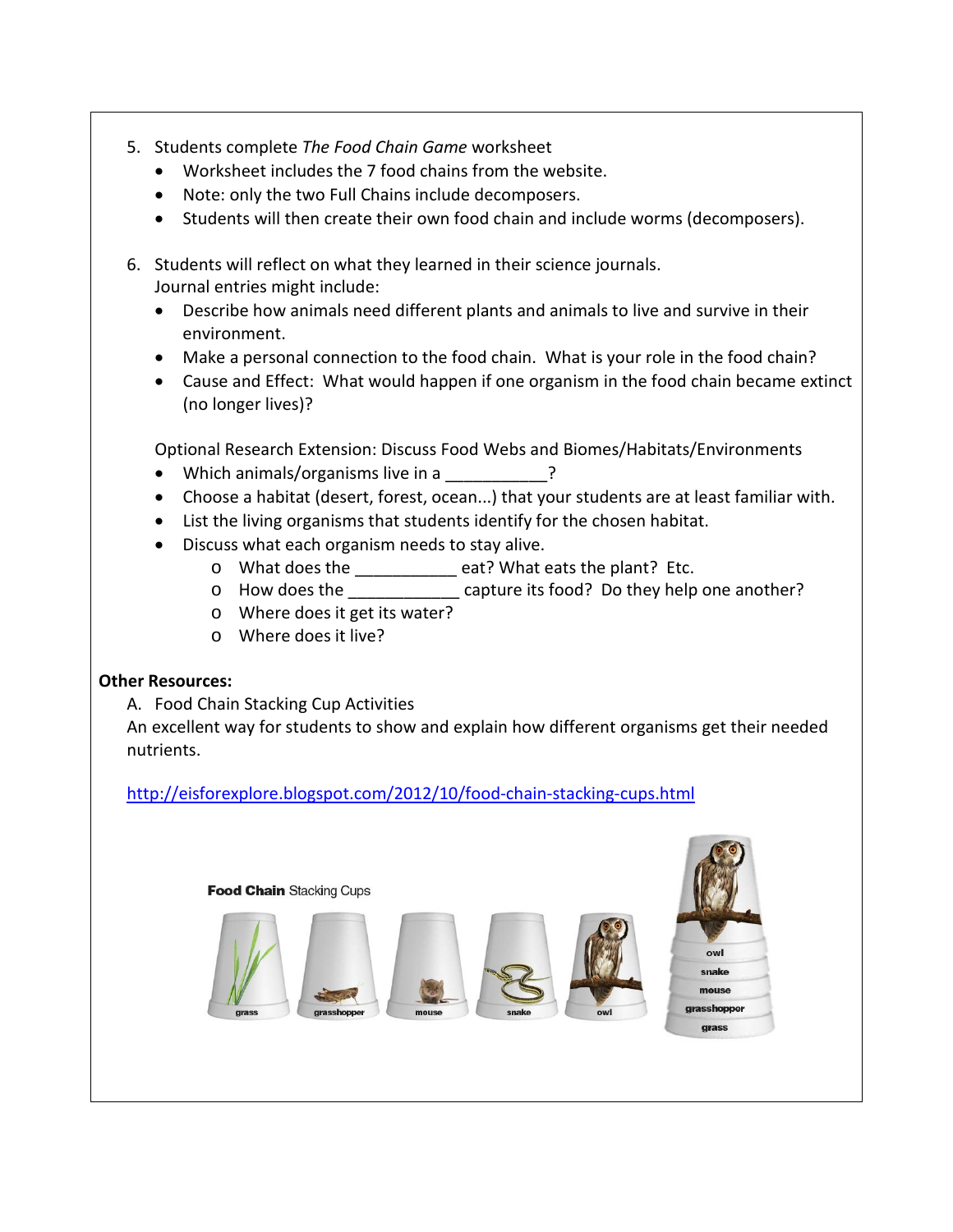B. Chain Reaction – an interactive site that allows you to drag the parts of the food chain to the correct place. When the chain is correctly completed, you can watch the food chain in action!

[http://www.ecokids.ca/pub/eco\\_info/topics/frogs/chain\\_reaction/play\\_chainreaction.cfm](http://www.ecokids.ca/pub/eco_info/topics/frogs/chain_reaction/play_chainreaction.cfm)

It includes the following concepts:

- Omnivores, Carnivores, Herbivores.
- Plants need sun, water and soil.
- Food Chain the order that animals feed on other plants and animals.
	- o Northern Food Chain: sun—algae > crayfish/shrimp > fish > monk seal > polar bear
	- o Forest Food Chain: sun—plant > grasshopper > frog > snake > owl
	- o Cause and Effect: What would happen if the frog were taken out of the food chain?
		- **There would be more grasshoppers and less grass. The grasshoppers** would have to leave to find food elsewhere.
		- Snakes and owls would need to eat something else or leave to find food elsewhere.

C. PBS – Eeko World: Plants and Animals

Main Message: We are all connected. There are threats to plants and animals that can set off a chain reaction that will affect all others. We don't want the food chains/webs to be broken.

[http://pbskids.org/eekoworld/index.html?load=plants\\_animals](http://pbskids.org/eekoworld/index.html?load=plants_animals)

Two animated characters discuss the following concepts:

- All plants and animals make a difference in our lives.
	- o Example: Birds spread seeds that grow trees that make more oxygen for humans.
- Food Chains a series of plants and animals linked by their food relationship.
	- o Sun, producers, consumers and decomposers.
		- Sun, grass, rabbit, fox
		- Sun, corn, chicken, human
- Food Webs a series of linked food chains
- Threats to plants and animals: chain reactions (cause and effect).
	- o Endangered species
	- o Logging and clearing land, pollution and dumping trash into rivers can destroy habitats.
- What can we do to help? Learning is the first step. Take action!
	- o Send emails to classes around the world to learn about endangered species.
		- Hawaii is the endangered species capital of the world.
		- In Africa, rhinos have been on earth for more that 50 million years but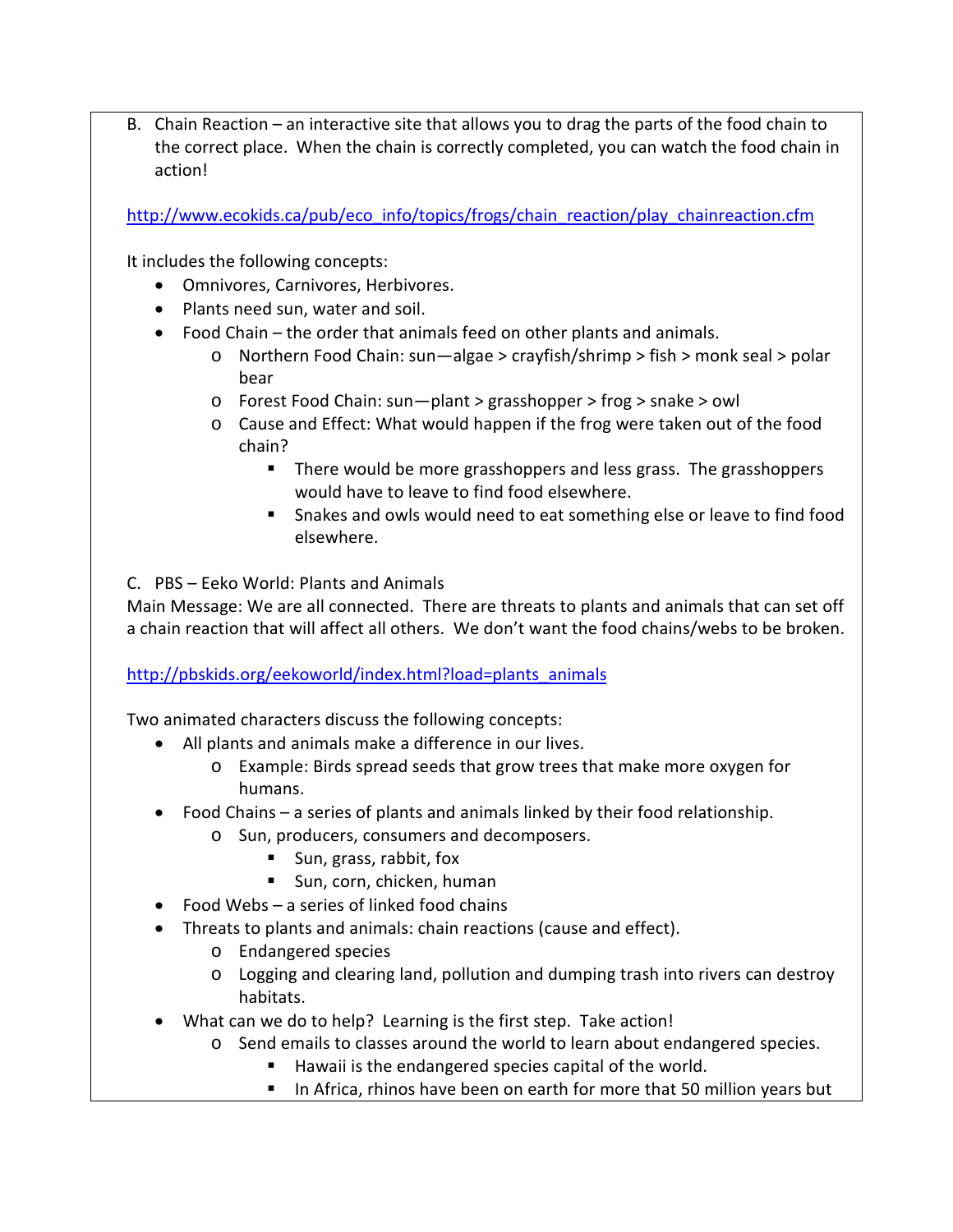are now in danger of disappearing. In Eastern Asia, Northern China and Manchuria there are less that 5,000 tigers in the wild. **The Pacific Northwest is a temperate forest and elk are no longer** endangered. **IF In North and South Carolina the Venus Fly Trap is endangered. TEACHING & ASSESSMENT (Steps 4, 5, 6, &7) Completed by teacher after instruction has taken place 4. Teaching and Collecting of Evidence of Student Learning:** Teacher Notes: **5. Analysis of Student Products/Performances - Formative:** Teacher Notes: **6. Evaluation of Student Products/Performances – Summative (Not necessary for every lesson):** Teacher Notes: **7. Teacher Reflection: Replanning, Reteaching, Next Steps:** Teacher Notes: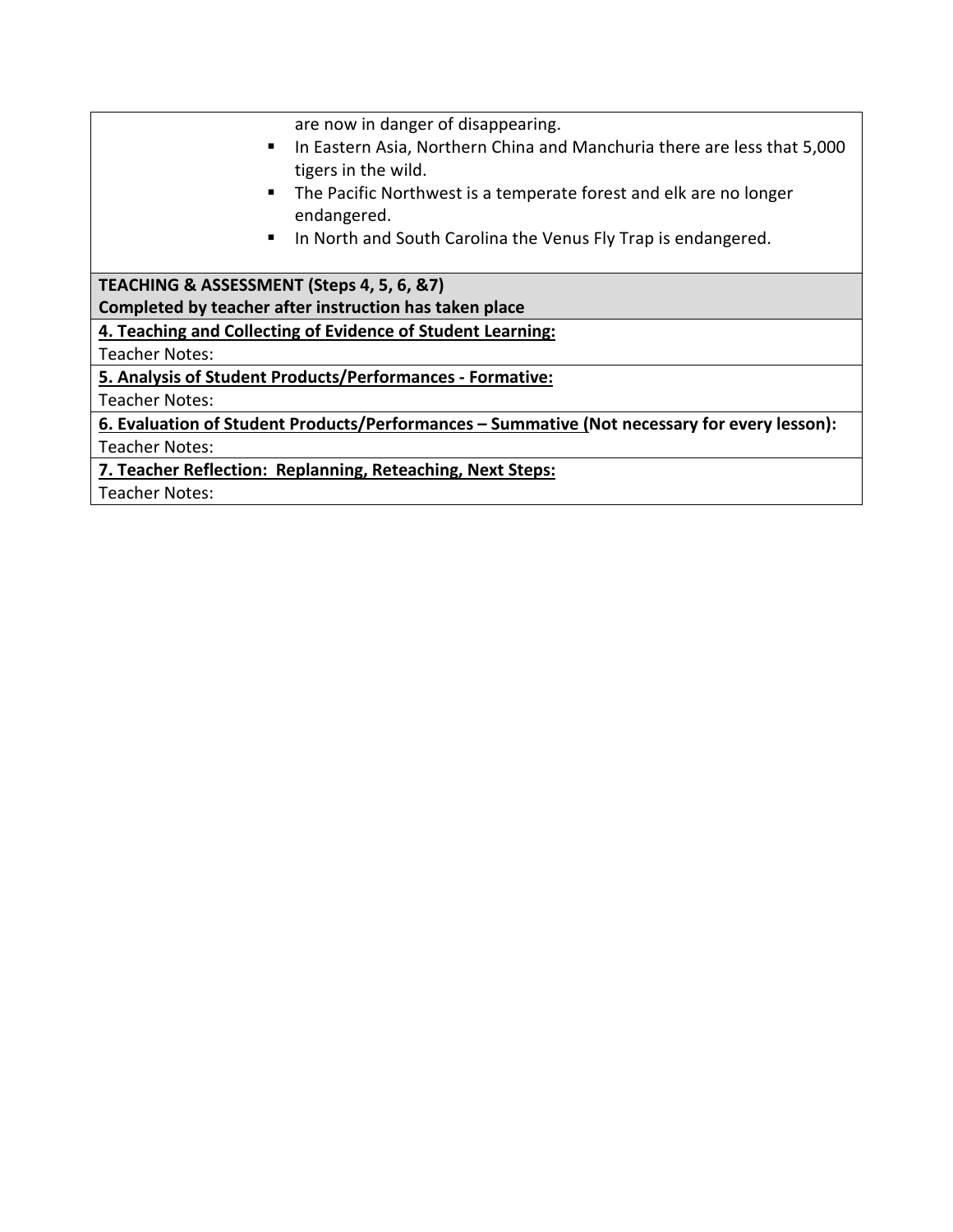Date:  $\qquad \qquad$ 

#### **What Do Animals Need?**

1. Make a list of what you THINK animals need. Why do they need it?

| <b>What Animals Need</b> | Why They Need It |
|--------------------------|------------------|
|                          |                  |
|                          |                  |
|                          |                  |
|                          |                  |
|                          |                  |
|                          |                  |
|                          |                  |

2. Do you have a pet at home? If so, describe what your pet needs in order to remain healthy. If you don't have a pet, choose one of the following: dog, cat, rabbit or fish.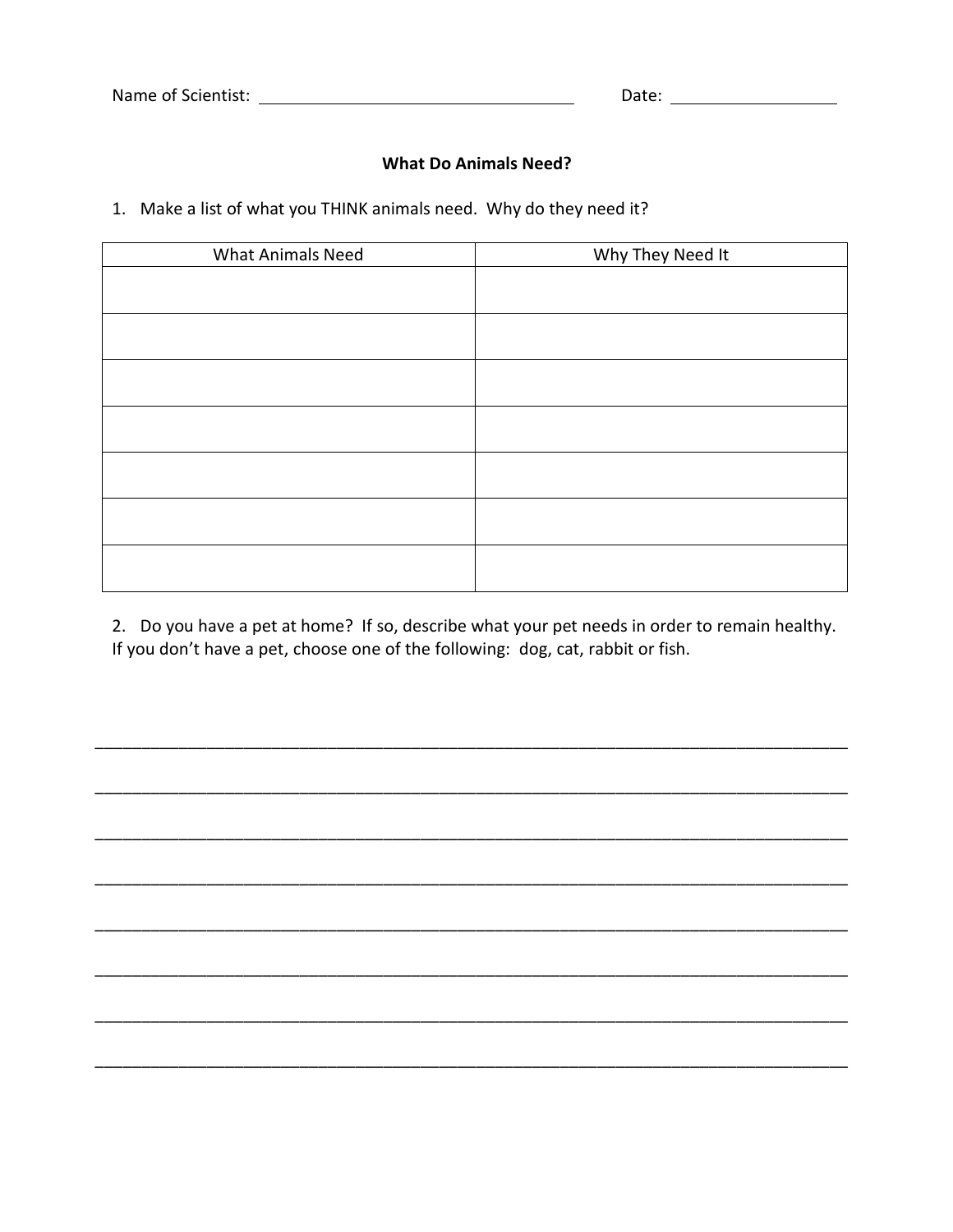# What Do Animals Need? ANSWER KEY

Source: ScienceSaurus – A Student Handbook (red cover – grades 2-3), page 99



[http://www.greatsource.com/store](http://www.greatsource.com/store/ProductCatalogController?cmd=Browse&subcmd=LoadDetail&level1Code=06&level2Code=060&level3Code=1048490&frontOrBack=F&sortProductsBy=SEQ_TITLE&division=G01)

Big Ideas:

- There are many different kinds of animals. All animals need the same things.
- Different kinds of animals need different amounts of water, food, and air. o Desert animals don't need much water. Their bodies hold water.

| <b>What Animals Need</b> | Why They Need It                                                                                                          |
|--------------------------|---------------------------------------------------------------------------------------------------------------------------|
| <b>Nutrients</b>         | Animals get energy and nutrients from the food they eat.<br>They get food by eating plants and/or other animals.          |
| Water                    | Animals need water to drink. Without water, the body will become<br>dehydrated and important organs will start to fail.   |
| Air                      | Animals need air to breathe. Air has oxygen in it. Animals need<br>oxygen to live and grow.                               |
| <b>Shelter</b>           | Animals need shelter to protect themselves from heat, cold, and<br>danger. They need space to live and raise their young. |

1. Make a list of what you think animals need. Why do they need it?

2. Do you have a pet at home? If so, describe what your pet needs in order to remain healthy. If you don't have a pet, choose one of the following: dog, cat, rabbit or fish.

Answers should include food, water, air and shelter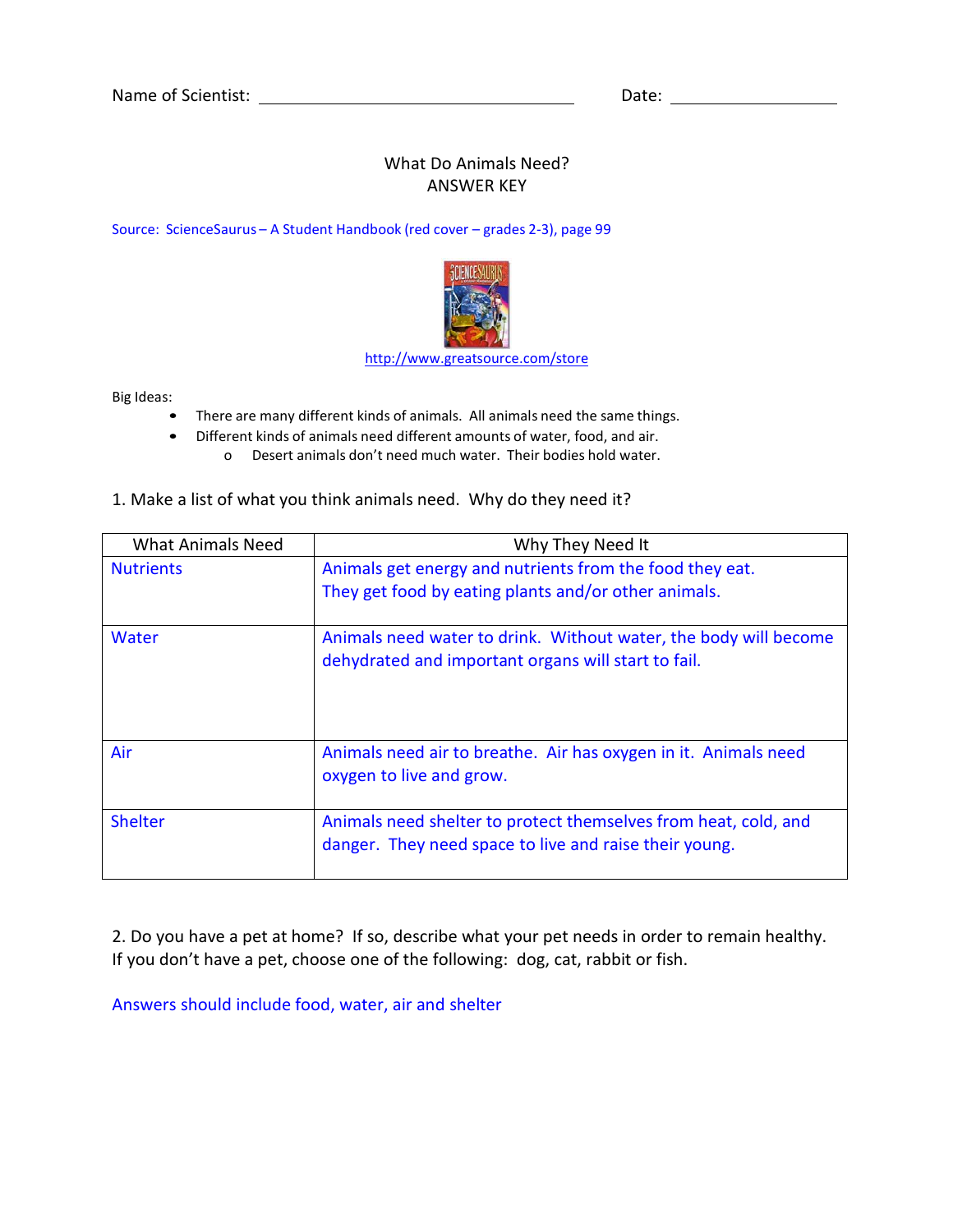# **The Food Chain Game**

1. What is a food chain?

2. Create a food chain with the following organisms.

- o Include the sun to show how it delivers energy to the producers (green plants).<br>
o Use arrows to show how the energy flows un the food chain
- o Use arrows to show how the energy flows up the food chain.
- o Be sure to put the producers first and then the consumer(s).
- o You can draw and label each organism OR just write the names of each organism in the correct sequence
- A. Simple Food Chain: bird, flower, caterpillar

#### B. Bigger Food Chain: snake, acorns, hawk, mouse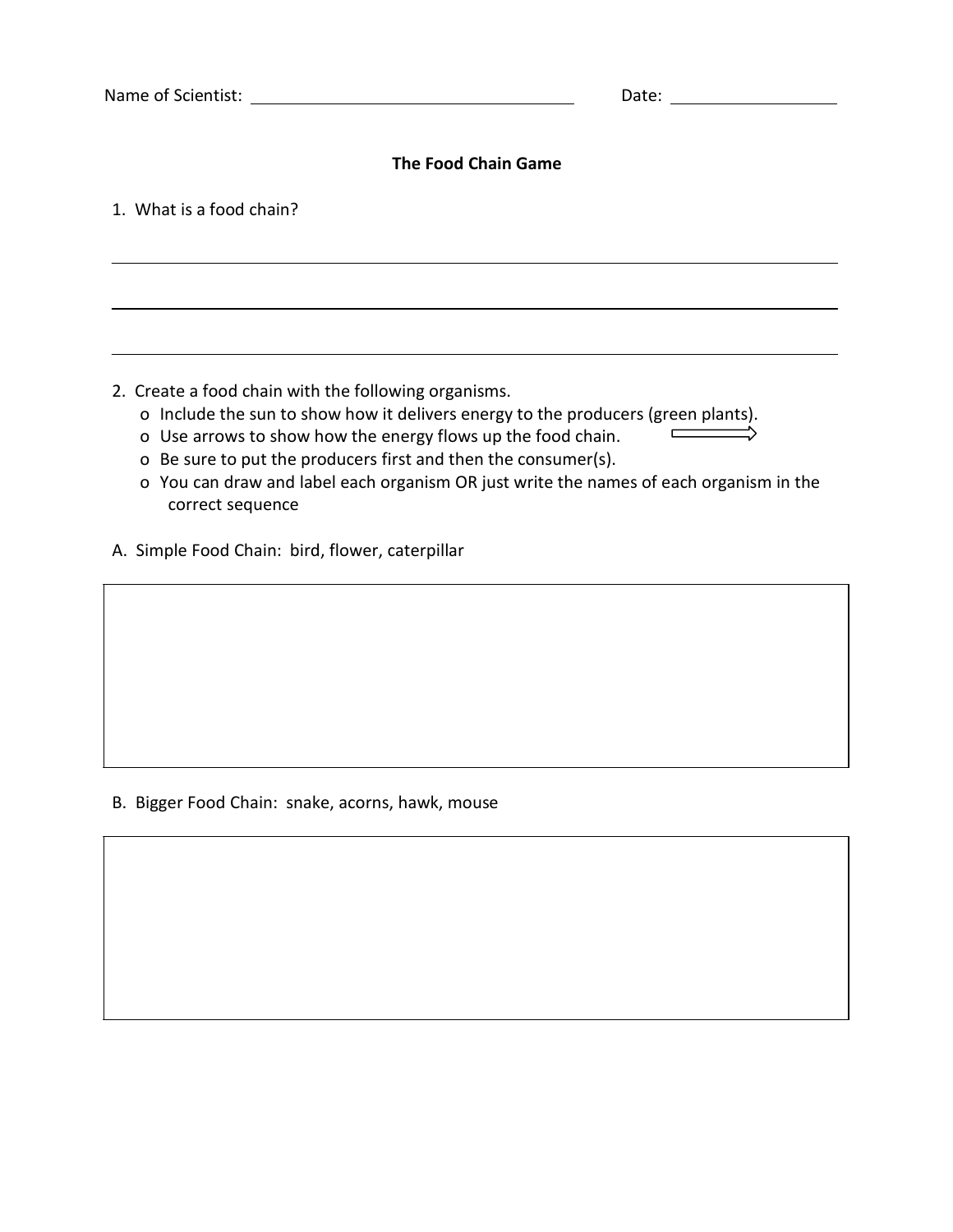C. Marine Chain: small fish, big fish, shark, algae

D. Mixed Food Chain: flower, seagull, small fish, insect, big fish

E. Full Food Chain: mushrooms, plant, grasshopper, eagle, lizard

This food chain also includes decomposers, an organism that gets energy from breaking down dead things. Decompose means to break down into smaller pieces.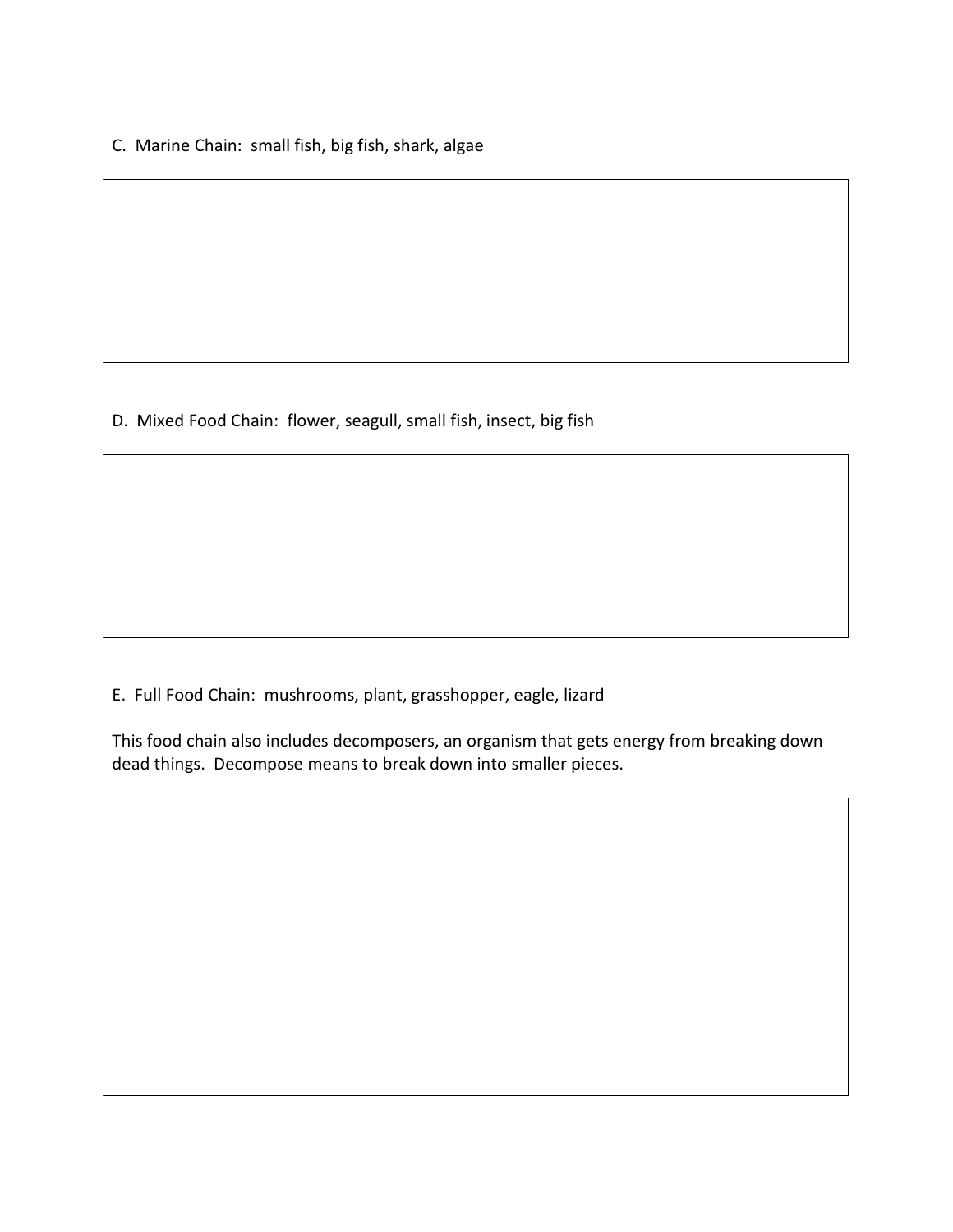F. Full Marine Chain: shark, turtle, plankton, fish, jellyfish, bacteria

This food chain also includes decomposers, an organism that gets energy from breaking down dead things.

G. Food Chain with Human: plankton, mussel, small fish, big fish, human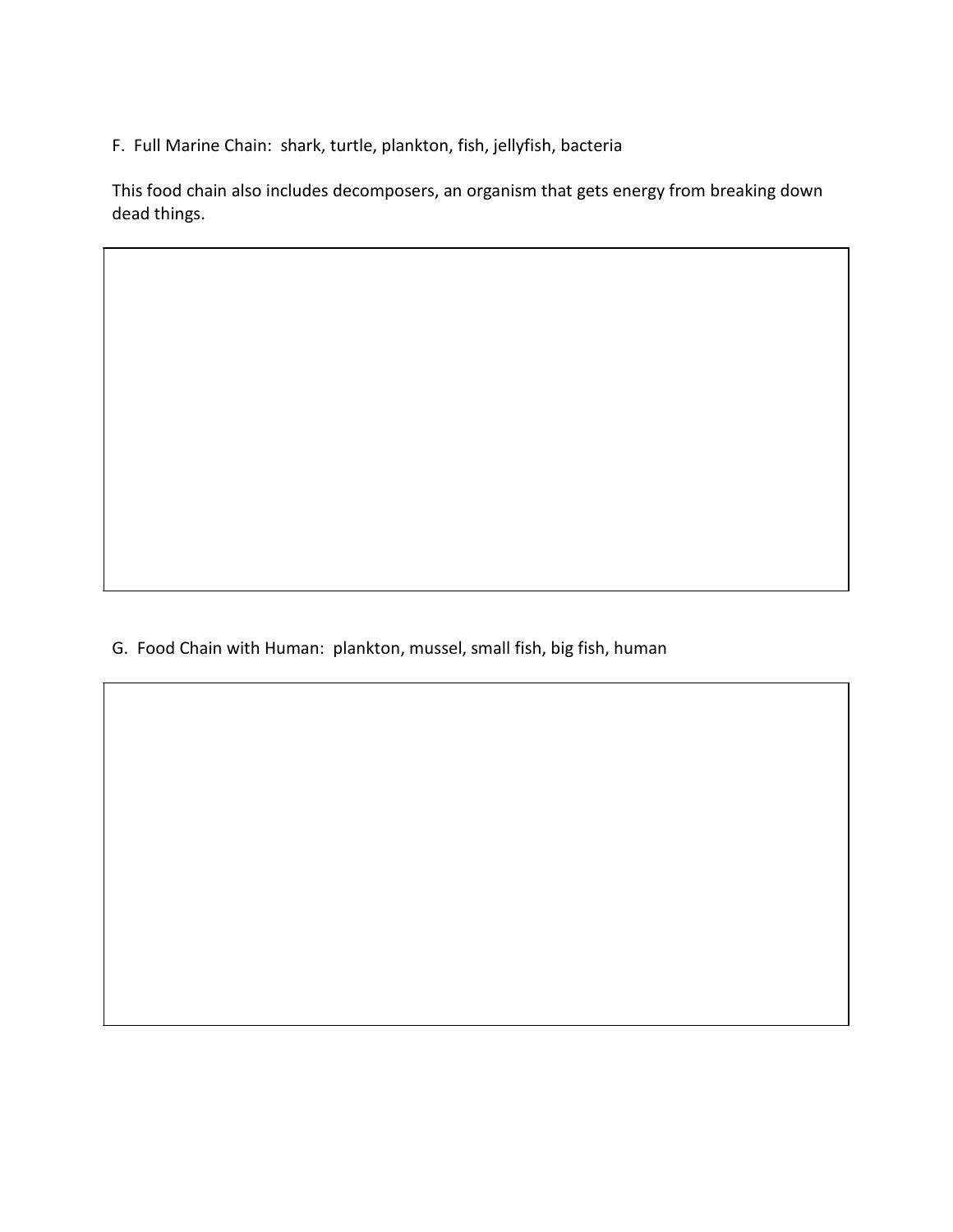- 3. Create your own food chain. It must include the following:
	- o One producer, \_\_\_\_\_\_\_\_\_\_\_\_\_\_\_\_\_\_\_
	- o Two consumers, \_\_\_\_\_\_\_\_\_\_\_\_\_\_\_\_\_\_\_\_\_\_\_\_ and \_\_\_\_\_\_\_\_\_\_\_\_\_\_\_\_\_\_\_\_\_\_\_\_\_\_\_
	- o One decomposer earthworms

Label each organism. Use arrows to show the flow of energy.

4. Fill in the table below with your food chain organisms from #3.

| Name of Organism | Role       | How does it get its nutrients (energy)? |
|------------------|------------|-----------------------------------------|
|                  | Producer   |                                         |
|                  |            |                                         |
|                  |            |                                         |
|                  | Consumer   |                                         |
|                  |            |                                         |
|                  |            |                                         |
|                  | Consumer   |                                         |
|                  |            |                                         |
|                  |            |                                         |
|                  | Decomposer |                                         |
|                  |            |                                         |
|                  |            |                                         |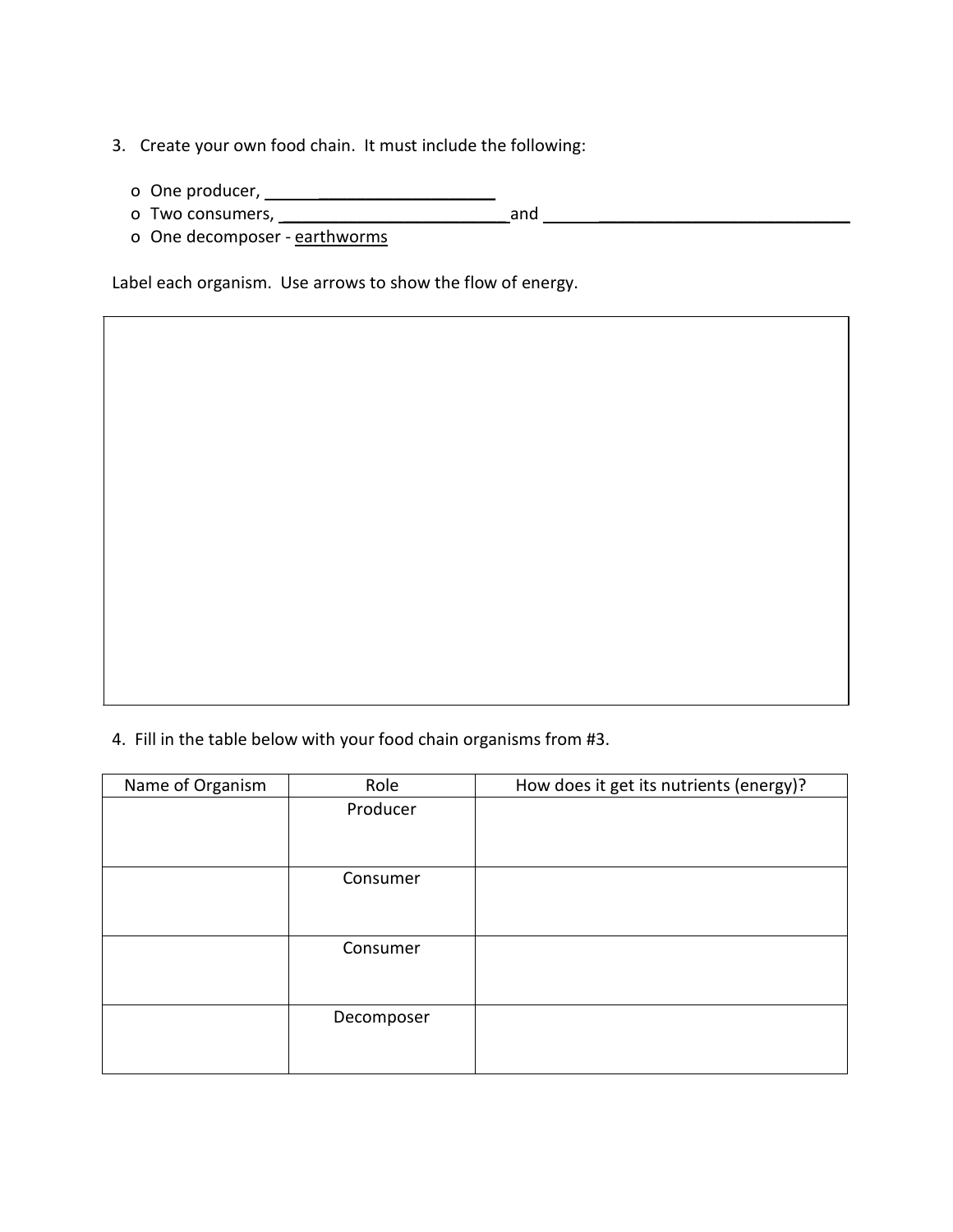5. EXPLAIN how your food chain works. Describe how each animal in your food chain depends on plants and other animals.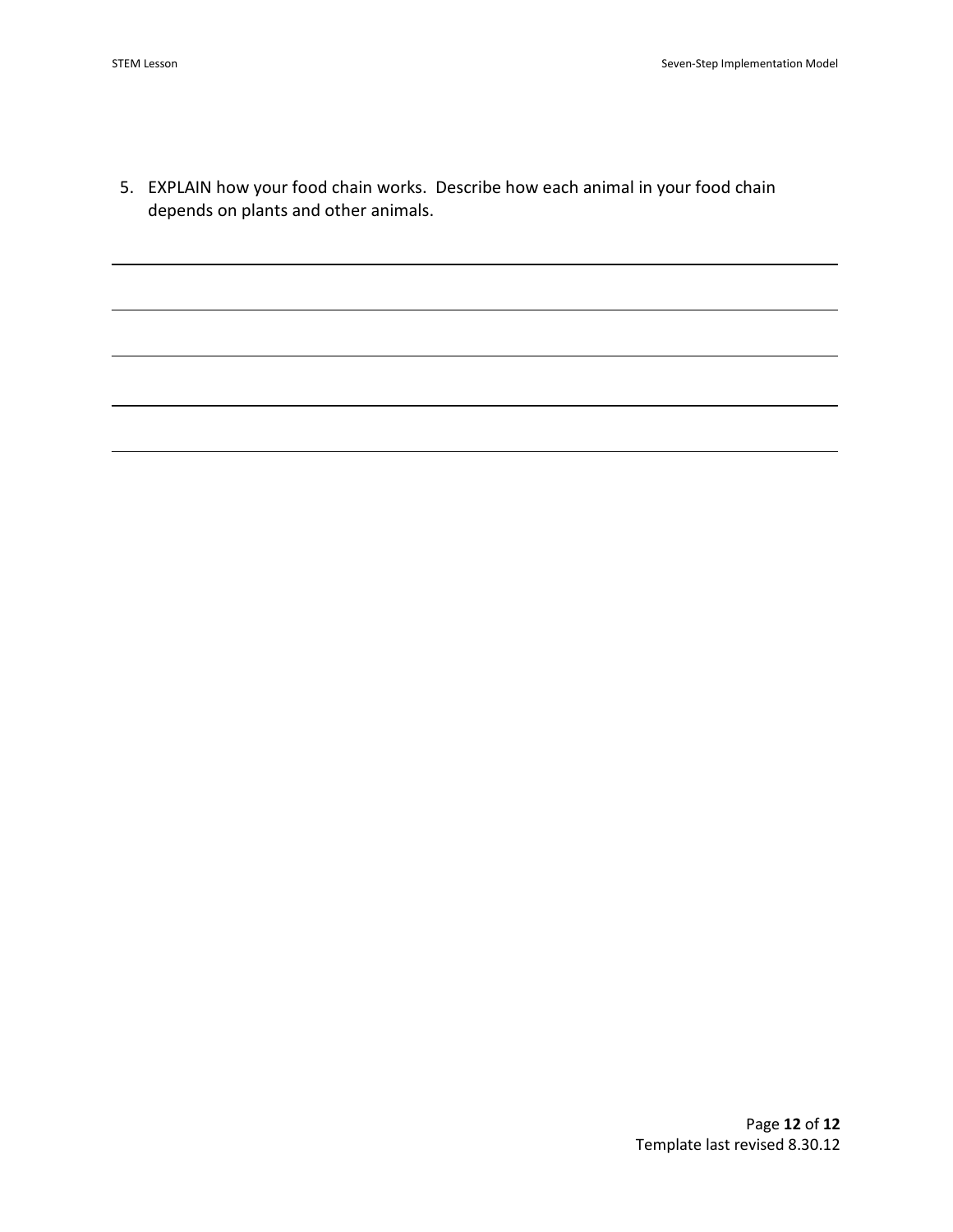|                                                           | Lesson $#: 4$                                  |
|-----------------------------------------------------------|------------------------------------------------|
| Unit Title: Let's Reduce, Reuse and Recycle!              | <b>Grade Level: 2</b>                          |
| Lesson Title: Natural Resources: Where Does Our Trash Go? | <b>Primary Content Area: Science</b>           |
| Date Developed/Last Revised: 6.12.13                      | Time Frame: 1 hour for initial discussion,     |
| Unit Author(s): E. Akana, H. Espinda, E. Kam              | more time for follow-up activities, 1 hour for |
|                                                           | follow-up discussion                           |

# **PLANNING (Steps 1, 2, & 3)**

#### **1. Standards/Benchmarks and Process Skills Assessed in this Lesson:**

SC.2.8.2 – Earth Materials – Identify the limited supply of natural resources and how they can be extended through conservation, reuse and recycling

#### **2A. Criteria- What Students Should Know and Be Able to Do:**

Students will:

- Be able to identify the various natural resources on planet earth.
- Recognize land as a limited, natural resource.
- Understand how reusing and/or recycling various objects can help to conserve natural resources.

#### **2B. Assessment Tools/Evidence:**

#### **Formative:**

- Class discussions
- Science journals
- Student worksheet: *Conservation, Reuse and Recycling Vocabulary Review Worksheet*

#### **3. Learning Experiences (Lesson Plan)**

#### **Driving Questions:**

- What are the natural resources on planet earth?
- What can we reuse and/or recycle to help conserve these natural resources?

#### **Materials:**

- 1-2 trashcan(s) full of actual classroom rubbish
- Smaller containers to sort the trash
- 1 pair of gloves for the teacher
- Science journals
- Premade school map (the map the office uses to direct people on campus)

#### **Handouts:**

• Student worksheet: *Conservation, Reuse and Recycling Vocabulary Review Worksheet*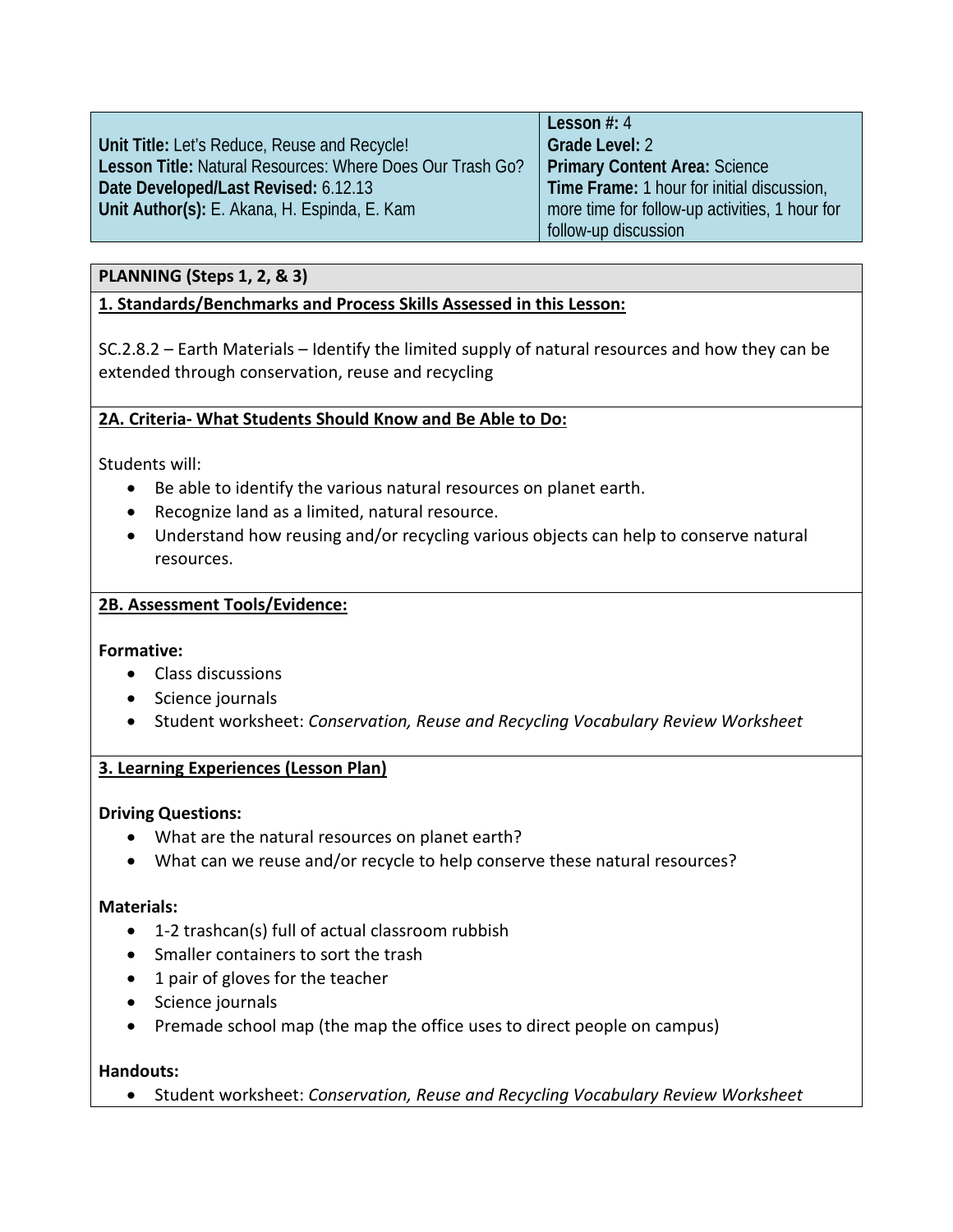# **Other Resources:**

- Background information for teachers: Natural Resources
	- o [http://www.epa.gov/osw/education/quest/pdfs/sections/u1\\_chap1.pdf](http://www.epa.gov/osw/education/quest/pdfs/sections/u1_chap1.pdf)
	- o <http://www.deq.state.or.us/lq/pubs/docs/sw/curriculum/RRPart0201.pdf>
- Composting: Nature's Disappearing Act [http://www.teachengineering.org/view\\_activity.php?url=collection/cub\\_/activities/cub\\_en](http://www.teachengineering.org/view_activity.php?url=collection/cub_/activities/cub_environ/cub_environ_lesson05_activity2.xml) [viron/cub\\_environ\\_lesson05\\_activity2.xml](http://www.teachengineering.org/view_activity.php?url=collection/cub_/activities/cub_environ/cub_environ_lesson05_activity2.xml)
- Hands-on activity: Bury your Trash! Students bury various pieces of trash in plotted area of land outside. After two or three months, they uncover the trash to investigate what types of materials biodegrade in soil. [http://www.teachengineering.org/view\\_activity.php?url=collection/duk\\_/activities/duk\\_la](http://www.teachengineering.org/view_activity.php?url=collection/duk_/activities/duk_landfill_music_act/duk_landfill_music_act.xml) [ndfill\\_music\\_act/duk\\_landfill\\_music\\_act.xml](http://www.teachengineering.org/view_activity.php?url=collection/duk_/activities/duk_landfill_music_act/duk_landfill_music_act.xml)

# **Procedure:**

- 1. Initial Class Discussion: have students discuss with answers to questions with partners and share with the class.
	- What are some of the natural resources that we have?
		- o Oil, minerals, soil, water, plants, animals, air
	- Record student responses. If students don't name resources that are limited, be sure to add it to the list: water, oil, natural gas, land etc.
	- Which of these resources are limited? What makes them limited?
	- Introduce the concepts of preservation and conservation
		- From hyperdictionary.com
			- Preservation: [n] the activity of protecting something from loss or danger Conservation: [n] the preservation and careful management of the environment and of natural resources
	- Using previous student responses, identify if the resources are in fact limited, what makes them limited, and if they can be extended through preservation, conservation, or both. This class discussion is imperative for the science standard to be met.
	- Take some time to discuss land as a natural but limited resource.
- 2. Class Discussion:
	- What do you think is in our classroom trashcans?
	- Record student predictions.
- 3. Teacher, with the help of students, will sort the trash. Be sure to wear gloves.
	- How can we sort our trash into different groups?
	- Use students' suggestions as you sort the trash into different groups (no more than 4). o Examples: color, size, type of material
- 4. Determine students' present understanding of what happens to the trash once it leaves the room. Ask: Where does all this rubbish go? Try to elicit answers chronologically. For example: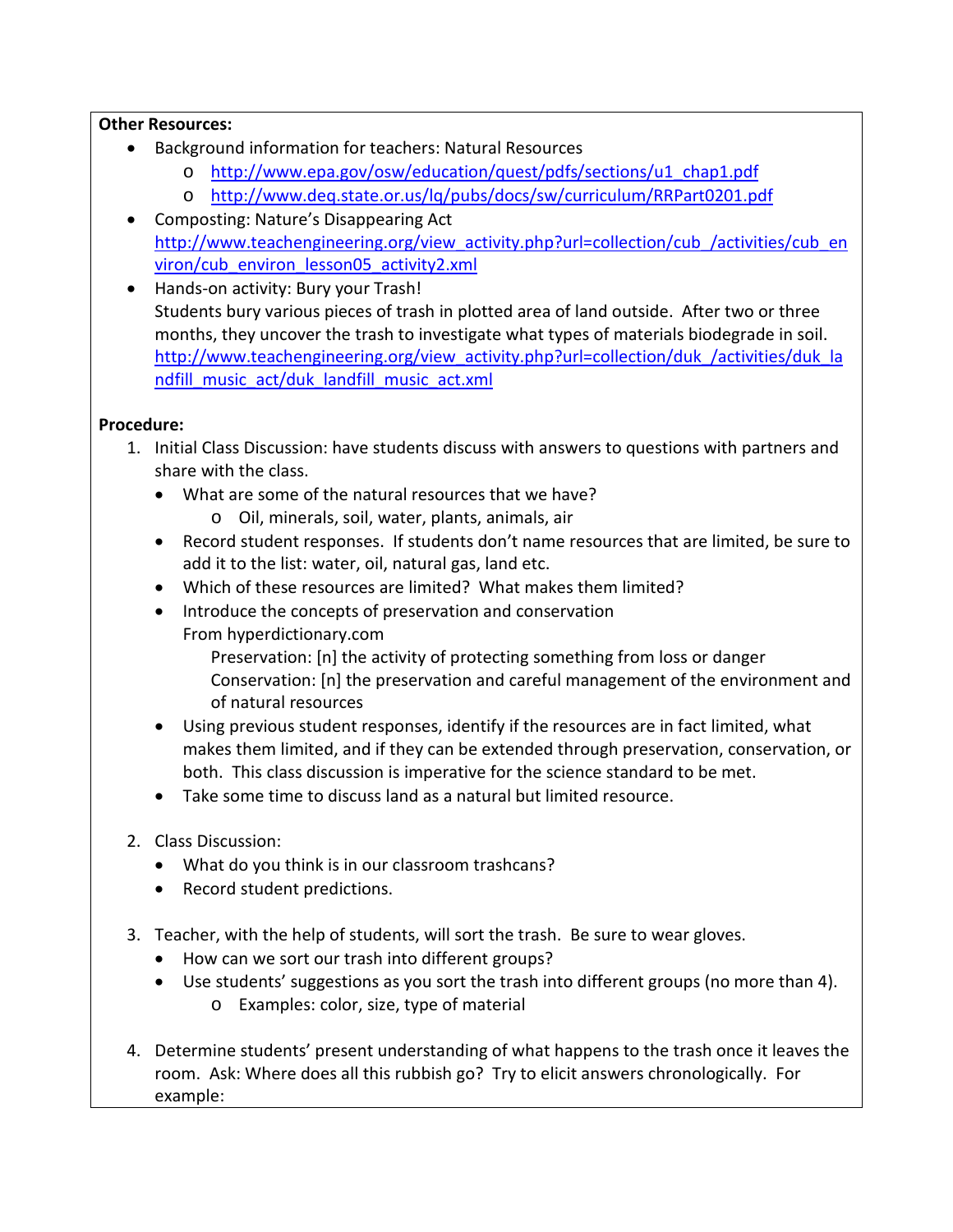- Room cleaner puts it into a larger trash bag.
- The large trash bag goes into the big container behind the cafeteria.
- The garbage truck picks up all the trash from the big container.
- The garbage truck takes it to a place where all the trash is burned/buried/etc.
- Where does our trash end up?
- 5. Class Discussion:
	- What happens once the garbage is in the earth? Does it disappear? Does it stay there forever? We are scientists, so what can we do to find out? Let's investigate!
- 6. Set up an experiment to find out what happens to the classroom trash if it's put into the earth. Be sure to include a variety of materials, including food items. To make the experiment fair, make sure that all items are left in the earth for the same amount of time and in the same location. (Not all items need to be buried in the same location; however, they cannot be moved once buried.) Optional: The same amount of each item is buried.
- 7. In their science journals, students will create scientific sketches (see lesson 2 for specific information and rubric for scientific sketches) of their trash item. Option: take photos.
	- Draw and label the items as accurately as possibly. It should look like what they see.
	- Be sure to use standard units of measurement (e.g., cm vs. inches) and label all measurements with units.
	- Describe what the item is made of.
	- Safety: use gloves when handling trash items.
- 8. Record where the trash items will be buried on the school campus map. Bury the item several feet down in the soil in the chosen spot on campus. Glue map into science journals.

Burying Option #1: Use a nylon stocking

- Place one item of trash into a nylon stocking.
- Tie the nylon with string before adding the next item.
- Draw and label the nylon to show where each student's trash item is located.

Burying Option #2: Use an egg carton

- Place each item into a section of an egg carton.
- Label each section with the student's name.
- Bury the egg carton several feet down in the soil in the chosen spot on campus.
	- o If needed, you can cover the carton in a large container of soil that will remain in the classroom. Be sure it receives sunlight and water to somewhat reflect what would happen outdoors.
- 9. Students will reflect on what they learned about in their science journals. Journal entries can include:
	- Predictions of what will happen to several buried items.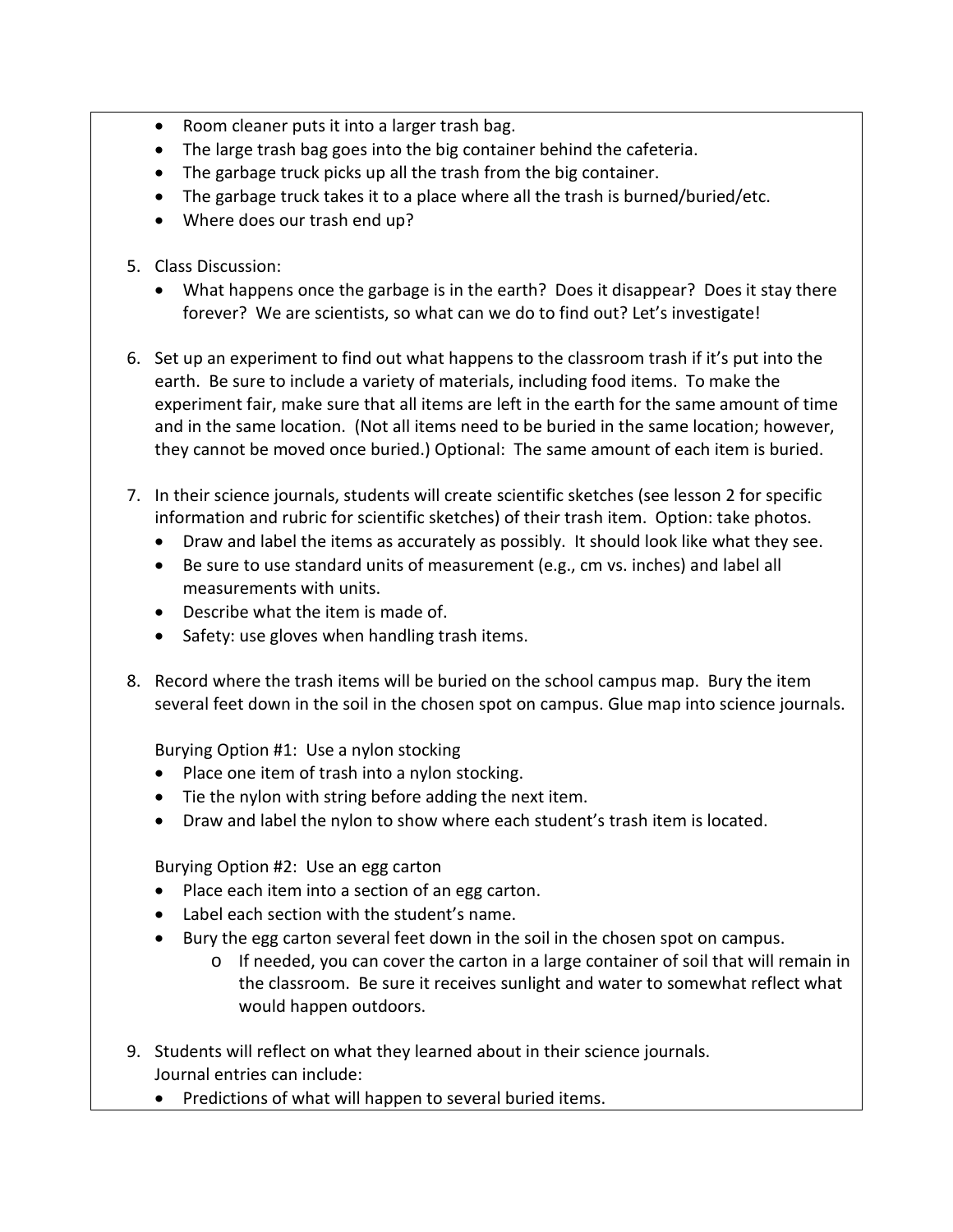- Personal connection to their role in reducing, reusing or recycling.
- 10. Retrieve buried items after a specified amount of time. Suggested time: wait at least 7 days before observing buried items. Be sure to rebury and observe over a longer period of time. Have students record their findings.
- 11. Follow-up Class Discussion: review of limited natural resources and ways to extend them.
	- What are some of the natural resources that we have discussed?
	- Record student response. If students don't name resources that are limited, be sure to add to the list: water, oil, natural gas, land, etc.).
	- Which of these resources is limited? What makes them limited?
	- Review the concept of preservation (protecting natural resources and working on ways to make more, if possible) and conservation (the act of using less, especially those resources that cannot be replenished ex. oil).
	- Using previous student responses, identify if the resources are in fact limited and what makes them limited. Identify if those resources can be extended through preservation, conservation or both. This class discussion is imperative for standard to be met.
- 12. Class discussion: Land as a natural but limited resource. What did you learn from the Burying the Trash activity? Make a connection to benchmark SC.2.8.2 – Earth Materials – Identify the limited supply of natural resources and how they can be extended through conservation, reuse and recycling.
- 13. Have students complete the *Conservation, Reuse and Recycling Vocabulary Review Worksheet*. They can work independently or with partners. Have students share out their definitions, examples and non-examples, and discuss with the class. Optional: in the box where the vocabulary word is identified, have students draw a picture to represent the word.

**TEACHING & ASSESSMENT (Steps 4, 5, 6, &7)**

**Completed by teacher after instruction has taken place**

**4. Teaching and Collecting of Evidence of Student Learning:**

Teacher Notes:

**5. Analysis of Student Products/Performances - Formative:**

Teacher Notes:

**6. Evaluation of Student Products/Performances – Summative (Not necessary for every lesson):** Teacher Notes:

**7. Teacher Reflection: Replanning, Reteaching, Next Steps:**

Teacher Notes: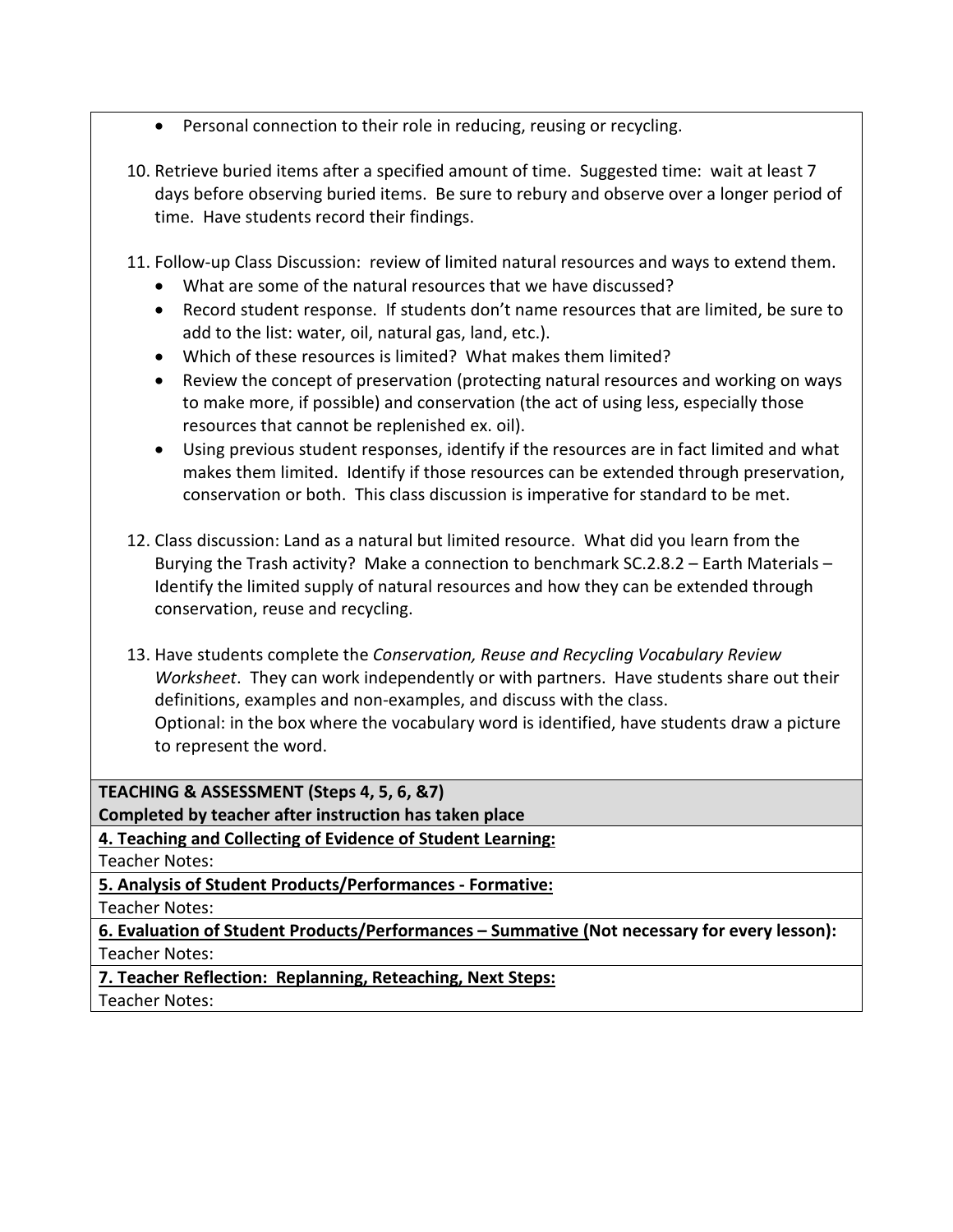| <b>Word: Conservation</b> | Definition  |
|---------------------------|-------------|
|                           |             |
| Example                   | Non-Example |

# Conservation, Reuse and Recycling Vocabulary Review Worksheet

| <b>Word: Reuse</b> | Definition  |
|--------------------|-------------|
|                    |             |
| Example            | Non-Example |
|                    |             |

| <b>Word: Recycling</b> | Definition  |
|------------------------|-------------|
| Example                | Non-Example |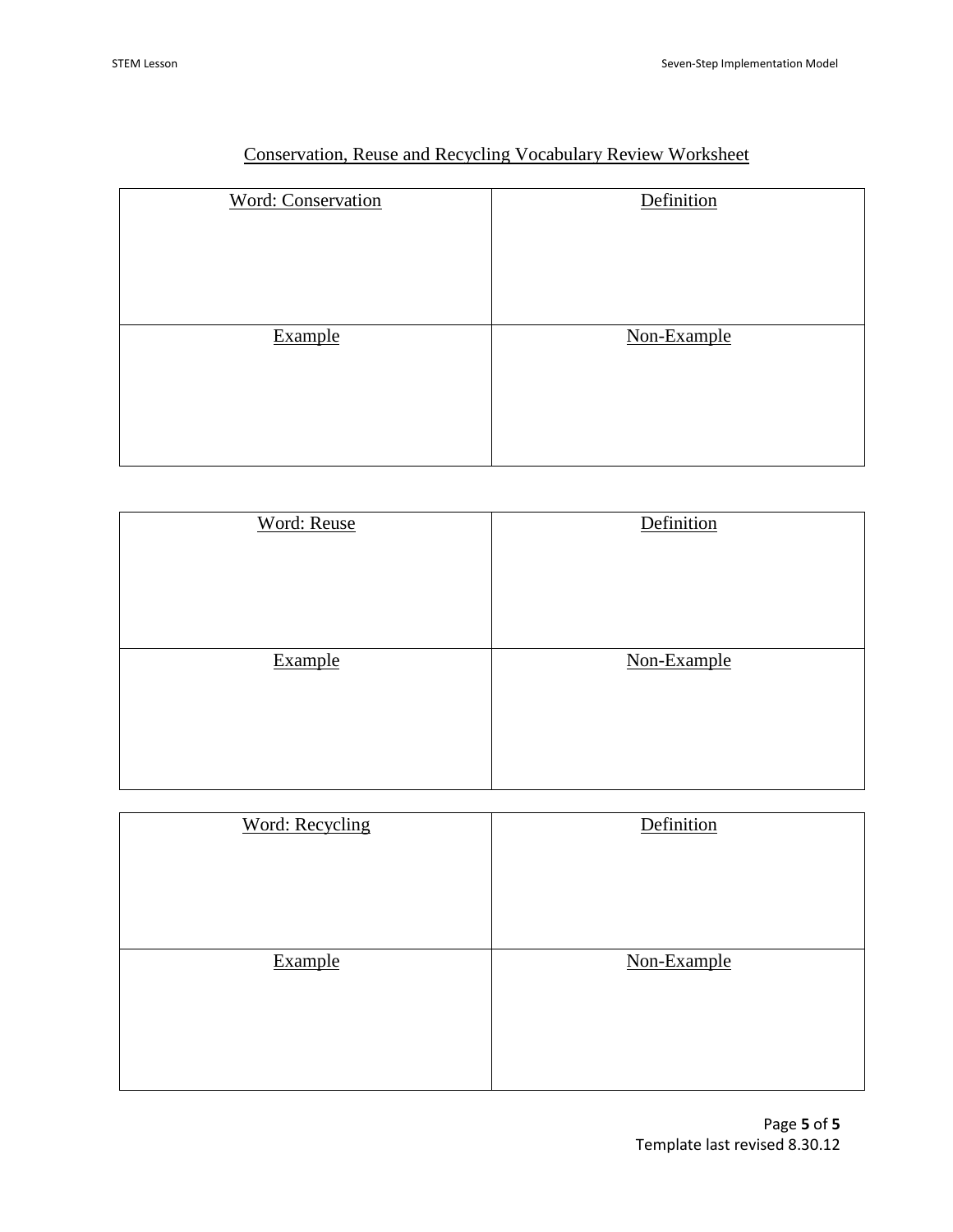|                                              | Lesson $#: 5$                        |
|----------------------------------------------|--------------------------------------|
|                                              | Grade Level: 2                       |
| Unit Title: Let's Reduce, Reuse and Recycle! | <b>Primary Content Area: Science</b> |
| Lesson Title: Engineering a New Product      | Time Frame:                          |
| Date Developed/Last Revised: 6.12.13         | • 2 hours for steps 1-4              |
| Unit Author(s): E. Akana, H. Espinda, E. Kam |                                      |
|                                              | • 2 hours for steps $5 & 6$          |
|                                              | • 30 minutes for step 7              |

# **PLANNING (Steps 1, 2, & 3)**

# **1. Standards/Benchmarks and Process Skills Assessed in this Lesson:**

SC.2.6.1 – Nature of Matter: Identify ways to change the physical properties of objects SC.2.8.2 – Earth Materials: Identify the limited supply of natural resources and how they can be extended through conservation, reuse and recycling

CCSS.Math.Content.2.MD.D.10 – Draw a picture graph and a bar graph (with a single-unit scale) to represent a data set with up to four categories. Solve simple put-together, take-apart, and compare problems using information presented in a bar graph (See Common Core State Standards for Mathematics Glossary, Table 1)

CTE: Standard 1: Technological Design: Design, modify, and apply technology to effectively and efficiently solve problems

#### **2A. Criteria- What Students Should Know and Be Able to Do:**

Students will:

- Construct a bar graph using the physical properties of recyclable items.
- Use the bar graph to solve problems.
- Use the Engineering Design Process to design a functional item that solves a problem using recyclable materials.

#### **2B. Assessment Tools/Evidence:**

#### **Formative:**

- Bar graph
- Class discussions
- Science journals

#### **3. Learning Experiences (Lesson Plan)**

#### **Driving Questions:**

- What information does a picture graph or bar graph give us?
- How can we reuse, recycle or repurpose things that are thrown away?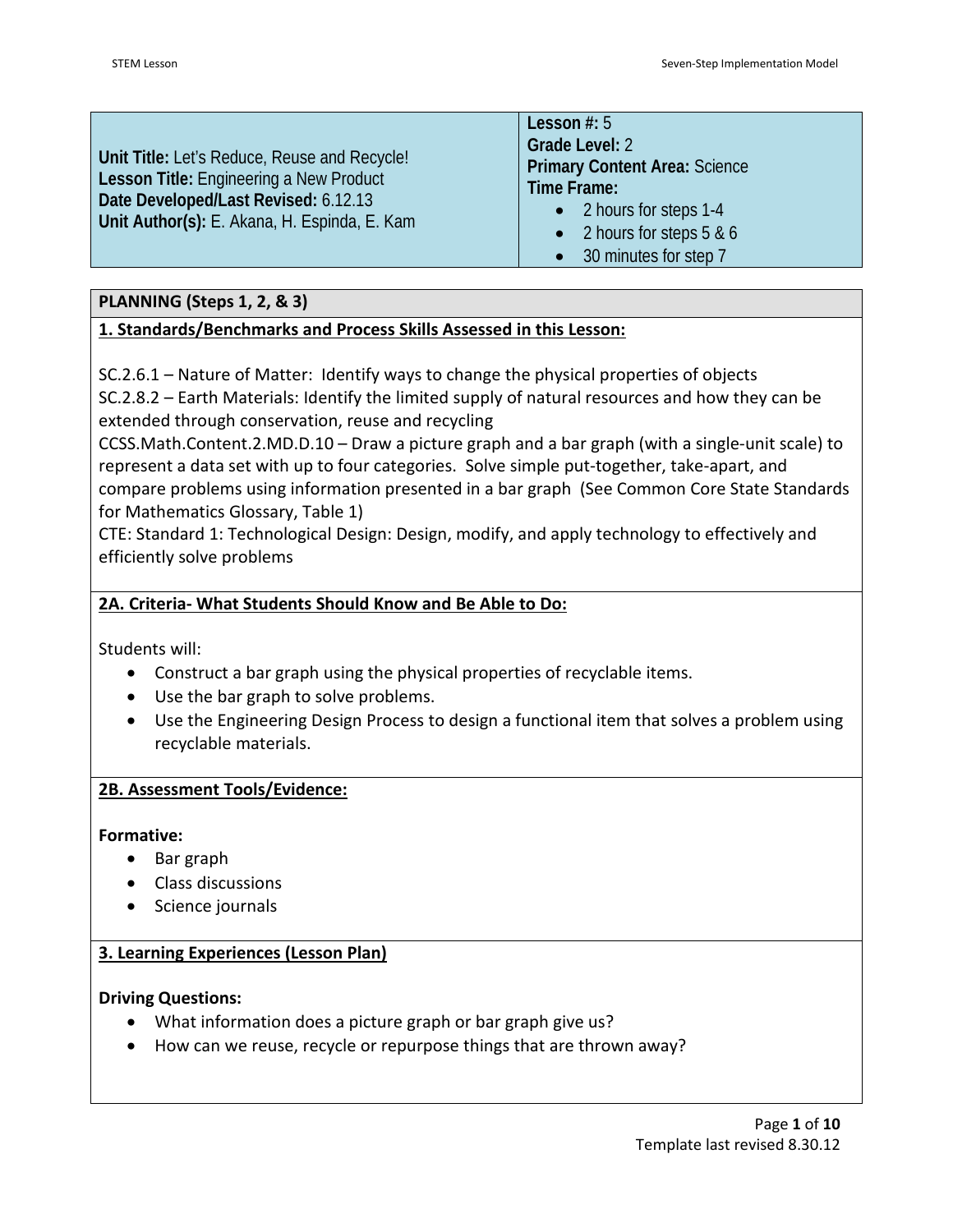#### **Materials:**

• Clean recyclable items that students bring from home (e.g., cardboard, plastic bottles, aluminum cans, etc.)

# **Handouts/Other Resources:**

- Student worksheet: *Representing Data using a Bar Graph*
- Student worksheet: *Let's Reuse, Reduce and Recycle! – Engineering Design Process Journal*
- Video: excellent overview of each step of the Engineering Design Process
	- o <http://www.nasa.gov/audience/foreducators/best/edp.html>
- Digital library with teacher-tested, standards-based engineering content for K-12 teachers to use in science and math classrooms
	- o <http://www.teachengineering.org/engrdesignprocess.php>

#### **Procedure:**

Prior to this lesson, have students bring in clean recyclable items that they would normally throw away such as containers, wrappers, cardboard, Kleenex boxes, paper towel rolls, etc.

- 1. Class discussion: Students will name the recyclable items and focus on their physical properties: what they are made of, size, shape, texture, color etc.
- 2. Class discussion: Different object have different physical properties.
	- How can we change each item? Can we change the color? How? Shape? Size?
	- What physical attributes might we classify these objects by?

Possible Activity: Have students' sort recyclables according to different physical properties: size, shape, color, texture, smell etc. They can then identify ways to change those physical properties – combine, cut, color, rip, tear, paint and glue. Emphasis: It's still the same item, but the **Emphasis:** It's now smaller, smoother, a different color, etc.

- 3. Inform students that graphs often help us organize data. The answers to our earlier questions give us some data about recyclable materials and their physical properties. As a class, decide what types of data you would like your picture graph to represent. Create a class picture graph with students. Be sure to include the following: title, categories, category label, key and data. Teacher will ask students simple put-together, take apart and compare questions.
- 4. Students will decide on another way to represent the data that was discussed. Students will create a bar graph to represent their data. Using their data, they will construct three questions: one put-together, one take apart and one compare, and answer them correctly. (See Common Core State Standard in section 1 for more information.) Student worksheet: *Representing Data using a Bar Graph*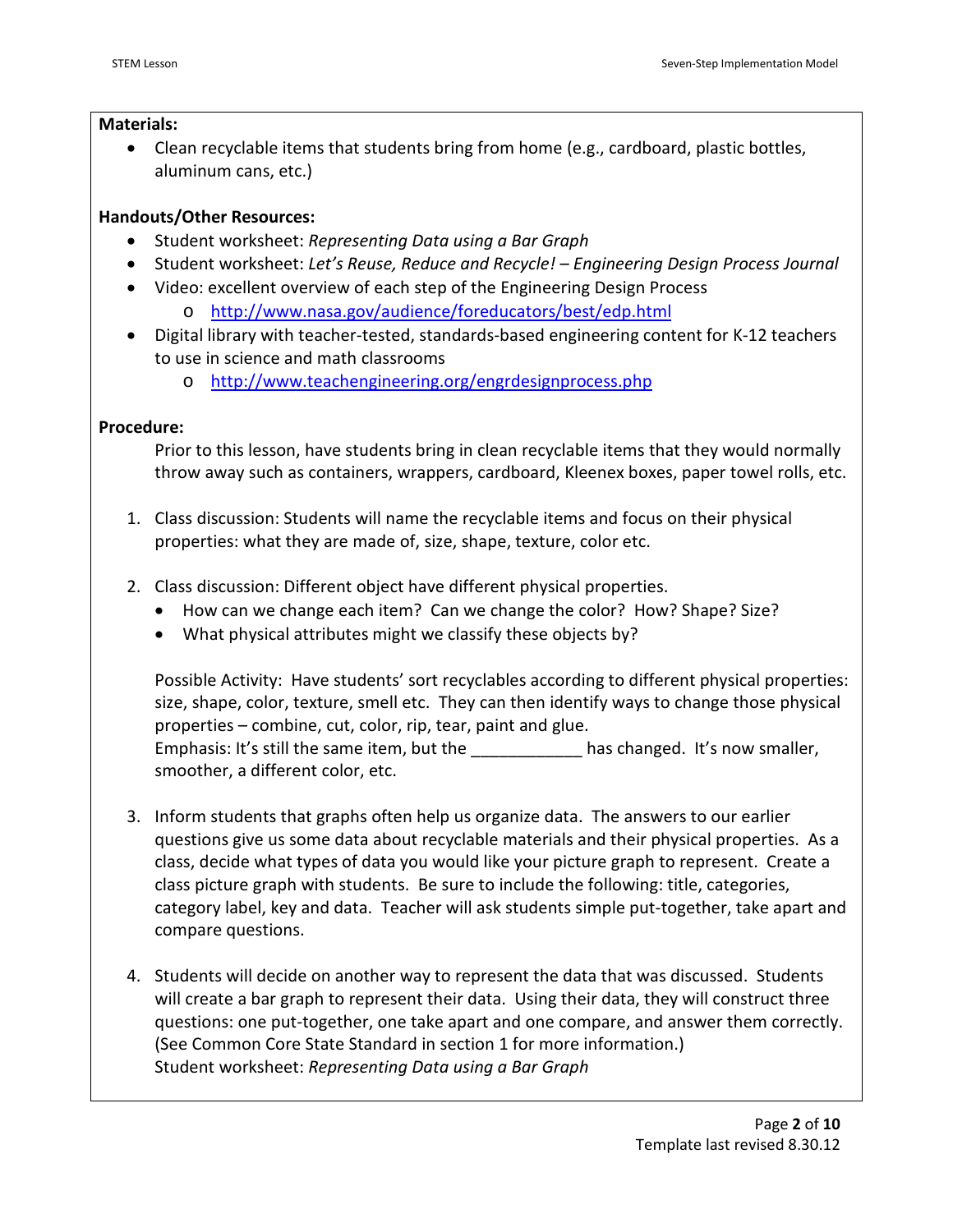- 5. Class discussion: Think about the type of trash that we throw away every day in class, at home, and when we're in public. Which items can be reused? Which items can be recycled? Which items can be repurposed? How can we reuse or repurpose these items to create something useful?
- 6. Engineering Challenge: Inventing with recyclable items using the Engineering Design Process
	- Student worksheet: *Let's Reduce, Reuse and Recycle! – Engineering Design Process Journal*
	- Ask, Imagine and Plan: What can I create with these recyclable materials? Have students ask then imagine and plan several ideas using the student worksheet.
	- Create, Experiment and Improve: Once students have completed a few sketches, have them choose one to create. They can test their item and improve upon their design.
- 7. Students will reflect about what they have learned in their science journals. Journal entries can include:
	- Explain how picture graphs and bar graphs help to represent information.
	- Explain ways to change the physical properties of matter.
	- Reflections on their experience using the Engineering Design Process to create a product.
	- Describe the possible impact of their design on the world, and who would benefit from it. Reflect on what items in their homes they could reuse or recycle. Determine if these items are limited. Give suggestion on how to get family members involved.

# **TEACHING & ASSESSMENT (Steps 4, 5, 6, &7)**

**Completed by teacher after instruction has taken place**

**4. Teaching and Collecting of Evidence of Student Learning:**

Teacher Notes:

**5. Analysis of Student Products/Performances - Formative:**

Teacher Notes:

**6. Evaluation of Student Products/Performances – Summative (Not necessary for every lesson):** Teacher Notes:

**7. Teacher Reflection: Replanning, Reteaching, Next Steps:**

Teacher Notes: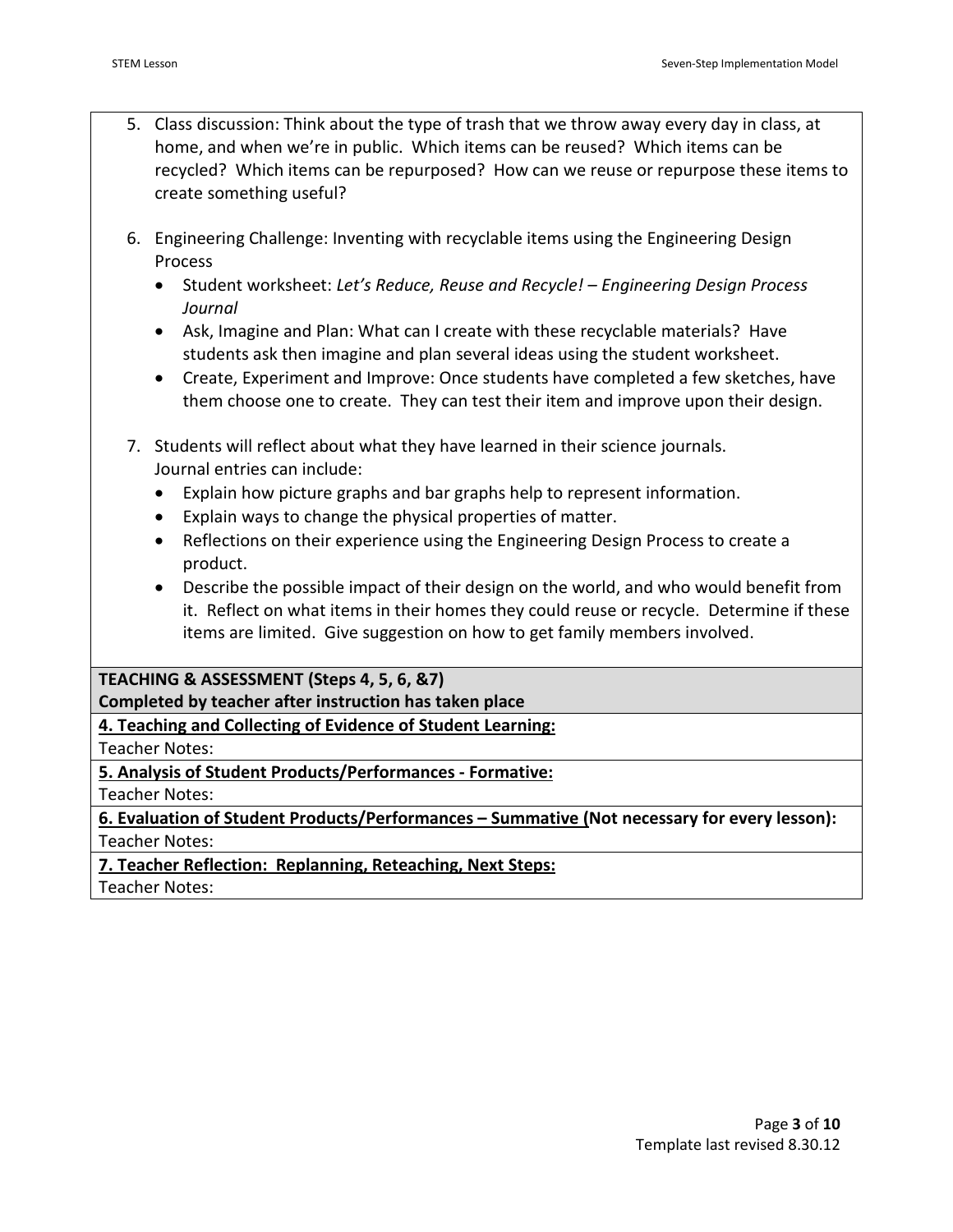| Name of Mathematician: | Date: |  |
|------------------------|-------|--|
|                        |       |  |



**AREPTING INCORDED IN THE REPORT OF A REPRESENTATION CONTROLLING INC.** 

Directions:

- 1. Use the data that your class collected to draw a bar graph. You can choose what data to represent. (Do not use the same data your class used for the picture graph.)
- 2. Include a title, categories, appropriate labels and data.
- 3. Write three questions that can be answered by your data.

Draw your bar graph below:

Write questions that can be answered using your data.

1. Write a question that uses the word "total." Answer your question.

2. Write a question that uses the words "how many fewer." Answer your question.

\_\_\_\_\_\_\_\_\_\_\_\_\_\_\_\_\_\_\_\_\_\_\_\_\_\_\_\_\_\_\_\_\_\_\_\_\_\_\_\_\_\_\_\_\_\_\_\_\_\_\_\_\_\_\_\_\_\_\_\_\_\_\_\_\_\_\_\_\_\_\_\_\_\_\_\_\_\_

\_\_\_\_\_\_\_\_\_\_\_\_\_\_\_\_\_\_\_\_\_\_\_\_\_\_\_\_\_\_\_\_\_\_\_\_\_\_\_\_\_\_\_\_\_\_\_\_\_\_\_\_\_\_\_\_\_\_\_\_\_\_\_\_\_\_\_\_\_\_\_\_\_\_\_\_\_\_

\_\_\_\_\_\_\_\_\_\_\_\_\_\_\_\_\_\_\_\_\_\_\_\_\_\_\_\_\_\_\_\_\_\_\_\_\_\_\_\_\_\_\_\_\_\_\_\_\_\_\_\_\_\_\_\_\_\_\_\_\_\_\_\_\_\_\_\_\_\_\_\_\_\_\_\_\_\_

\_\_\_\_\_\_\_\_\_\_\_\_\_\_\_\_\_\_\_\_\_\_\_\_\_\_\_\_\_\_\_\_\_\_\_\_\_\_\_\_\_\_\_\_\_\_\_\_\_\_\_\_\_\_\_\_\_\_\_\_\_\_\_\_\_\_\_\_\_\_\_\_\_\_\_\_\_\_

\_\_\_\_\_\_\_\_\_\_\_\_\_\_\_\_\_\_\_\_\_\_\_\_\_\_\_\_\_\_\_\_\_\_\_\_\_\_\_\_\_\_\_\_\_\_\_\_\_\_\_\_\_\_\_\_\_\_\_\_\_\_\_\_\_\_\_\_\_\_\_\_\_\_\_\_\_\_

\_\_\_\_\_\_\_\_\_\_\_\_\_\_\_\_\_\_\_\_\_\_\_\_\_\_\_\_\_\_\_\_\_\_\_\_\_\_\_\_\_\_\_\_\_\_\_\_\_\_\_\_\_\_\_\_\_\_\_\_\_\_\_\_\_\_\_\_\_\_\_\_\_\_\_\_\_\_

3. Write a question that uses the words "how many more." Answer your question.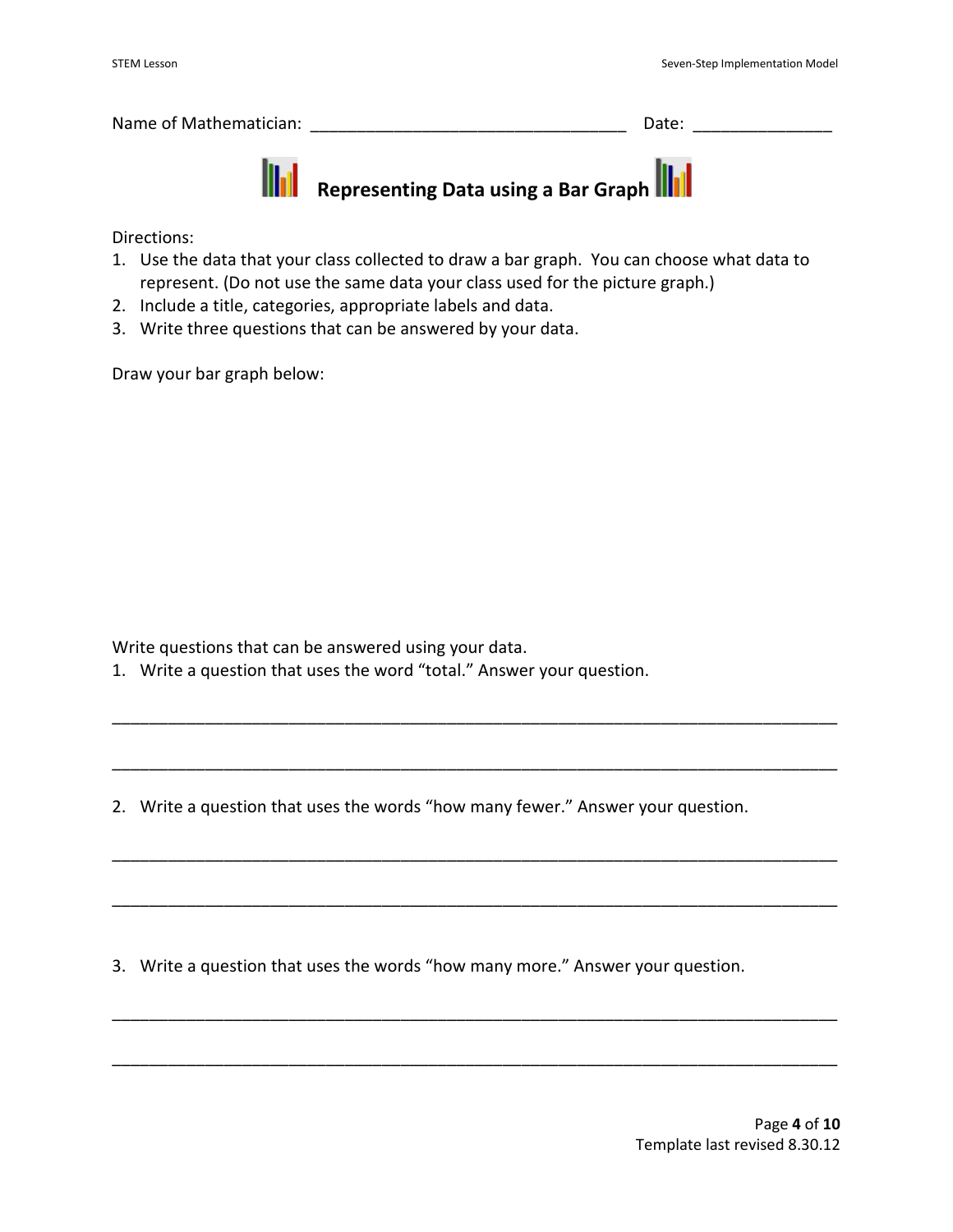Name of Engineer: \_\_\_\_\_\_\_\_\_\_\_\_\_\_\_\_\_\_\_\_\_\_\_\_\_\_\_\_\_\_\_\_\_\_\_\_\_ Date: \_\_\_\_\_\_\_\_\_\_\_\_\_\_\_\_\_

# **Let's Reduce, Reuse and Recycle! - Engineering Design Process Journal**

**Performance Task**: The earth has a limited amount of resources and it's up to you to help conserve natural resources by reusing and recycling what you can. Our school has collected a variety of recyclable objects and needs your help to engineer a new useful product. Your team's invention will be reviewed by at least three potential users and their feedback will help you to further refine your product. Once it is optimized and ready to be used, it will then be auctioned off to the highest bidder at the annual Save the Earth Fundraiser. All money that is made will be donated to The Nature Conservancy, a charitable organization that works to protect Hawaii's watershed forests, coral reefs, and prevent more invasive species from invading our islands. Let's do our part and help protect the plants and animals that share our world!

\_\_\_\_\_\_\_\_\_\_\_\_\_\_\_\_\_\_\_\_\_\_\_\_\_\_\_\_\_\_\_\_\_\_\_\_\_\_\_\_\_\_\_\_\_\_\_\_\_\_\_\_\_\_\_\_\_\_\_\_\_\_\_\_\_\_\_\_\_\_\_\_\_\_\_\_\_\_

\_\_\_\_\_\_\_\_\_\_\_\_\_\_\_\_\_\_\_\_\_\_\_\_\_\_\_\_\_\_\_\_\_\_\_\_\_\_\_\_\_\_\_\_\_\_\_\_\_\_\_\_\_\_\_\_\_\_\_\_\_\_\_\_\_\_\_\_\_\_\_\_\_\_\_\_\_\_

What is the problem?

What is your task?

Criteria:

- It must be constructed of recyclable items.
- It must have a function and serve a purpose.
- It must be durable and be able to be used more than once.

**STEP 1: ASK:** Ask questions that pertain to completing the performance task.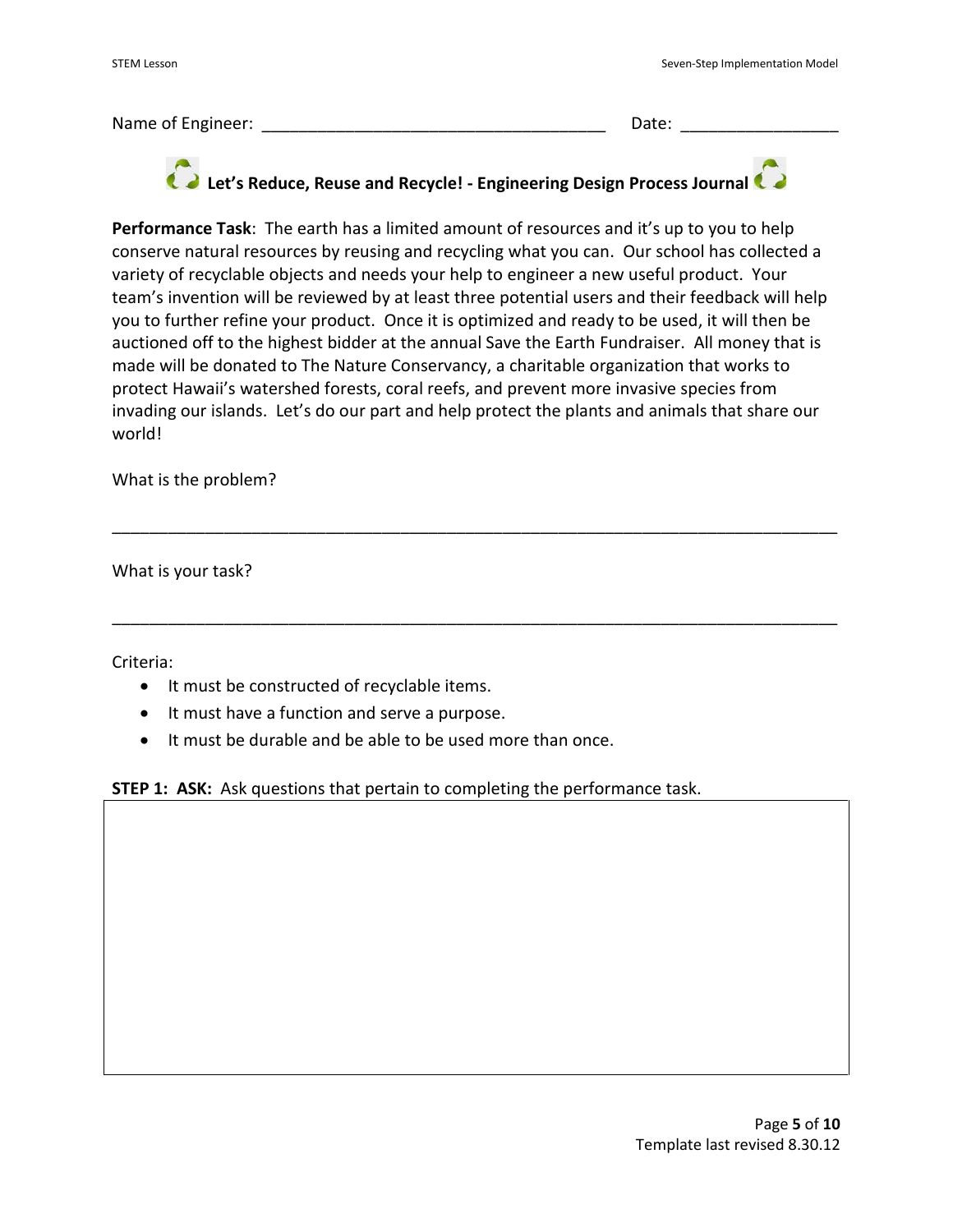**STEP 2: IMAGINE:** Use your background knowledge to design a useful object made out of recyclable materials. These are the things you should consider as you create your product:

- 1. Is it made of materials that can be recycled? Examples: paper, cardboard, plastic, aluminum
- 2. Does it serve a purpose? What is its function?
- 3. Can it be used more than once? Can it last and be used over a period of time?

Draw your product and label the parts. Be ready to share and discuss your design and explain the rationale for your design choices. Your group will be choosing one to develop.

| Materials Needed:<br>2. $\overline{\phantom{a}}$<br>4.<br>5.<br><u> 1980 - Jan James James James James James James James James James James James James James James James James Ja</u> |  |  |
|---------------------------------------------------------------------------------------------------------------------------------------------------------------------------------------|--|--|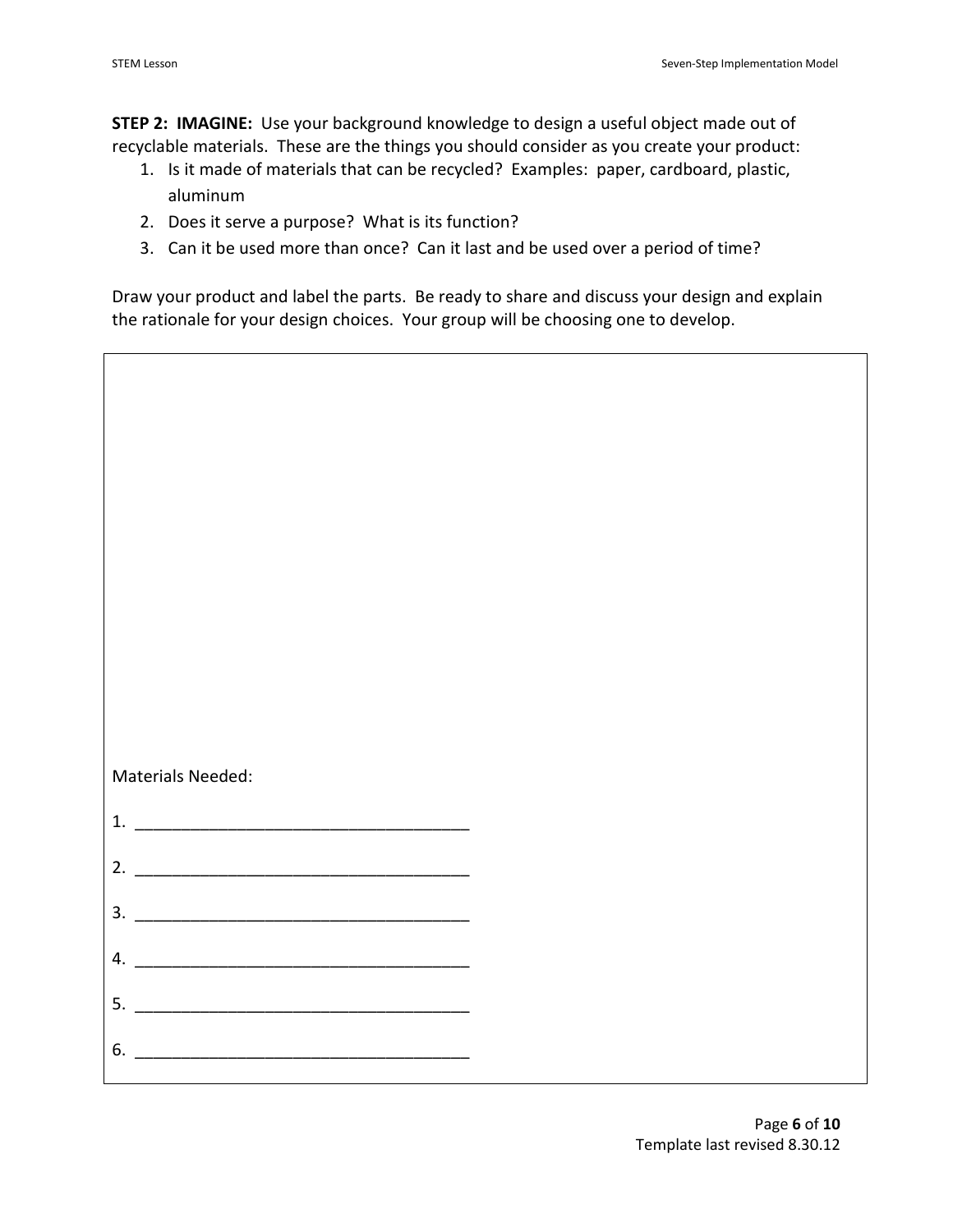**STEP 3: PLAN:** Draw out a diagram of your group's prototype. Remember to label your parts, state the type of material you will be using for that part, and possible measurements.

Side View:

**STEP 4: CREATE:** Build your prototype by following your group's design. Keep to the plan.

**STEP 5: EXPERIMENT:** Test the market. Is your product needed? Does it work? Share your product with at least three potential consumers.

| Name of<br><b>Consumer</b> | Would you use<br>this product? | What do you like about it? | How can it be improved? |
|----------------------------|--------------------------------|----------------------------|-------------------------|
| 1.                         |                                |                            |                         |
|                            |                                |                            |                         |
| 2.                         |                                |                            |                         |
| 3.                         |                                |                            |                         |

**DATA Table 1: Consumer Feedback for Prototype #1**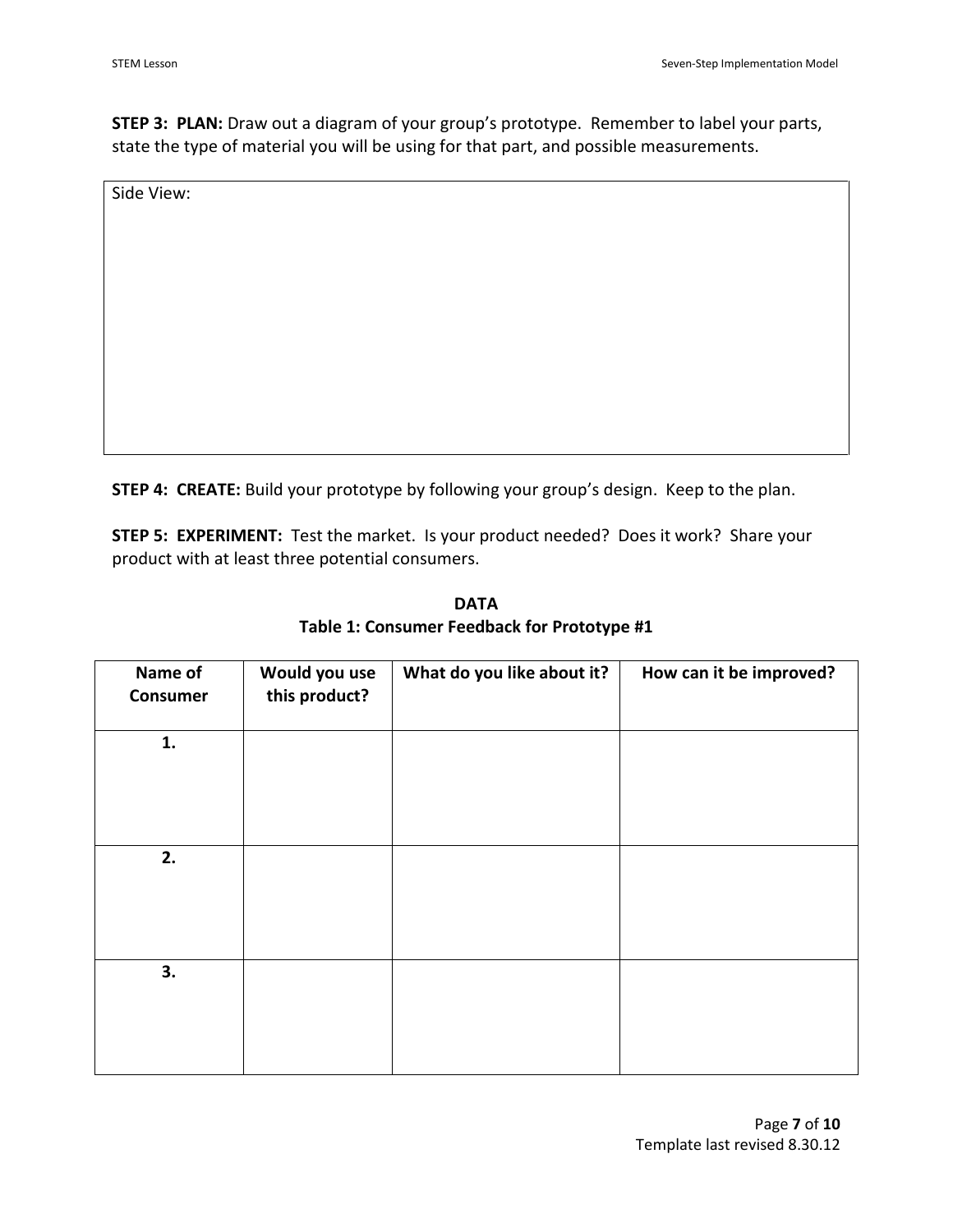#### **STEP 6: IMPROVE:**

**ASK:** Looking at your data, answer the following questions:

- What did they most like about our product? Why?
- What did they not like about our product? Why?

**IMAGINE:** How will you change your prototype to make it a better product?

PLAN: Draw out a diagram of your group's 2<sup>nd</sup> prototype. Remember to label your parts, state the type of material you will be using for that part, and possible measurements.

\_\_\_\_\_\_\_\_\_\_\_\_\_\_\_\_\_\_\_\_\_\_\_\_\_\_\_\_\_\_\_\_\_\_\_\_\_\_\_\_\_\_\_\_\_\_\_\_\_\_\_\_\_\_\_\_\_\_\_\_\_\_\_\_\_\_\_\_\_\_\_\_\_\_\_\_\_

\_\_\_\_\_\_\_\_\_\_\_\_\_\_\_\_\_\_\_\_\_\_\_\_\_\_\_\_\_\_\_\_\_\_\_\_\_\_\_\_\_\_\_\_\_\_\_\_\_\_\_\_\_\_\_\_\_\_\_\_\_\_\_\_\_\_\_\_\_\_\_\_\_\_\_\_\_\_

\_\_\_\_\_\_\_\_\_\_\_\_\_\_\_\_\_\_\_\_\_\_\_\_\_\_\_\_\_\_\_\_\_\_\_\_\_\_\_\_\_\_\_\_\_\_\_\_\_\_\_\_\_\_\_\_\_\_\_\_\_\_\_\_\_\_\_\_\_\_\_\_\_\_\_\_\_\_

\_\_\_\_\_\_\_\_\_\_\_\_\_\_\_\_\_\_\_\_\_\_\_\_\_\_\_\_\_\_\_\_\_\_\_\_\_\_\_\_\_\_\_\_\_\_\_\_\_\_\_\_\_\_\_\_\_\_\_\_\_\_\_\_\_\_\_\_\_\_\_\_\_\_\_\_\_\_

Side View:

**CREATE:** Build prototype #2 by following your group's design. Keep to the plan. Use the materials listed as well as the measurements that your group decided on.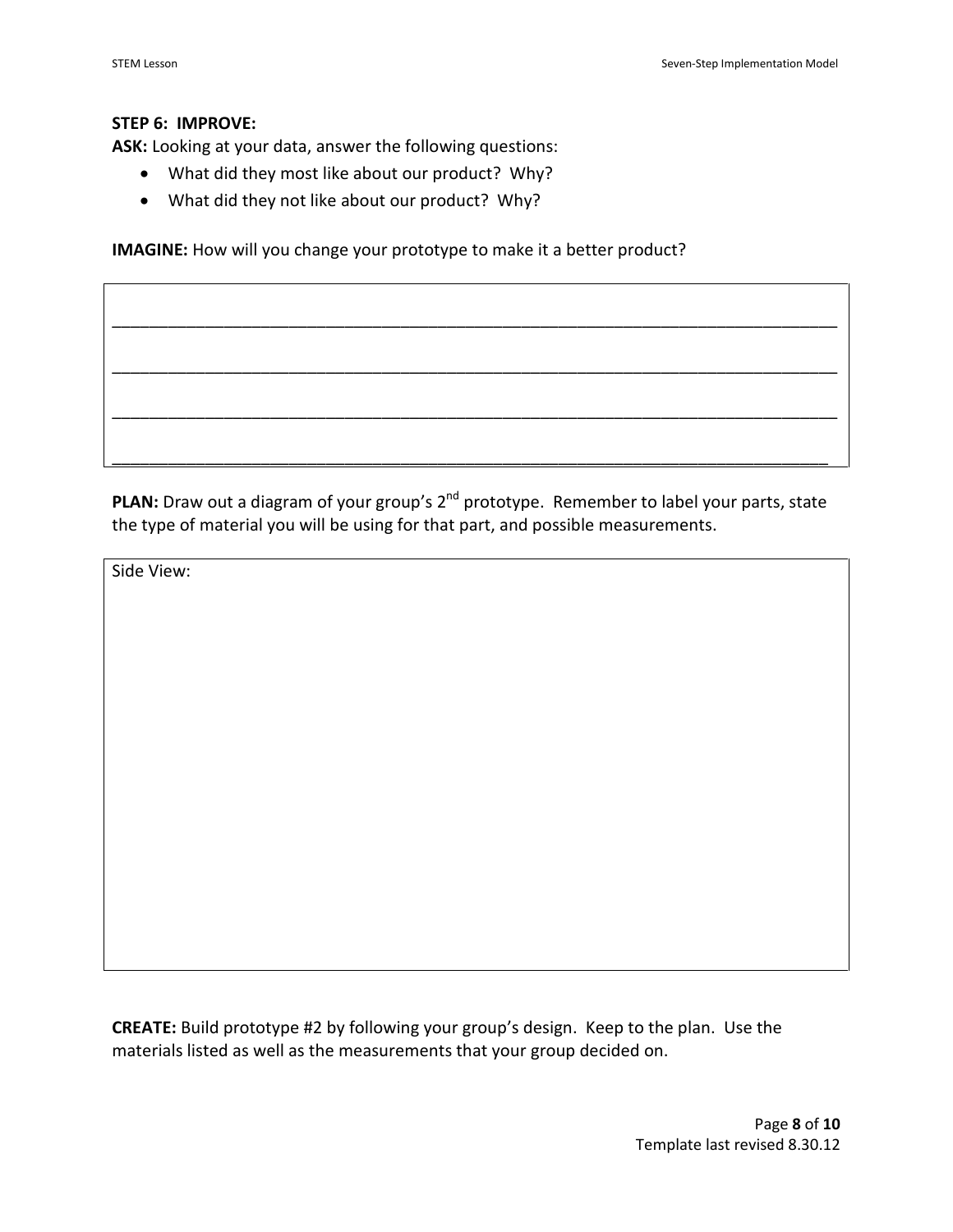# **EXPERIMENT: (This is a test of your product to find out if it works.)**

| Name of  | Would you use | $1800$ $\leq$ . Consumer Teculous for Trototype $\approx$<br>What do you like about | How can it be improved? |
|----------|---------------|-------------------------------------------------------------------------------------|-------------------------|
| Consumer | this product? | it?                                                                                 |                         |
|          |               |                                                                                     |                         |
|          |               |                                                                                     |                         |
| 1.       |               |                                                                                     |                         |
|          |               |                                                                                     |                         |
|          |               |                                                                                     |                         |
|          |               |                                                                                     |                         |
|          |               |                                                                                     |                         |
|          |               |                                                                                     |                         |
| 2.       |               |                                                                                     |                         |
|          |               |                                                                                     |                         |
|          |               |                                                                                     |                         |
|          |               |                                                                                     |                         |
|          |               |                                                                                     |                         |
|          |               |                                                                                     |                         |
|          |               |                                                                                     |                         |
| 3.       |               |                                                                                     |                         |
|          |               |                                                                                     |                         |
|          |               |                                                                                     |                         |
|          |               |                                                                                     |                         |
|          |               |                                                                                     |                         |
|          |               |                                                                                     |                         |
|          |               |                                                                                     |                         |

**DATA Table 2: Consumer Feedback for Prototype #2**

# Write three facts comparing Data Tables 1 and 2.

| Fact 1 |  |
|--------|--|
| Fact 2 |  |
|        |  |
|        |  |
| Fact 3 |  |
|        |  |
|        |  |

**Data Analysis:** Compare the data from prototype 1 and prototype 2.

- 1. Was your team of engineers able to improve the product?
- 2. Is it ready to be auctioned off at the Save the Earth Fundraiser?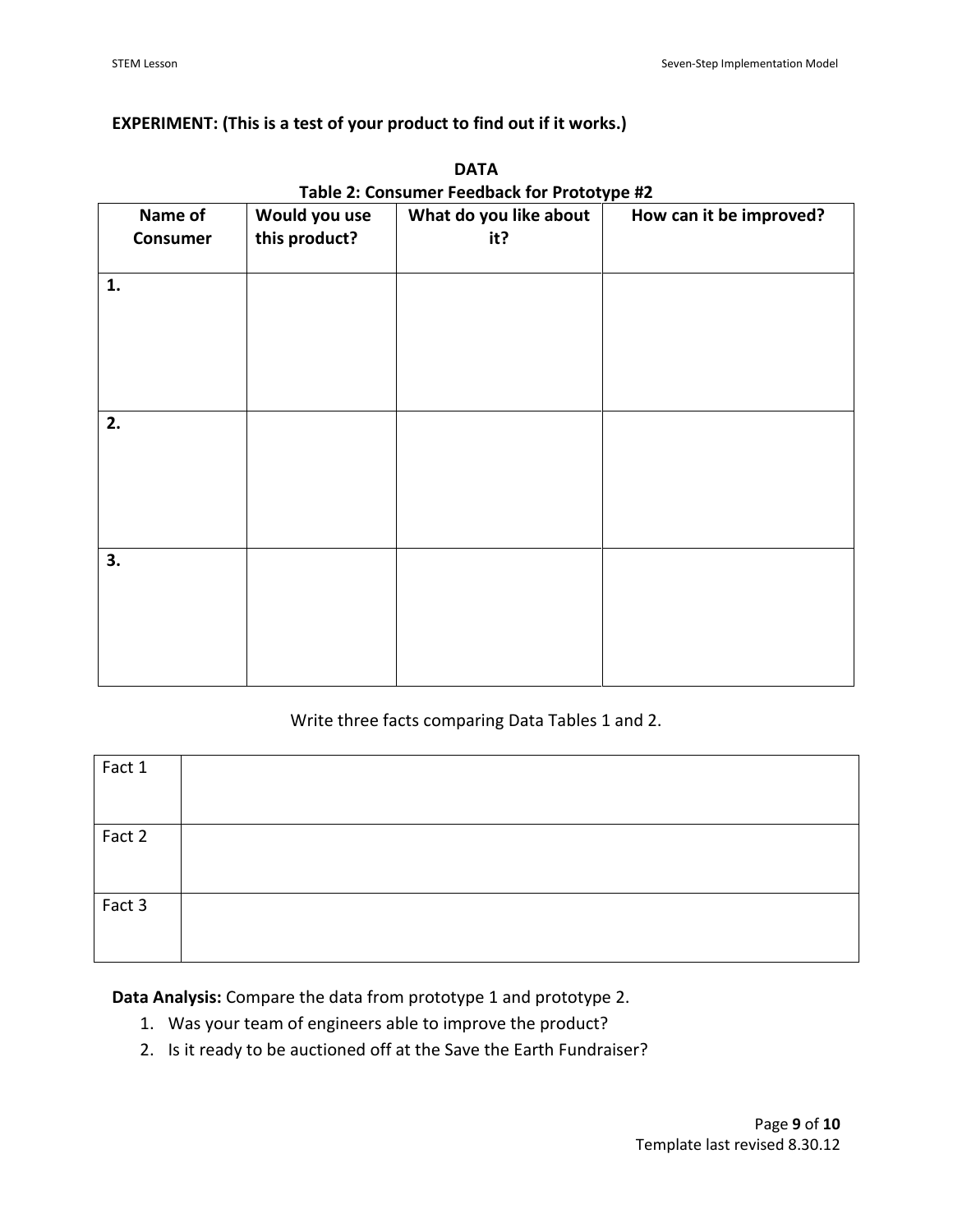| Conclusions: What changes did you make to your prototype? What effect did those changes     |
|---------------------------------------------------------------------------------------------|
| have on your final design? (cause/effect)                                                   |
|                                                                                             |
|                                                                                             |
|                                                                                             |
|                                                                                             |
|                                                                                             |
|                                                                                             |
|                                                                                             |
|                                                                                             |
|                                                                                             |
|                                                                                             |
|                                                                                             |
| Do you think your product will help to raise money at the Save the Earth fundraising event? |
| Explain.                                                                                    |
|                                                                                             |
|                                                                                             |
|                                                                                             |
|                                                                                             |
|                                                                                             |
|                                                                                             |
|                                                                                             |
|                                                                                             |
|                                                                                             |
|                                                                                             |
|                                                                                             |

IMPROVE: If you had more time and materials, what would you do to optimize your product even more? Explain your thinking.

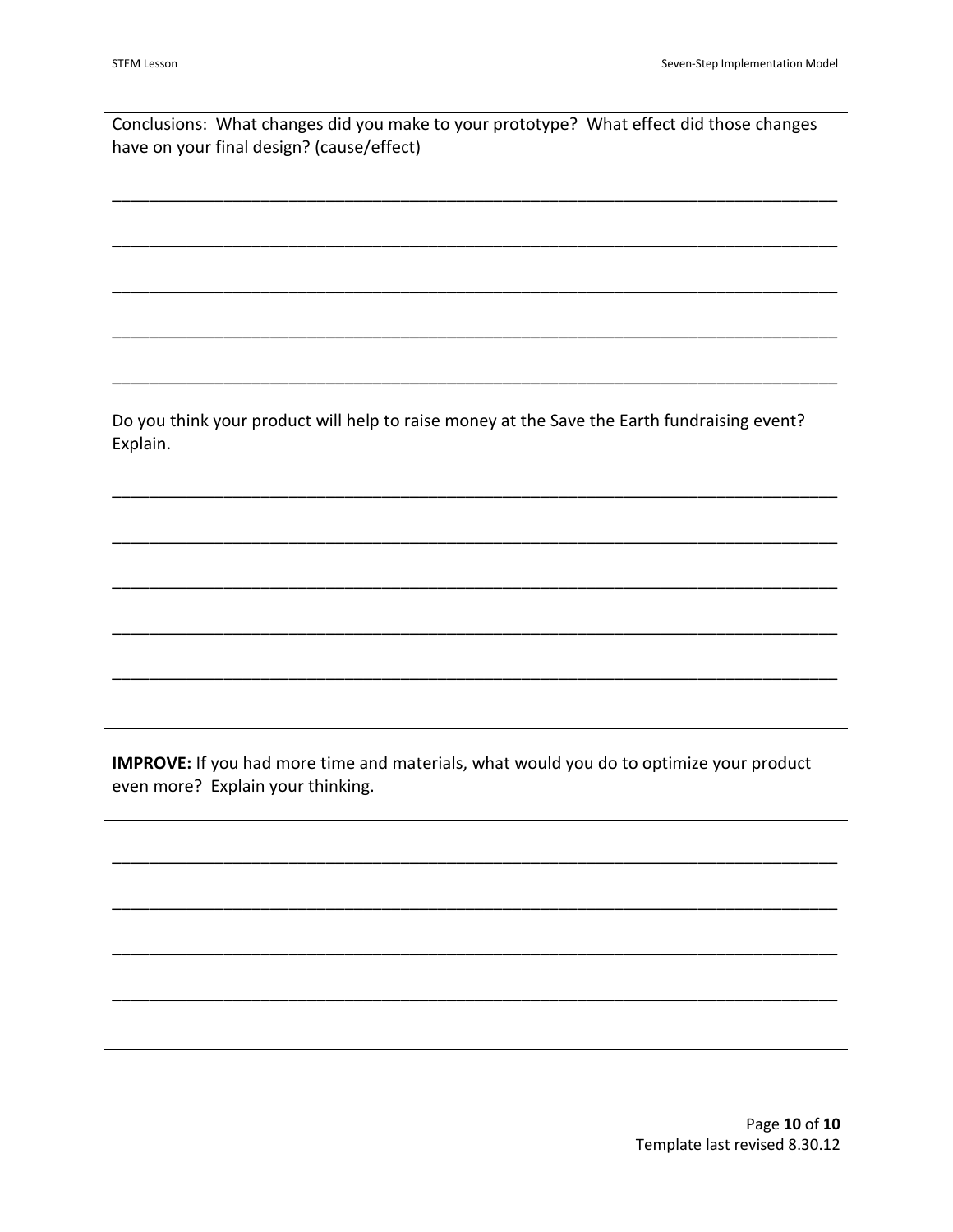| Unit Title: Let's Reduce, Reuse and Recycle! | Lesson $#: 6$                                     |
|----------------------------------------------|---------------------------------------------------|
| <b>Lesson Title: Composting with Worms</b>   | <b>Grade Level: 2</b>                             |
| Date Developed/Last Revised: 6.12.13         | <b>Primary Content Area: Science, Engineering</b> |
| Unit Author(s): E. Akana, H. Espinda, E. Kam | <b>Time Frame: 1-2 days</b>                       |

#### **PLANNING (Steps 1, 2, & 3)**

# **1. Standards/Benchmarks and Process Skills Assessed in this Lesson:**

SC.2.1.2 – Conduct a simple investigation using a systematic process safely to test a prediction

SC.2.8.2 – Earth Materials – Identify the limited supply of natural resources and how they can be extended through conservation, reuse, and recycling

CCSS.Math.Content.2.MD.A.1 – Measure the length of an object by selecting and using appropriate tools such as rulers, yardsticks, meter sticks, and measuring tapes.

# **2A. Criteria- What Students Should Know and Be Able to Do:**

Students will:

- Observe and understand the relationship between resources and the output of an ecosystem.
- Ask and research questions about the most effective designs of worm bins.
- Determine the components that a worm bin should include.
- Illustrate their thinking in detailed blueprints with all parts appropriately described and labeled.
- Create an ecosystem for their worms to live and thrive in.
- Compare worm bin designs, determine which design is most effective, and modify their bins to produce better results.
- Measure the design effectiveness based on the overall health of the worms. (e.g., size, amount, activity level, etc.) Students will create a chart with 3 columns:

| What is the<br>situation/problem? | Why is it happening? | What to do?   |
|-----------------------------------|----------------------|---------------|
| All the worms are dying           | Too hot?             | Add less food |
|                                   | Too dry?             | Water the bin |

# **2B. Assessment Tools/Evidence:**

**Formative:**

- Group discussion (inquiry questions based on what they observed and learned)
- Observations and data collection
- Class charts: Identifying the 3Rs Cause and Effect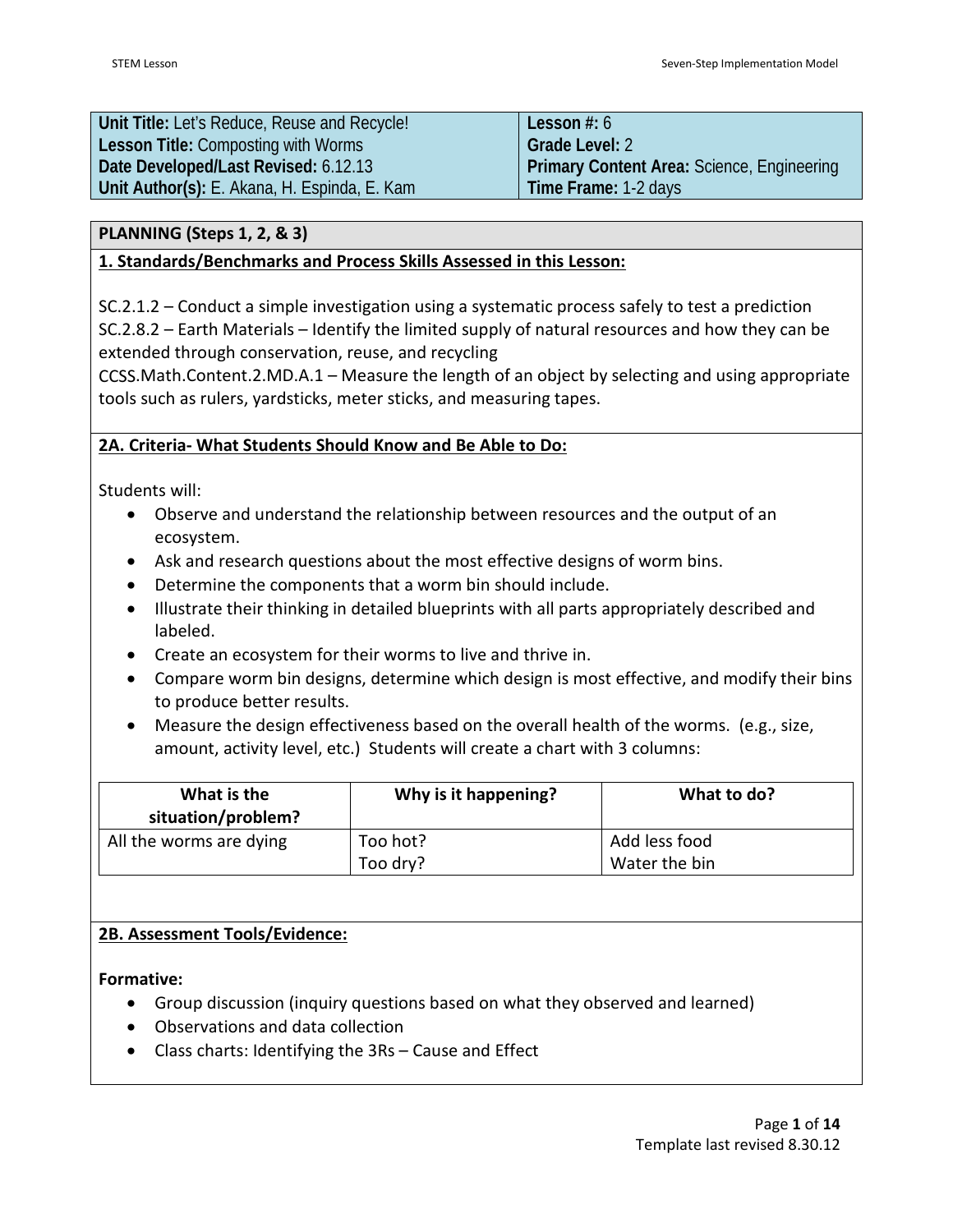#### **3. Learning Experiences (Lesson Plan)**

#### **Driving Questions:**

- What is the role of the worms in the decomposition process of the food chain?
- How does this related to reducing, reusing and recycling?

#### **Materials:**

- Worm bins (containers, usually prefabricated from a distributor)
	- o A simple version would be a plastic flowerpot with holes on the bottom and a dish for collecting liquid on the bottom.
- Worms (suggestion to use 1 pound per square foot)
- Filling for the worm bin: coffee grounds, vegetables, fruits, eggshells, bedding (e.g., shredded newspaper)
- Catching tray for worm juice
- Chart paper and markers
- Website for video:

[http://www.ehow.com/video\\_8063934\\_begin-red-worm-](http://www.ehow.com/video_8063934_begin-red-worm-composting.html) [composting.html](http://www.ehow.com/video_8063934_begin-red-worm-composting.html)

#### **Handouts/Other Resources:**

- Student worksheet: *Worms are Recyclers!*
- Student worksheet: *Scientific Inquiry – Most Effective Food for a Worm Bin*
- Student worksheet: *Mathematical Calculations – How much do I need?*
- Student worksheet: *Measurement Log*
- Book: *Worms Eat My Garbage: How to Set Up and Maintain a Worm Composting System* Mary Appelhof (author); Mary Fenton (illustrator)
- Websites:

Come Live With Me – How to Make and Take Care of Your Own Neighborhood of Worms <http://urbanext.illinois.edu/worms/neighborhood/index.html>

Worm Wonders – Includes a worm bin recipe, worm bin FAQs and more information [http://www.a2gov.org/government/publicservices/fieldoperations/solidwasteunit/Docum](http://www.a2gov.org/government/publicservices/fieldoperations/solidwasteunit/Documents/fieldoperations_solidwaste_wormbinFAQ.pdf) [ents/fiel](http://www.a2gov.org/government/publicservices/fieldoperations/solidwasteunit/Documents/fieldoperations_solidwaste_wormbinFAQ.pdf) [doperations\\_solidwaste\\_wormbinFAQ.pdf](http://www.a2gov.org/government/publicservices/fieldoperations/solidwasteunit/Documents/fieldoperations_solidwaste_wormbinFAQ.pdf)

Michigan State University – College of Education and Ameritech: Worm Bin Project Unit for Middle Elementary

[http://commtechlab.msu.edu/sites/letsnet/noframes/Subjects/science/b2u1.html](http://commtechlab.msu.edu/sites/letsnet/noframes/Subjects/science/b2u1.html#plans) - plans

#### **Procedure:**

- 1. Class discussion: determine students' present understanding of worms as decomposers.
	- How can worms help us to reduce, reuse and recycle?
	- What do they need to live?
- 2. Student worksheet: *Worms are Recyclers!* 
	- Includes information about the worms' role as a decomposer in the food chain/web
	- Scientific sketch of a worm: realistic drawing with labels and measurements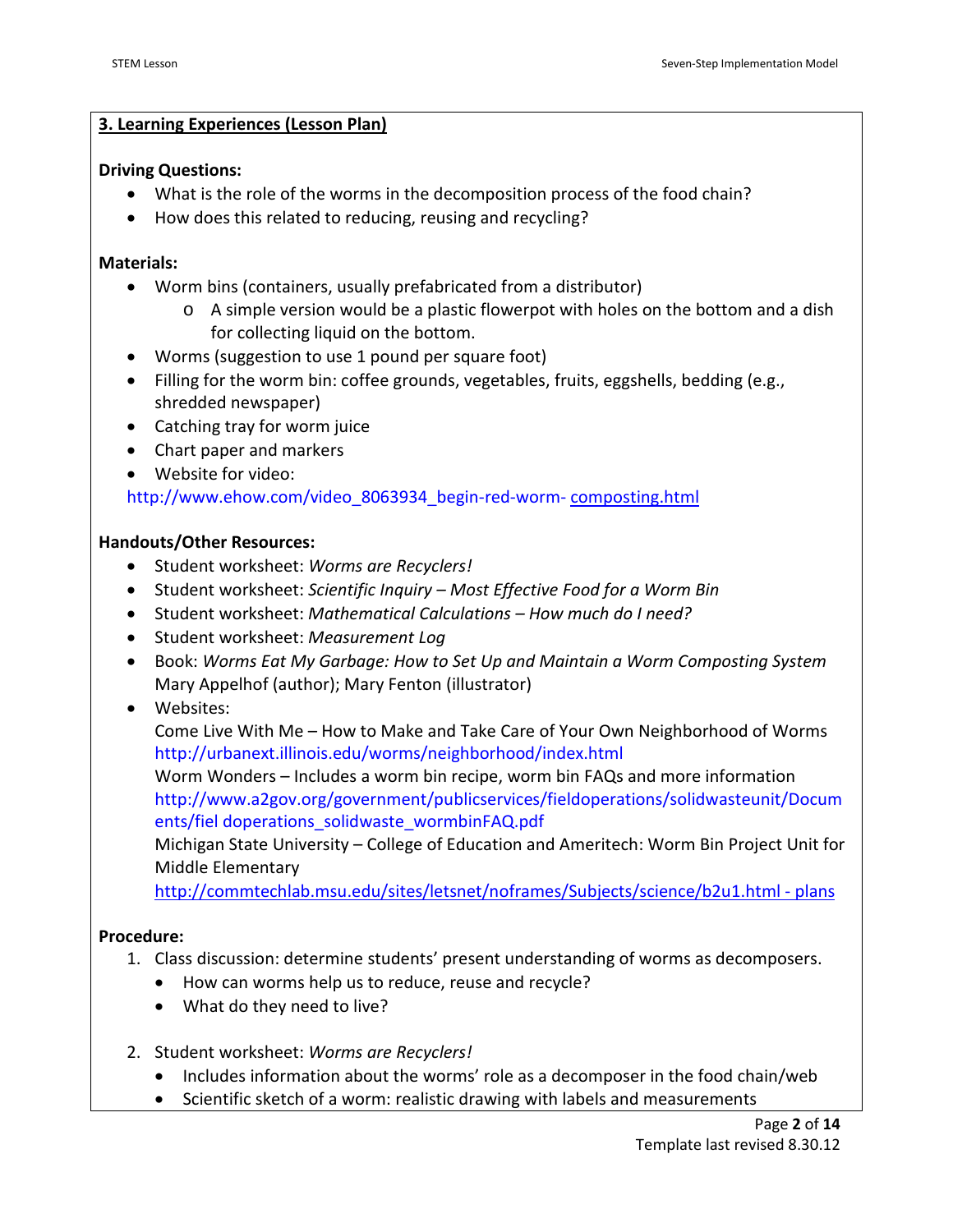- 3. Set up the experiment with your students. Student worksheet: *Scientific Inquiry – Most Effective Food for a Worm Bin*
	- What type of food will help the worms to produce the best vermicast for our plants?

# Option: Stacked Bin System

In a 'stacked bin' system, there are three or four staked bins. Ideally, they need to fit together tight enough that larger flies can't get in and with the top bin resting on top of the castings in the tray beneath it. This is important because the worms live in the castings of the second tray from the top, migrating up to the food scraps to eat. You could try large plant-pots or some kind of stacking storage system.

- 1. Mix compost and scraps in the top tray and add worms.
- 2. Cover with something that will keep the light out and the moisture in (for example, wet newspaper).
- 3. Add kitchen scraps to the tray. When the tray is more than about 2/3 full with partly digested scraps, you can remove the bottom tray. Empty any casting from it and move it up to the top.
- 4. Make sure the casting that the worms are living in  $(2^{nd}$  tray down stays moist; you can just pour some water into the top).

**TEACHING & ASSESSMENT (Steps 4, 5, 6, &7)**

**Completed by teacher after instruction has taken place**

**4. Teaching and Collecting of Evidence of Student Learning:**

Teacher Notes:

**5. Analysis of Student Products/Performances - Formative:**

Teacher Notes:

**6. Evaluation of Student Products/Performances – Summative (Not necessary for every lesson):** Teacher Notes:

**7. Teacher Reflection: Replanning, Reteaching, Next Steps:**

Teacher Notes: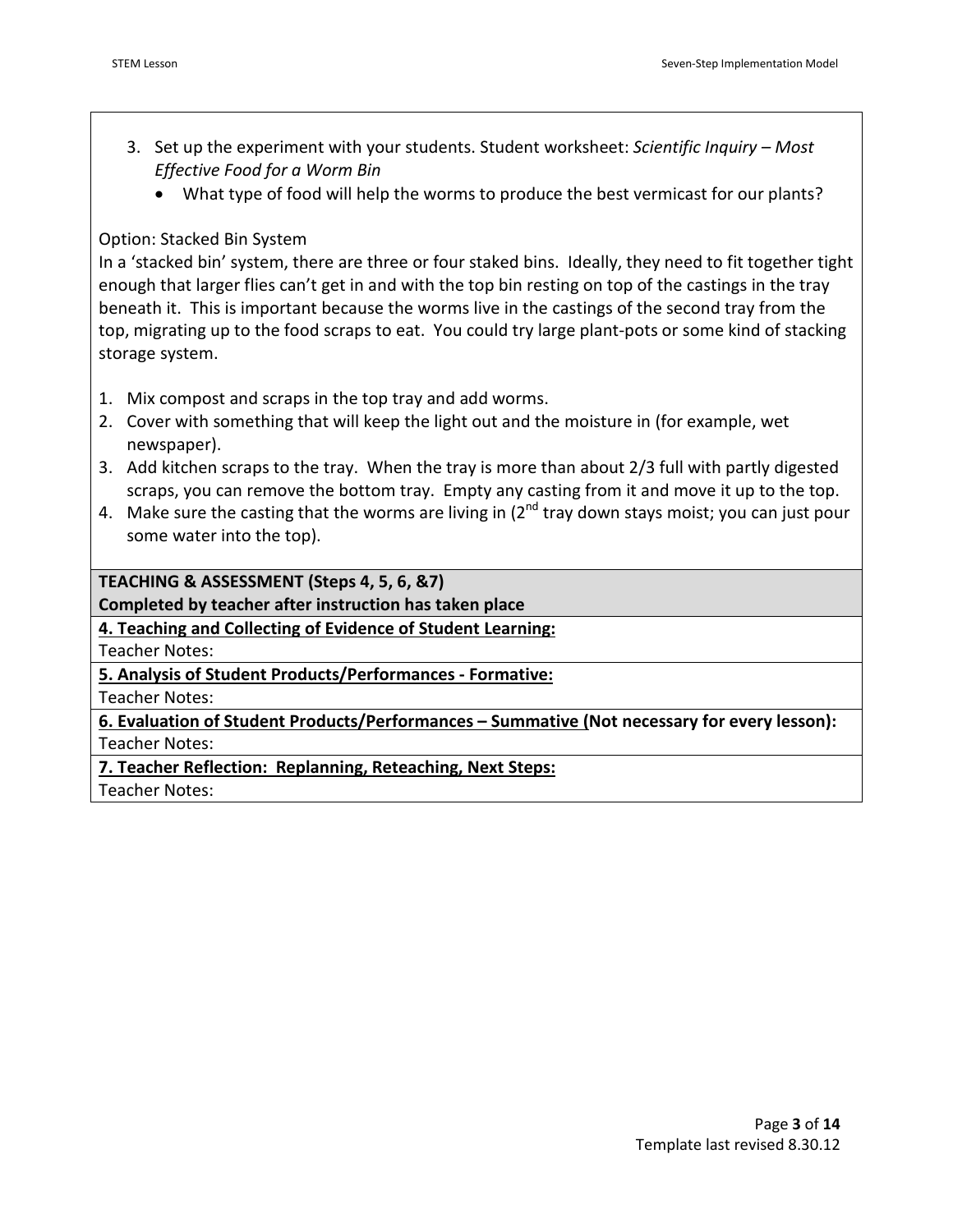| Name of Scientist: |                                            | Date: |  |  |
|--------------------|--------------------------------------------|-------|--|--|
|                    | <b>C</b> > Worms are Recyclers! <b>C</b> > |       |  |  |

Worms are very important in ecosystems because they recycle dead things. Worms are decomposers that get their food from dead plants and animals. They break down the dead things into tiny pieces to get the energy they need to live. They add nutrients to the soil that plants need in order to grow. Animals then eat the plants to get their nutrients. We then eat the plants and/or animals to get the energy we need to be healthy. We're all connected!

- 1. Draw a scientific sketch of a worm. Make it look like what you see.
- 2. Include labels and measurements.
- 3. Caution: do not harm the worm. If needed, place a string next to or over the worm to determine its length.

| Observations: What else do you see? |  |  |
|-------------------------------------|--|--|
| Shape                               |  |  |
| Color                               |  |  |
| Texture                             |  |  |
| Patterns                            |  |  |
| Movement                            |  |  |
|                                     |  |  |
|                                     |  |  |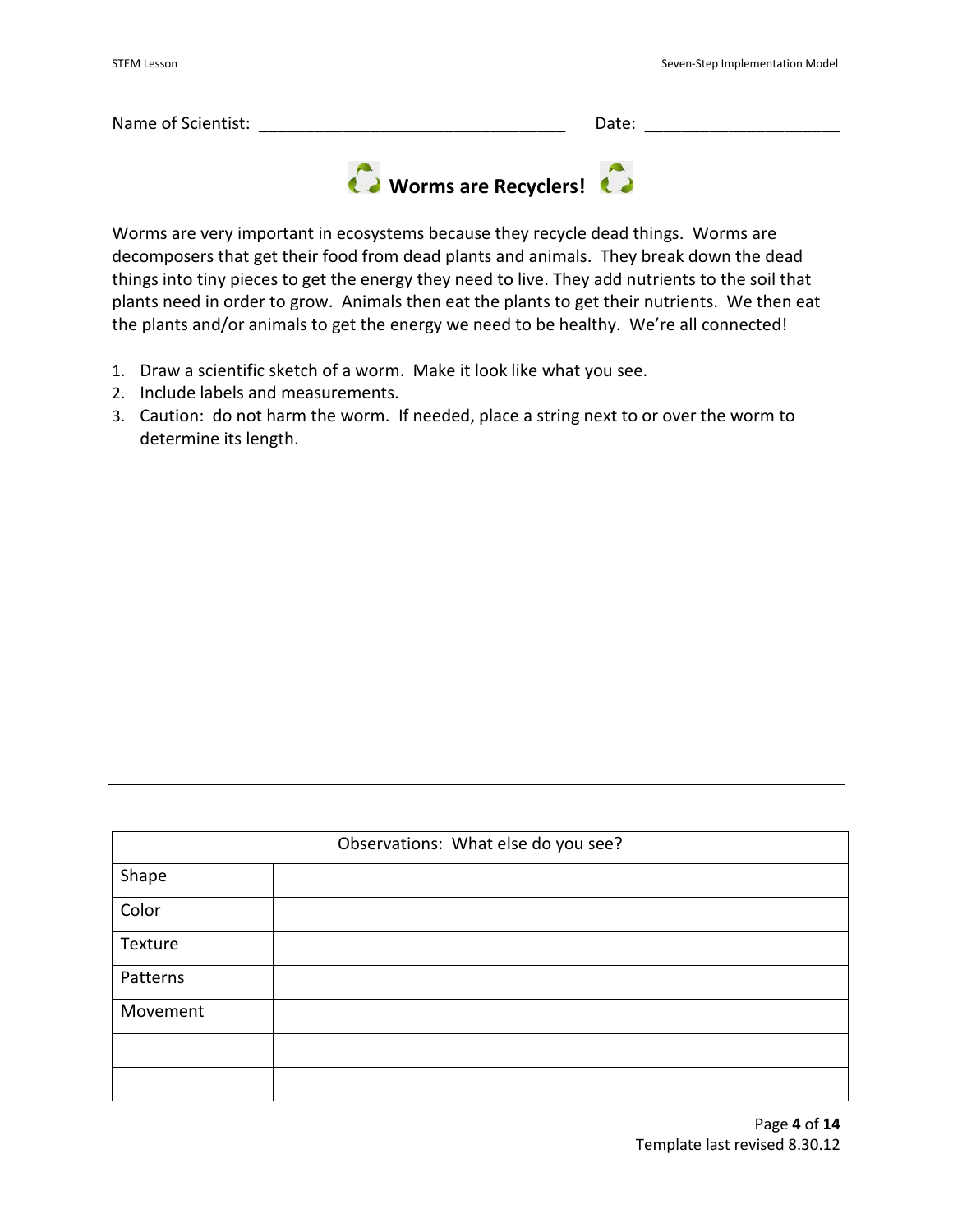Name of Scientist: \_\_\_\_\_\_\_\_\_\_\_\_\_\_\_\_\_\_\_\_\_\_\_\_\_\_\_\_\_\_\_\_\_ Date: \_\_\_\_\_\_\_\_\_\_\_\_\_\_\_\_\_\_\_\_\_

# **Scientific Inquiry: Most Effective Food for a Worm Bin**

**QUESTION:** What type of food will help the worms to produce the most fertilizer (casting)?

Choices: coffee grounds, vegetables, fruits, eggshells

#### **HYPOTHESIS:**

| If             |  |  |
|----------------|--|--|
| Then           |  |  |
| <b>Because</b> |  |  |

\_\_\_\_\_\_\_\_\_\_\_\_\_\_\_\_\_\_\_\_\_\_\_\_\_\_\_\_\_\_\_\_\_\_\_\_\_\_\_\_\_\_\_\_\_\_\_\_\_\_\_\_\_\_\_\_\_\_\_\_\_\_\_\_\_\_\_\_\_\_\_\_\_\_\_\_\_

#### **MATERIALS NEEDED:**

- Worm bins (plastic containers)
- Worms 1 pound per square foot
	- o [http://www.redwormcomposting.com/worm-composting/how-many-worms-is](http://www.redwormcomposting.com/worm-composting/how-many-worms-is-enough/)[enough/](http://www.redwormcomposting.com/worm-composting/how-many-worms-is-enough/)
- Filling for the bin: coffee grounds, vegetables, fruits, eggshells, bedding from shredded newspaper
- Catching tray for worm juice

#### **PROCEDURE:**

- 1. Place dampened newspaper in the bin.
- 2. Place worms into the bin.
- 3. Add food to one corner of the bin.
	- The food our team is using is
- 4. Label your bin so it is clear which type of garbage is to be added.
- 5. Cover the bin.
- 6. Monitor the bins daily and add food as needed. Be sure to weigh the amount and type of food the worms are fed and record the data in a graph.
- 7. Record your data in the table.
- 8. Count the number of worms in each bin.
- 9. Graph the number of worms fed each type of food.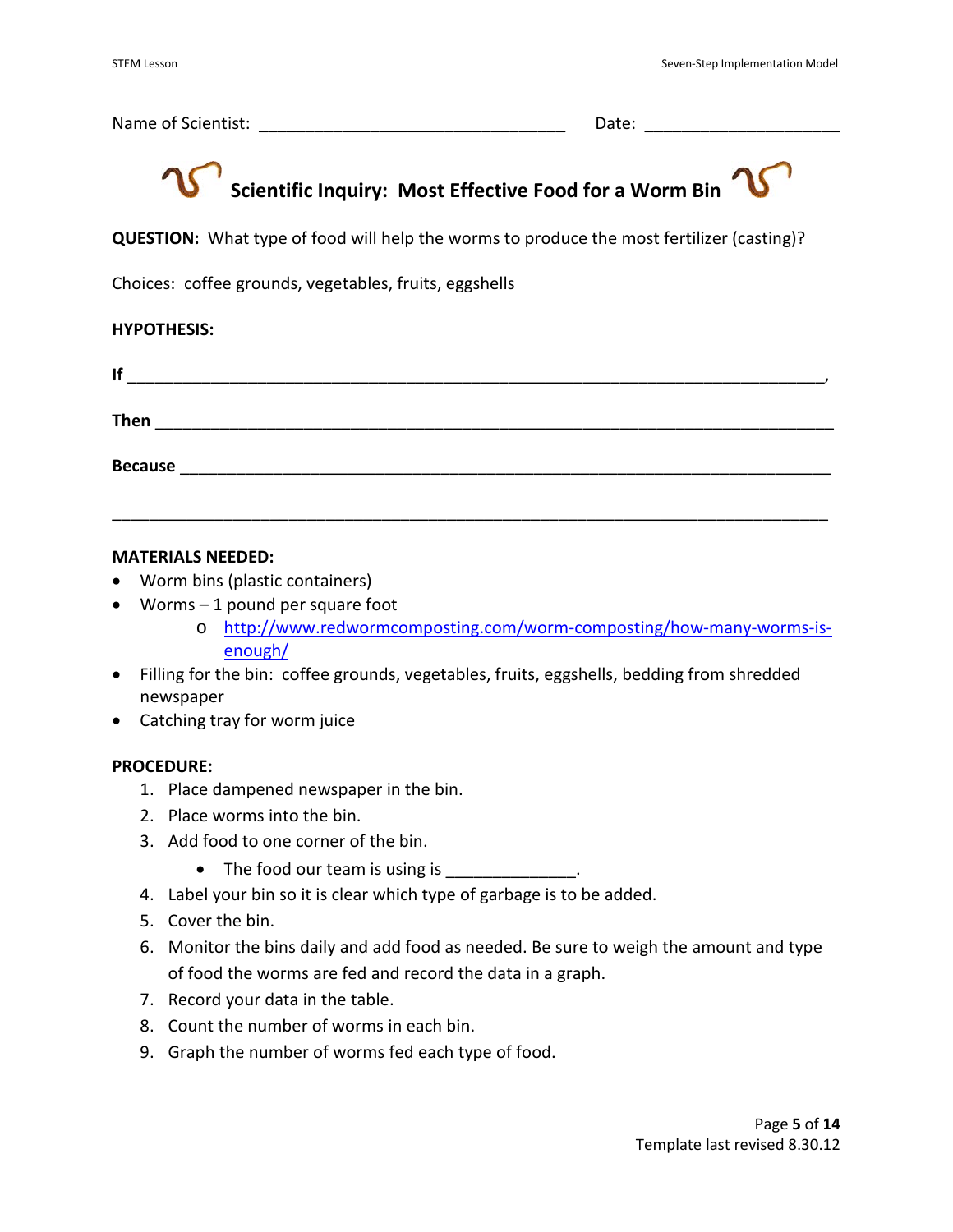# **WEEKLY DATA TABLE**

| <b>Date</b> | <b>Bin #1</b>                                    | <b>Bin #2</b>                                 | <b>Bin #3</b>                            | <b>Bin #4</b>                                |
|-------------|--------------------------------------------------|-----------------------------------------------|------------------------------------------|----------------------------------------------|
|             | <b>Coffee Grounds</b>                            | <b>Vegetables</b>                             | <b>Fruits</b>                            | <b>Eggshells</b>                             |
|             | # of worms:<br>Amount of coffee<br>ground added: | # of worms:<br>Amount of vegetables<br>added: | # of worms:<br>Amount of fruit<br>added: | # of worms:<br>Amount of eggshells<br>added: |
|             |                                                  |                                               |                                          |                                              |
|             | # of worms:<br>Amount of coffee<br>ground added: | # of worms:<br>Amount of vegetables<br>added: | # of worms:<br>Amount of fruit<br>added: | # of worms:<br>Amount of eggshells<br>added: |
|             | # of worms:                                      | # of worms:                                   | # of worms:                              | # of worms:                                  |
|             | Amount of coffee<br>ground added:                | Amount of vegetables<br>added:                | Amount of fruit<br>added:                | Amount of eggshells<br>added:                |
|             | # of worms:                                      | # of worms:                                   | # of worms:                              | # of worms:                                  |
|             | Amount of coffee<br>ground added:                | Amount of vegetables<br>added:                | Amount of fruit<br>added:                | Amount of eggshells<br>added:                |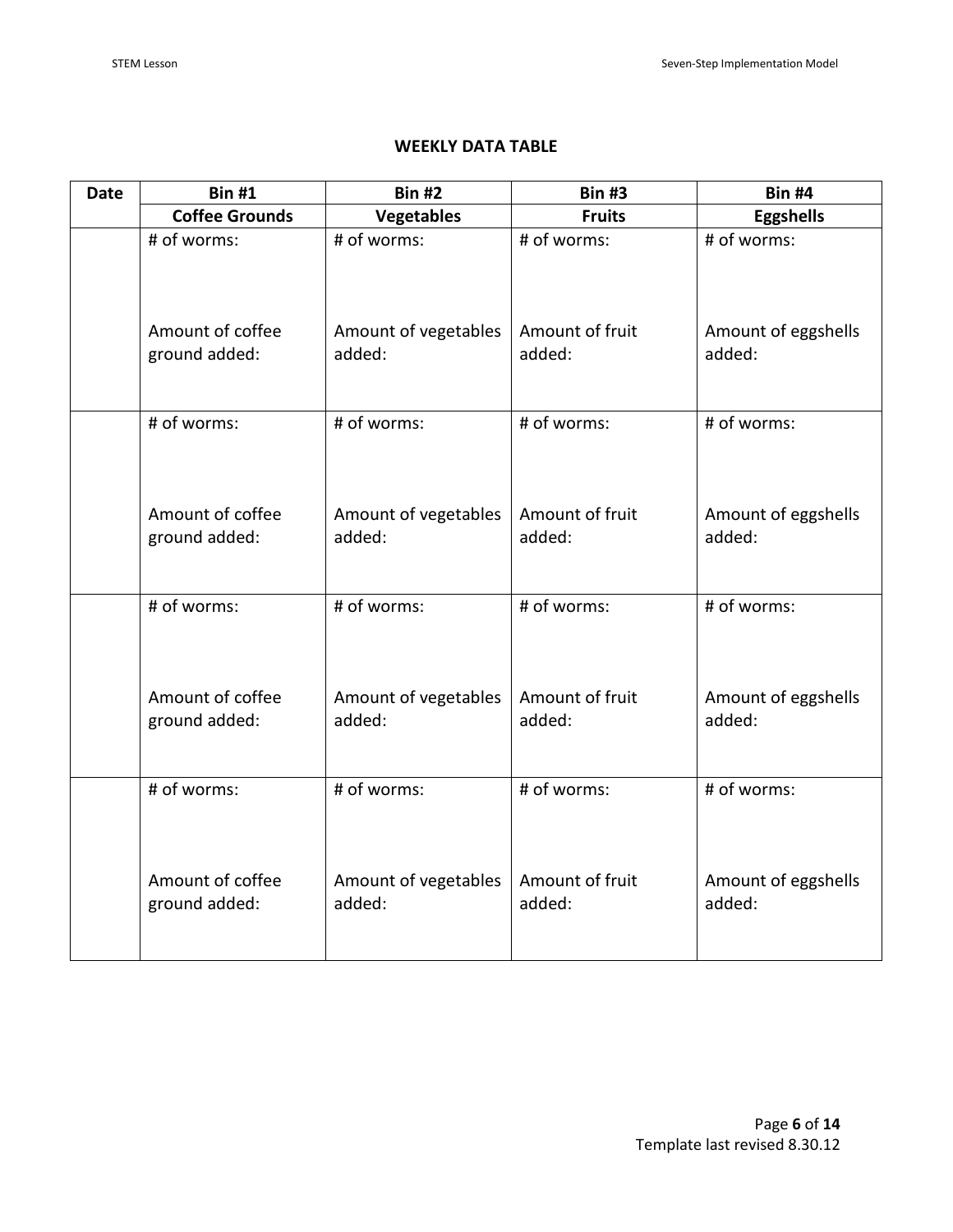#### **CONCLUSION:**

- Based on your data, what is your answer to the question?
- Was your hypothesis supported by data?
- Use evidence from your data to support your conclusion.

Page 7 of 14 Template last revised 8.30.12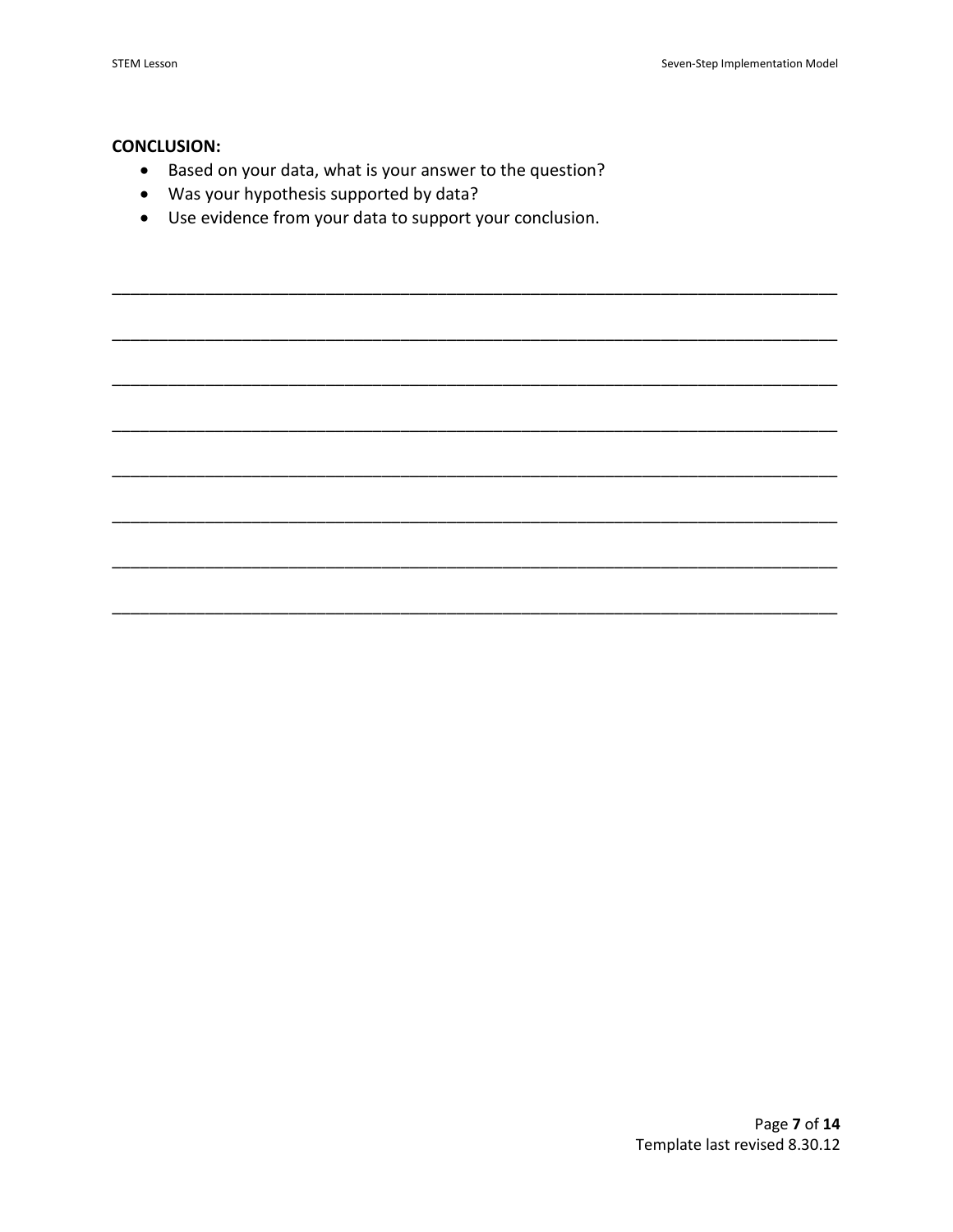Name of Engineer: \_\_\_\_\_\_\_\_\_\_\_\_\_\_\_\_\_\_\_\_\_\_\_\_\_\_\_\_\_\_\_\_\_\_\_\_\_ Date: \_\_\_\_\_\_\_\_\_\_\_\_\_\_\_\_\_

# **Let's Help the Worms Help Us - Engineering Design Process Journal**

**Performance Task**: Help! The worms need a home so they can start the decomposition process. They're decomposers that get their food from dead plants and animals, and they are very important in ecosystems because they recycle dead things. We need them and they need us. They break down the dead things into tiny pieces to get the energy they need to live. They add nutrients to the soil that plants need in order to grow. Animals then eat the plants to get their nutrients. We then eat the plants and/or animals to get the energy we need to be healthy. We're all connected! In order to survive, the worms need the proper environment that will allow them to do their job. So, what are you waiting for? Let's help the worms!

\_\_\_\_\_\_\_\_\_\_\_\_\_\_\_\_\_\_\_\_\_\_\_\_\_\_\_\_\_\_\_\_\_\_\_\_\_\_\_\_\_\_\_\_\_\_\_\_\_\_\_\_\_\_\_\_\_\_\_\_\_\_\_\_\_\_\_\_\_\_\_\_\_\_\_\_\_\_

\_\_\_\_\_\_\_\_\_\_\_\_\_\_\_\_\_\_\_\_\_\_\_\_\_\_\_\_\_\_\_\_\_\_\_\_\_\_\_\_\_\_\_\_\_\_\_\_\_\_\_\_\_\_\_\_\_\_\_\_\_\_\_\_\_\_\_\_\_\_\_\_\_\_\_\_\_\_

What is the problem?

What is your task?

Criteria:

- It must be constructed of recyclable plastic.
- It must have a lid with holes to allow air to flow into the system.

**STEP 1: ASK:** Ask questions that pertain to completing the performance task.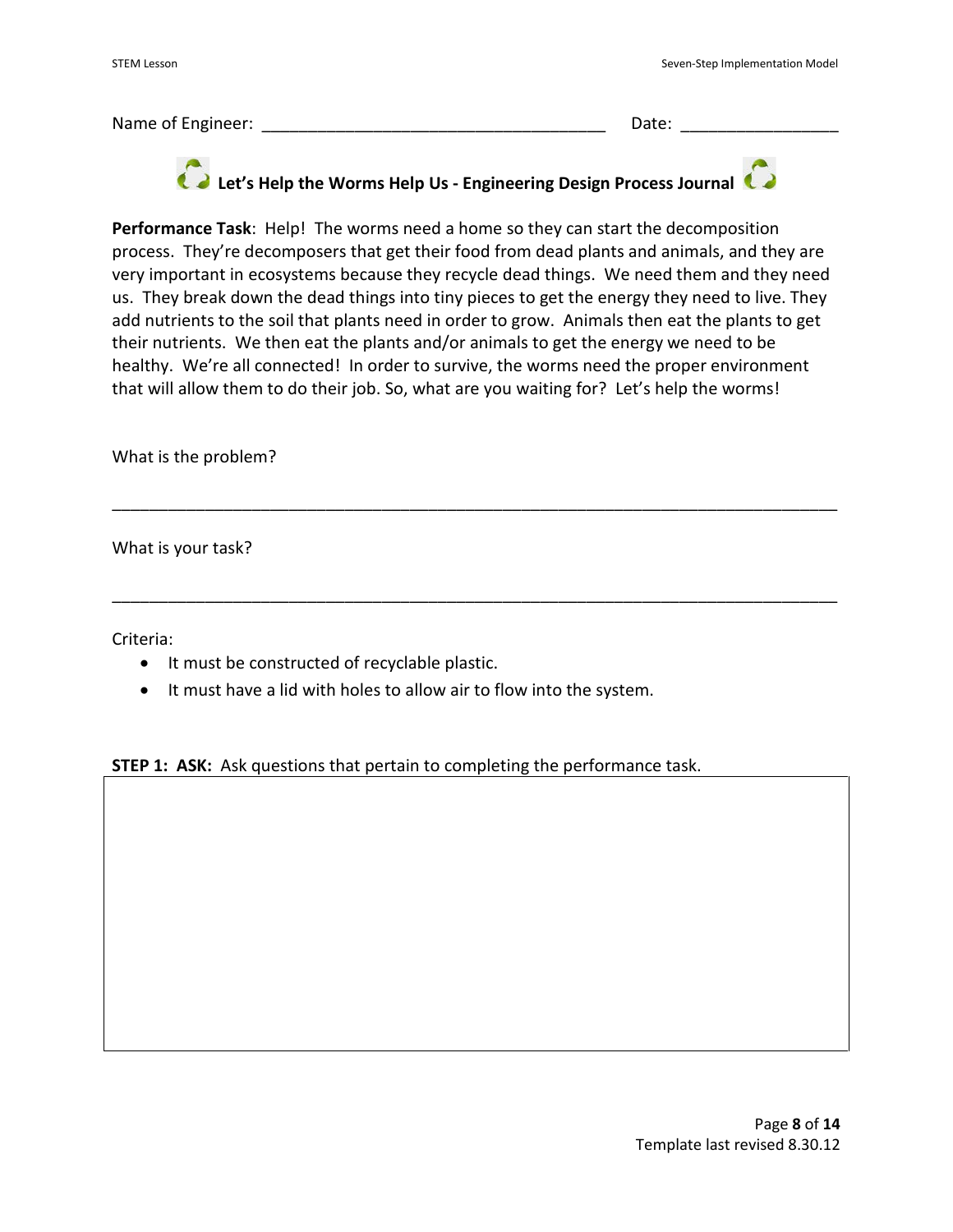**STEP 2: IMAGINE:** Use your background knowledge to design an appropriate environment for your worm to live and recycle dead things. These are the things you should consider as you create your product:

- 1. Is it large enough to hold the soil and other nutrients that will feed the worms?
- 2. Is it safe for the worms? Will they be protected from any outside threats such as birds or rainy weather?

Draw your product and label the parts. Be ready to share and discuss your design and explain the rationale for your design choices. Your group will be choosing one to develop.

| Materials Needed: |  |
|-------------------|--|
|                   |  |
|                   |  |
|                   |  |
|                   |  |
|                   |  |
|                   |  |
|                   |  |
| $4. \_$           |  |
| 6.                |  |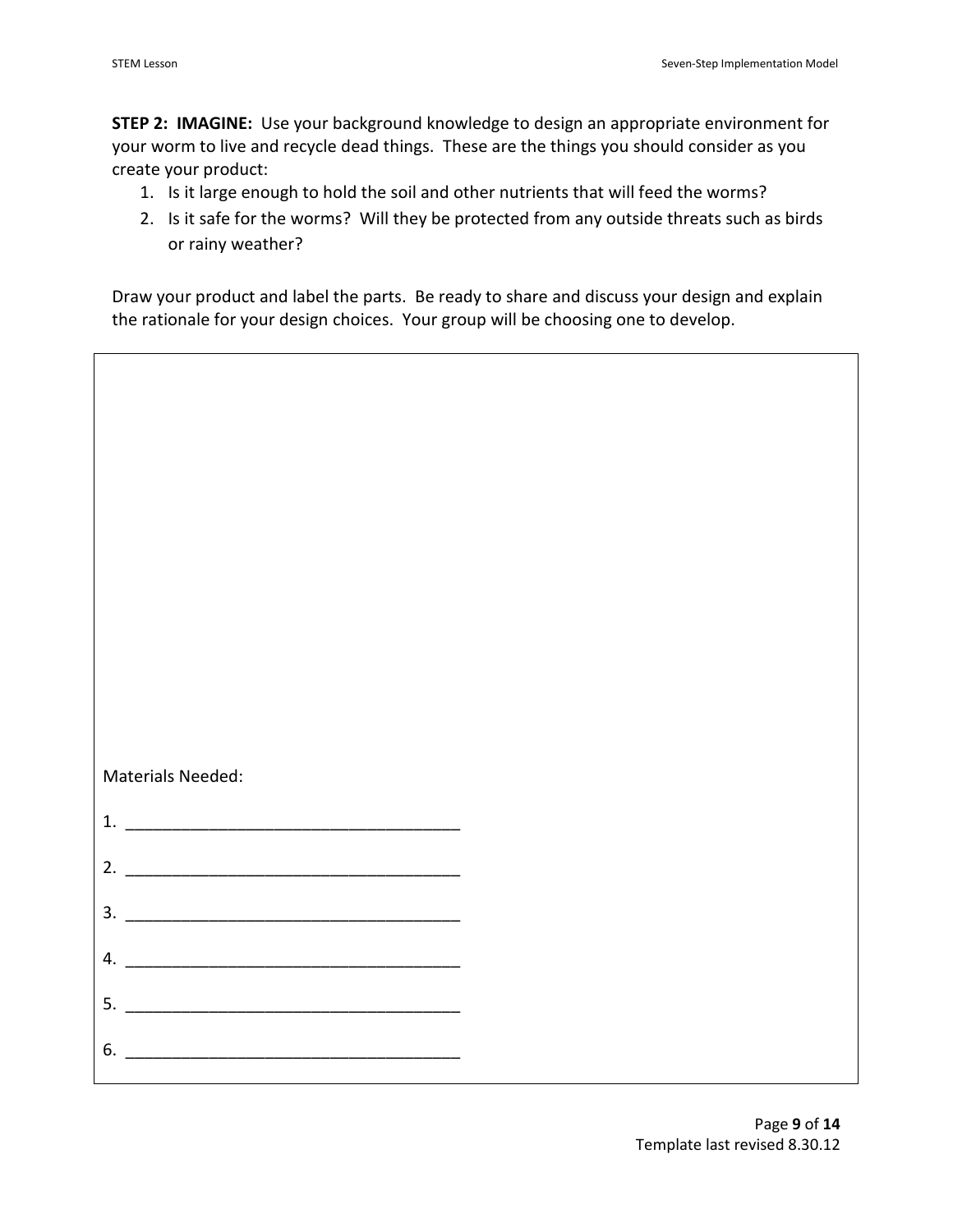**STEP 3: PLAN:** Draw out a diagram of your group's prototype. Remember to label your parts, state the type of material you will be using for that part, and include possible measurements.

Side View:

**STEP 4: CREATE:** Build your prototype by following your group's design. Keep to the plan.

**STEP 5: EXPERIMENT:** Try out your worm's new home and record how effective it is in maintaining the worms.

#### **STEP 6: IMPROVE:**

**ASK:** Looking at your data, answer the following questions:

- What did they most like about our product? Why?
- What did they not like about our product? Why?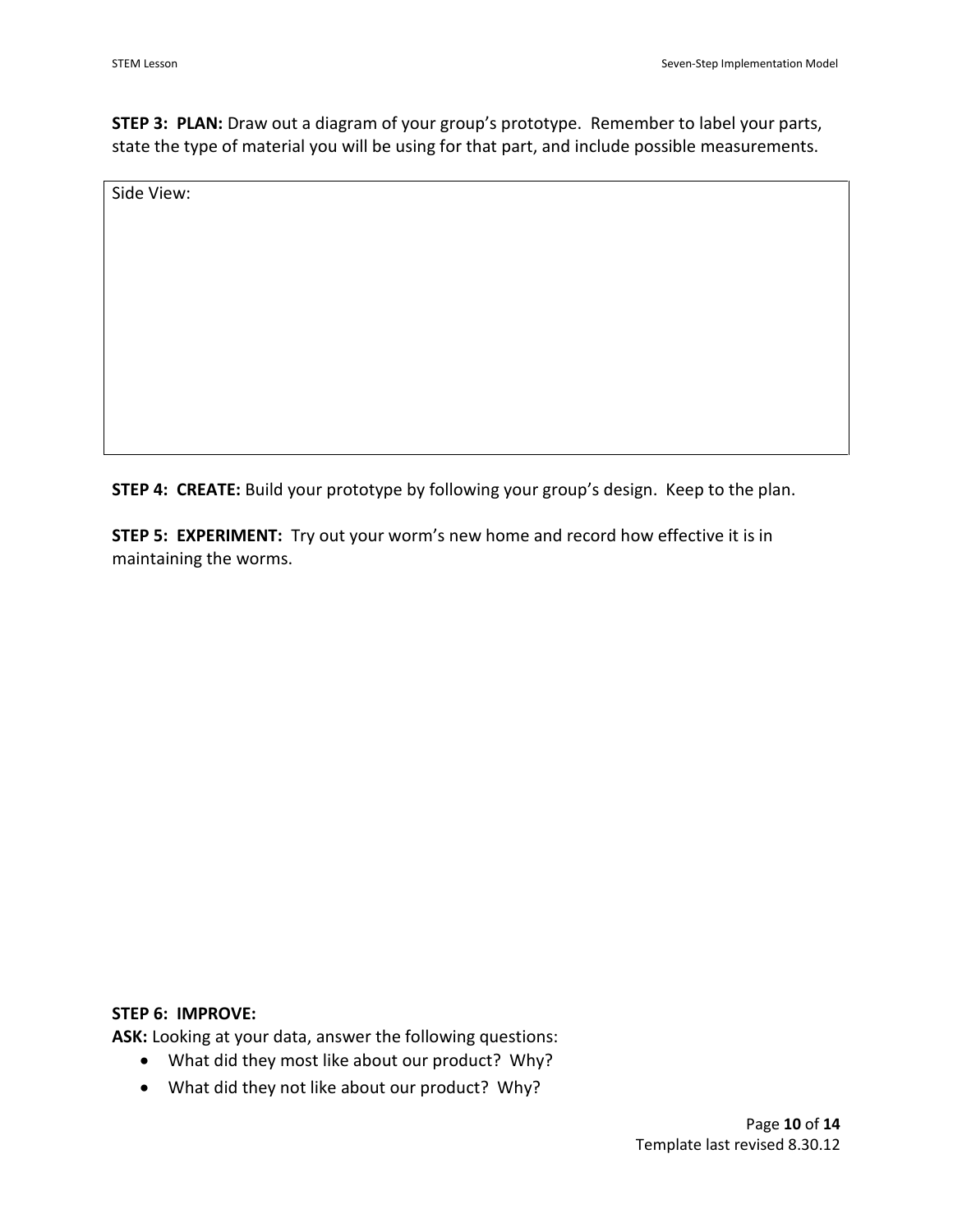IMPROVE: If you had more time and materials, what would you do to optimize your product even more? Explain your thinking.

Page 11 of 14 Template last revised 8.30.12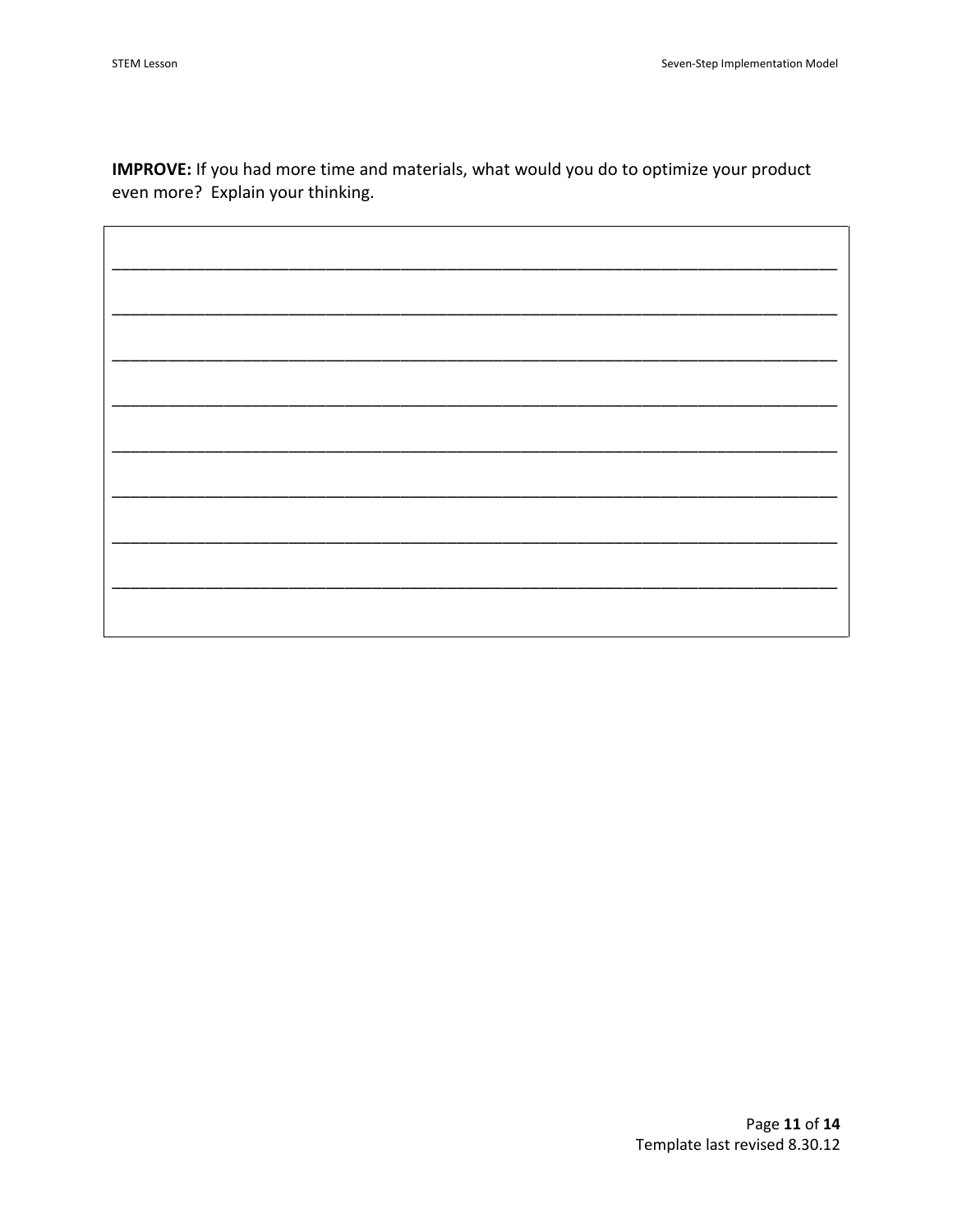# **Mathematical Calculations: How much do I need?**

Source: <http://urbanext.illinois.edu/worms/neighborhood/index.html>

Use this worksheet in conjunction with the Measurement Log.

#### **1) How big is my bin?**

Calculate the volume of the bin in cubic feet.

- 1. Measure the depth, width and length of my bin in inches.
- 2. Multiply the depth by width by length to get the cubic inches in my bin.
- 3. Convert it to find out how many cubic feet are in my box. A cubic foot is 1 foot deep by 1 foot wide by 1 foot long. There are 12 inches in a foot.
- 4. Divide the cubic inches in the bin by the cubic inches in a cubic foot to get the answer.

Example: The bin is 8 inches deep, 24 inches wide and 24 inches long.

8 x 24 x 24 = 4,608 cubic inches.

Conversion: There are 12 inches in a foot. So  $12 \times 12 \times 12 = 1$ , 728 cubic inches

So how many cubic feet are in a bin that is 4,608 cubic inches? Divide the cubic inches in the bin by the cubic inches in a cubic foot to get the answer.

#### **4,608 ÷ 1,728 = 2.67 cubic feet**

# **2) How much bedding (newspaper) do I need?**

You need 3 pounds of newspaper for every cubic foot of space, so multiply the number of cubic feet in the bin by 3.

Example: How much paper would you need for a bin that has 2.67 cubic feet of space?

#### **2.67 x 3 = 8.01 pounds**

Another option: know the size of your container in gallons (usually on the label). Multiply by 0.4 pounds of paper. This is how many pounds of paper you need to fill your container.

#### **3) How much water do I need to add to the newspaper bedding?**

The easiest and most available bedding is newspaper. Remove glossy ads because it may contain material that can harm the worms.

- 1. Tear the newspaper into one inch wide strips
- 2. Put it in a plastic garbage bag.
- 3. Slowly add water to the bedding. Mix it until it is moist like a wrung out sponge (moisture) to allow the worms to breathe.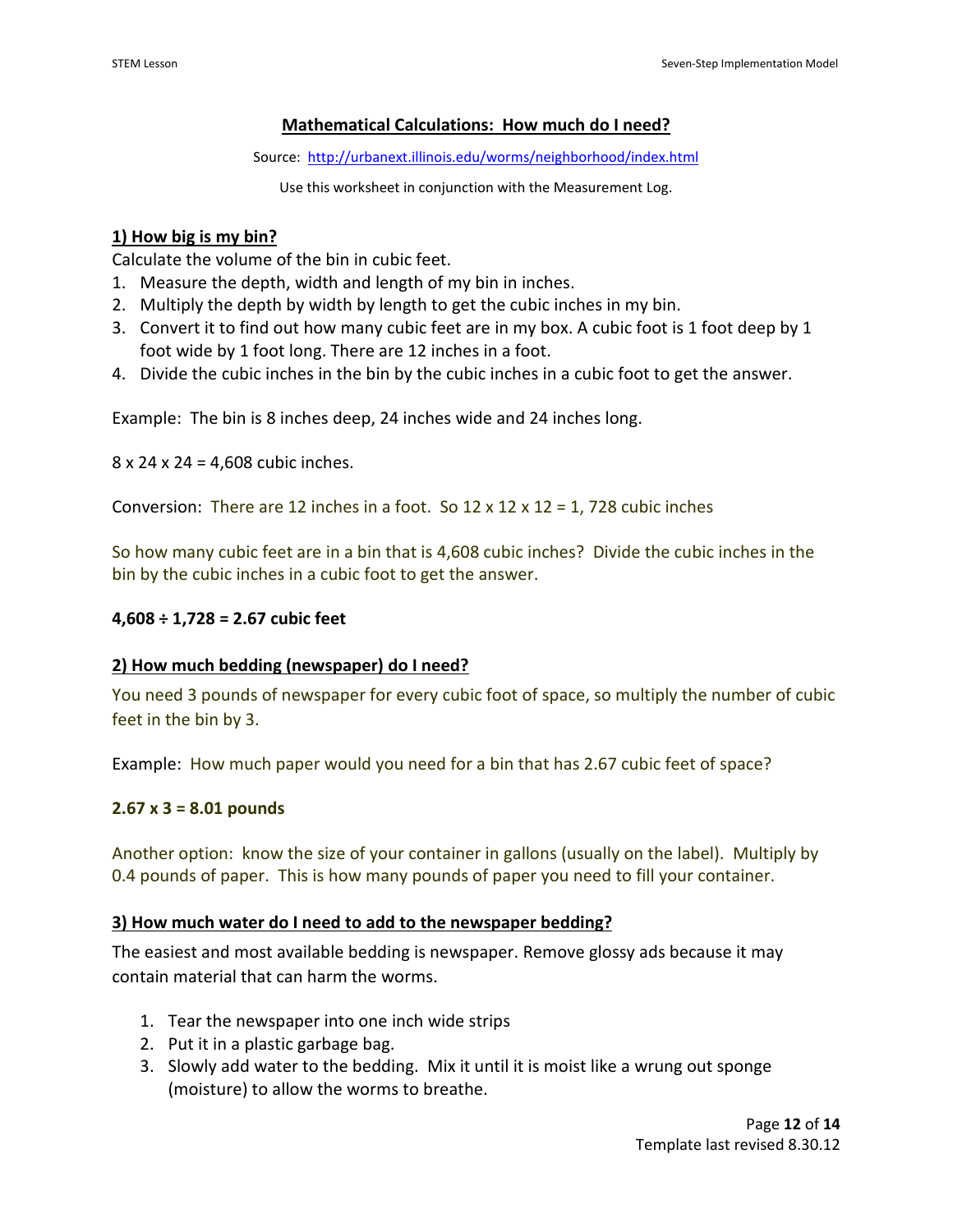For every one pound of newspaper, you'll need three pounds of water.

1 pound water = 1 pint water

So for every one pound of newspaper, you need three pints of water.

Go t[o http://urbanext.illinois.edu/worms/index.cfm](http://urbanext.illinois.edu/worms/index.cfm) to learn more setting up and maintaining your system.

Recommended amount of worms to start with is 1,000. 1,000 worms = about 1 pound <http://www.bae.ncsu.edu/topic/vermicomposting/facts.html>